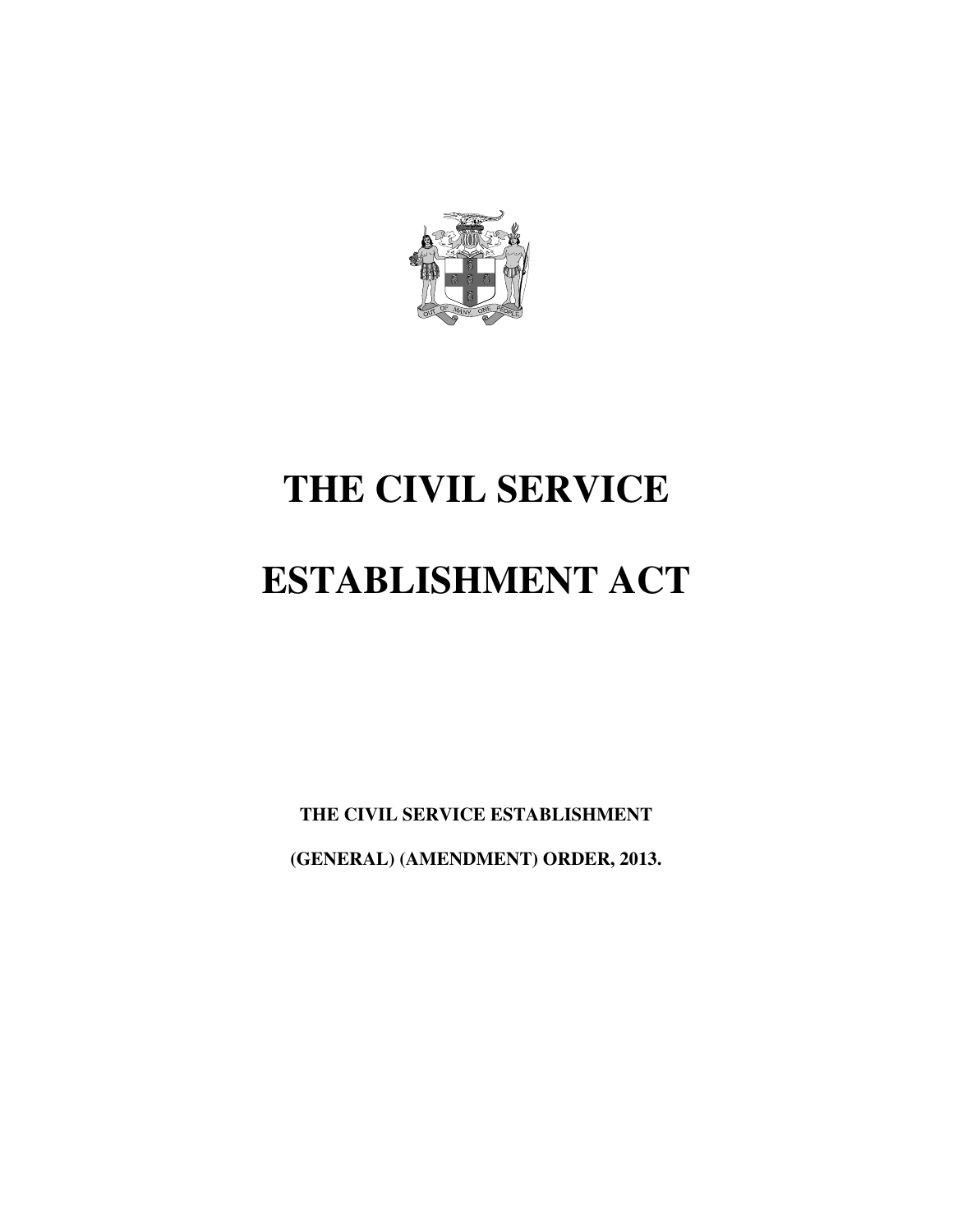

# **THE**

# **JAMAICA GAZETTE**

# SUPPLEMENT

# **PROCLAMATIONS, RULES AND REGULATIONS**

765

**Vol. CXXXVI Tuesday, December 17, 2013 No. 138** 

No. 271

### **THE CIVIL SERVICE ESTABLISHMENT ACT**

THE CIVIL SERVICE ESTABLISHMENT (GENERAL) (AMENDMENT) ORDER, 2013.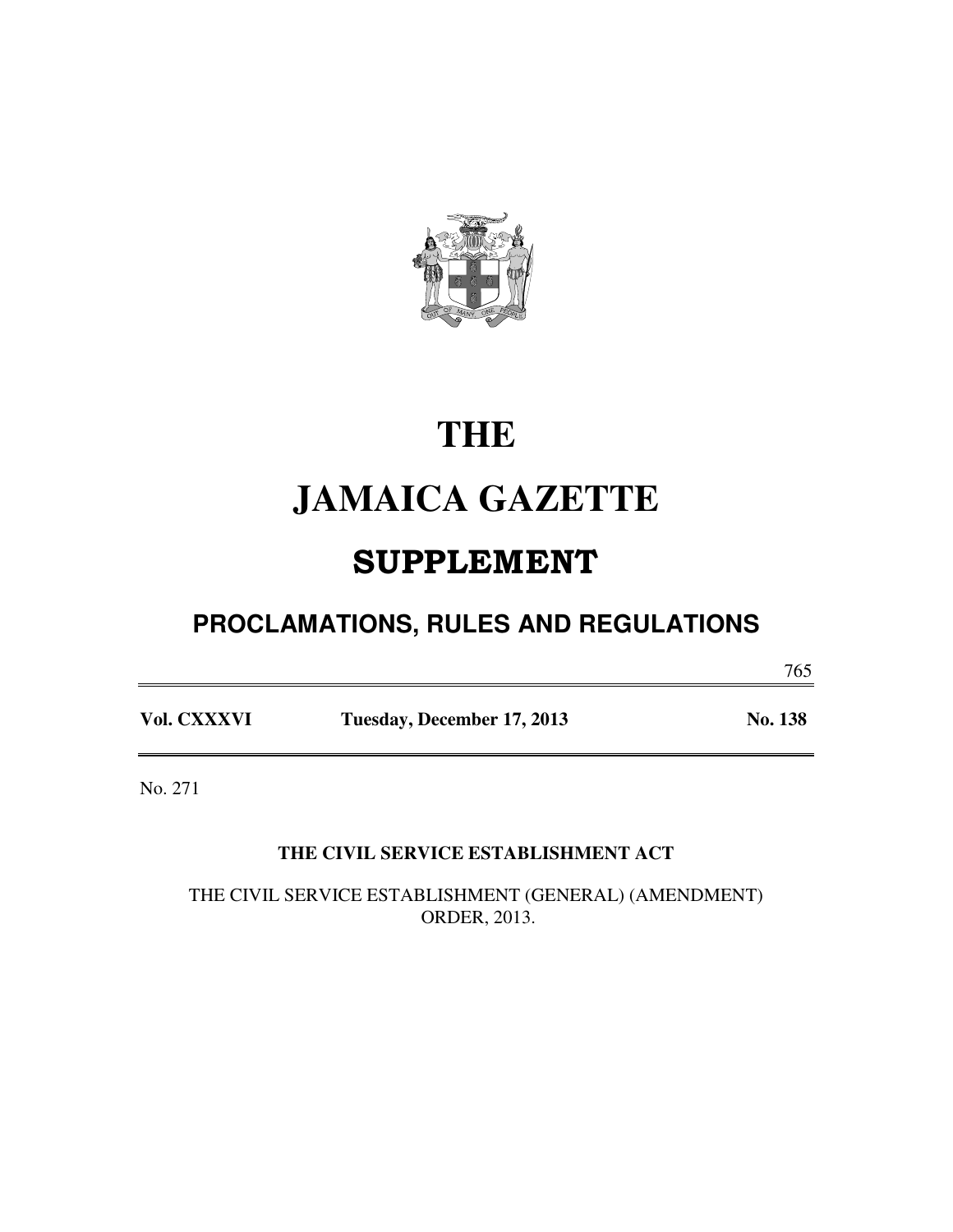### **THE CIVIL SERVICE ESTABLISHMENT ACT \_\_\_\_\_\_\_\_\_\_\_\_\_\_\_\_**

### **The Civil Service Establishment (General) (Amendment) Order, 2013.**

**\_\_\_\_\_\_\_\_\_\_\_\_** 

In exercise of the powers conferred upon the Minister by section 3 of the Civil Service Establishment Act, and of every other power hereunto enabling, the following Order is hereby made:-

- 1. This Order may be cited as the Civil Service Establishment (General) (Amendment) Order, 2013, and shall be read and construed as one with the Civil Service Establishment (General) Order, 2013, (hereinafter referred to as "the Principal Order").
- 2. The offices specified in the second column of the Schedule to this Order are hereby abolished with effect from the respective dates specified in the fourth column thereof, and Part I of the Schedule to the Principal Order is thereby consequentially amended.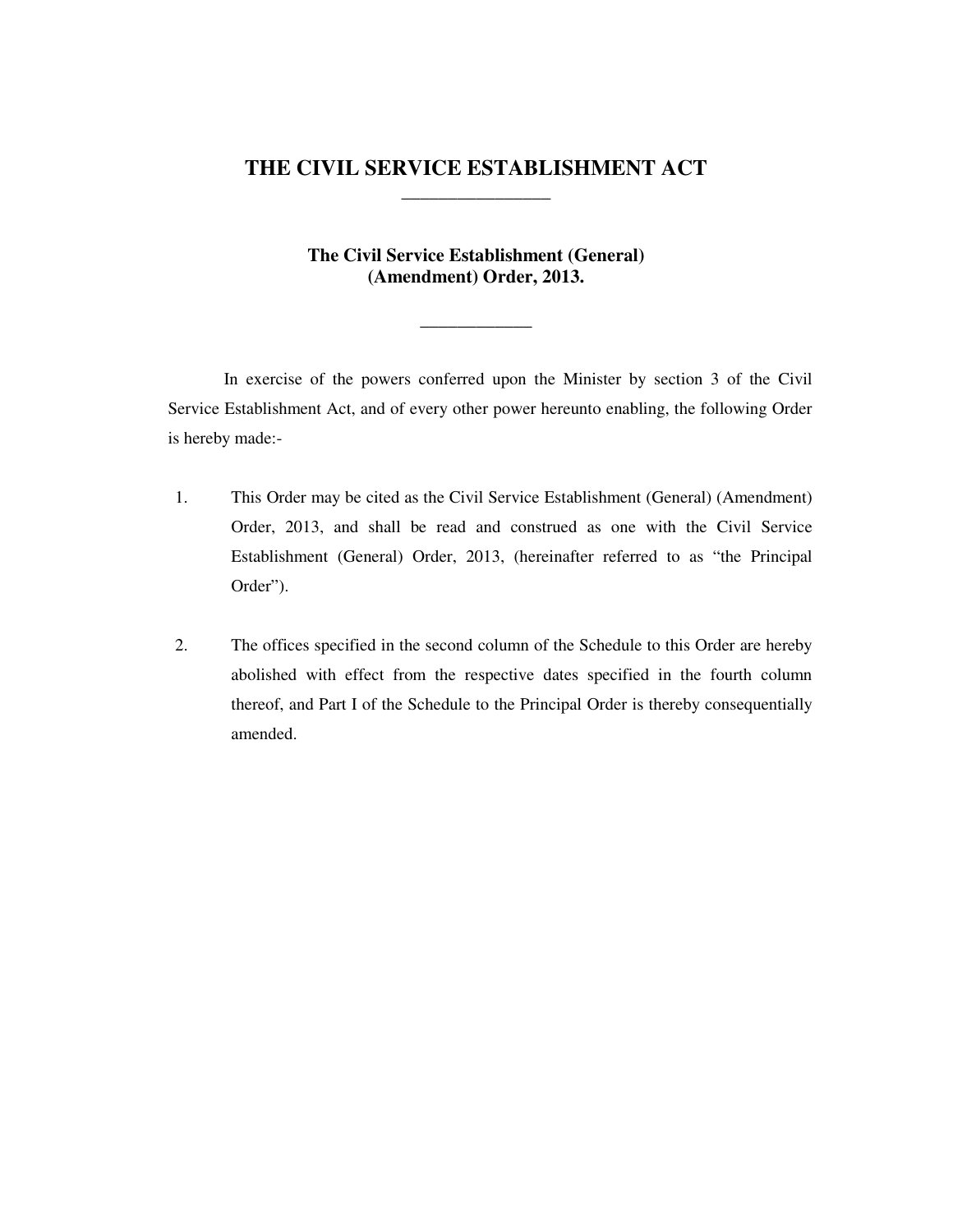# **CONTENTS**

### **PAGE**

### PART III – MINISTRIES AND DEPARTMENTS

### *Ministries*

| Finance and the Planning      |                      | $\dddot{\phantom{0}}$    | $\ddotsc$                              |               | $\cdots$  | $\ddotsc$            | $4 - 6$   |
|-------------------------------|----------------------|--------------------------|----------------------------------------|---------------|-----------|----------------------|-----------|
| Health<br>$\bullet$ $\bullet$ | $\ddotsc$            | $\ddots$                 | $\sim 100$ km s $^{-1}$                | $\cdot \cdot$ | $\ddotsc$ | $\ddot{\phantom{0}}$ | $17 - 40$ |
| National Security             | $\ddotsc$            | $\sim 100$ km s $^{-1}$  | <b>Contract Contract Contract</b>      | $\cdots$      | $\ddotsc$ | $\ddotsc$            | $13 - 16$ |
| Transport and Works & Housing |                      |                          | $\mathbf{r}$ . The set of $\mathbf{r}$ | $\ddots$      | $\ddotsc$ | $\ddotsc$            | 17        |
| Water and Housing             | $\ddot{\phantom{a}}$ | $\sim 1000$ km s $^{-1}$ | $\ddotsc$                              | $\ddotsc$     | $\ddotsc$ |                      | 13        |
| Youth & Culture               | $\cdot \cdot$        | $\ddotsc$                | $\ddotsc$                              | $\ddotsc$     | $\ddotsc$ | $\ddotsc$            | $8 - 9$   |

### *Departments and Other Units*

|                                             |                                                           |                                                                              |                           | $16 - 17$      |
|---------------------------------------------|-----------------------------------------------------------|------------------------------------------------------------------------------|---------------------------|----------------|
| <b>Forestry Department</b><br>$\sim$ $\sim$ |                                                           | $\mathbf{r}$ and $\mathbf{r}$ are associated to the contract of $\mathbf{r}$ | $\ddotsc$                 | 10             |
| Government Chemist                          |                                                           |                                                                              |                           | 40             |
| Governor General and Staff                  |                                                           |                                                                              |                           | $\overline{1}$ |
| Jamaica information Service                 |                                                           |                                                                              |                           | $1 - 3$        |
| Office of the Services Commission           |                                                           |                                                                              | $\ddotsc$                 | $\mathbf{1}$   |
| Post and Telecommunication Department       |                                                           |                                                                              |                           | $11 - 13$      |
| <b>Survey Department</b>                    | $\mathbf{r}$ and $\mathbf{r}$ are the set of $\mathbf{r}$ |                                                                              | $\ddot{\phantom{0}}\cdot$ | 13             |
| <b>Tax Administration Directorate</b>       |                                                           |                                                                              |                           | $6 - 8$        |
|                                             |                                                           |                                                                              |                           |                |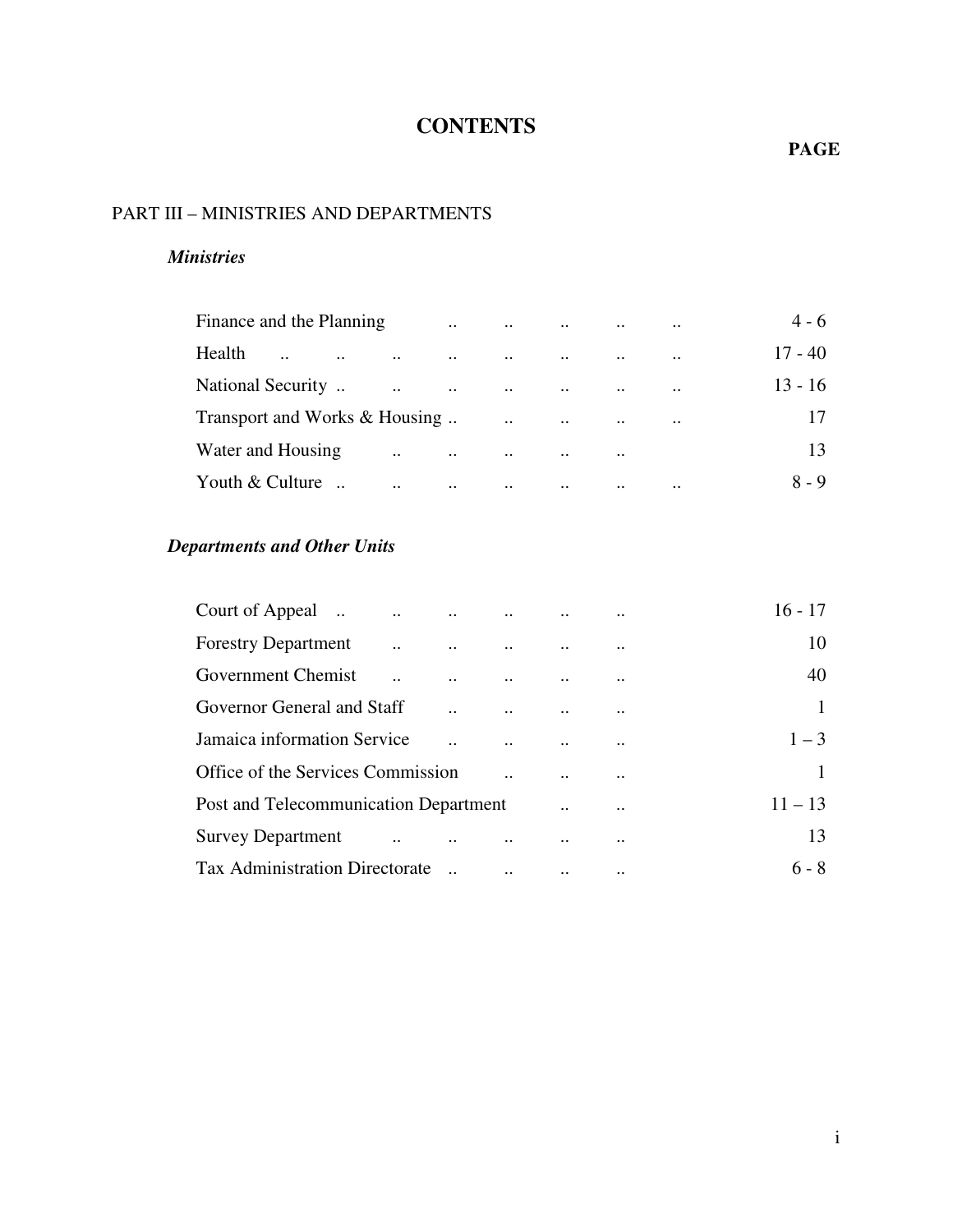### **SCHEDULE PART III LIST OF ABOLISHED OFFICES**

## **His Excellency The Governor General And Staff**

### **General Administration**

| No of<br><b>Offices</b>                                      | <b>Office</b>                | <b>Classification Grade Remarks</b> |   |                                                                       |  |
|--------------------------------------------------------------|------------------------------|-------------------------------------|---|-----------------------------------------------------------------------|--|
|                                                              | Property Maintenance Manager | SOG ST                              | 4 | One (1) post [# 26704] abolished with<br>effect from October 1, 2013. |  |
|                                                              |                              |                                     |   |                                                                       |  |
| <b>Total - His Excellency The Governor General And Staff</b> |                              |                                     |   |                                                                       |  |

## **Office Of The Services Commissions**

### **Appointments And Personnel Transactions In The Central Government**

| No of<br><b>Offices</b> | <b>Office</b>                                     | <b>Classification Grade Remarks</b> |                            |                                                                       |
|-------------------------|---------------------------------------------------|-------------------------------------|----------------------------|-----------------------------------------------------------------------|
|                         | Assistant Chief Personnel Officer                 | <b>GMG SEG</b>                      | $\overline{\phantom{0}}^2$ | One (1) post [# 196] abolished with effect<br>from October 1, 2013.   |
|                         | Director                                          | <b>GMG SEG</b>                      |                            | One (1) post [# 56879] abolished with<br>effect from October 1, 2013. |
| 2                       |                                                   |                                     |                            |                                                                       |
| $\mathbf{2}$            | <b>Total - Office Of The Services Commissions</b> |                                     |                            |                                                                       |

# **Jamaica Information Service**

### **General Administration**

### **Final Accounts**

| No of<br><b>Offices</b> | Office                    | <b>Classification Grade Remarks</b> |   |                                                                     |
|-------------------------|---------------------------|-------------------------------------|---|---------------------------------------------------------------------|
|                         | Accounting Technician 3   | <b>FMG AT</b>                       | 3 | One (1) post [# 811] abolished with effect<br>from October 1, 2013. |
|                         | Accounting Technician 1   | <b>FMG AT</b>                       |   | One (1) post [# 813] abolished with effect<br>from October 1, 2013. |
|                         | <b>Accounting Clerk 2</b> | <b>FMG AC</b>                       | 2 | One (1) post [# 814] abolished with effect<br>from October 1, 2013. |

**3**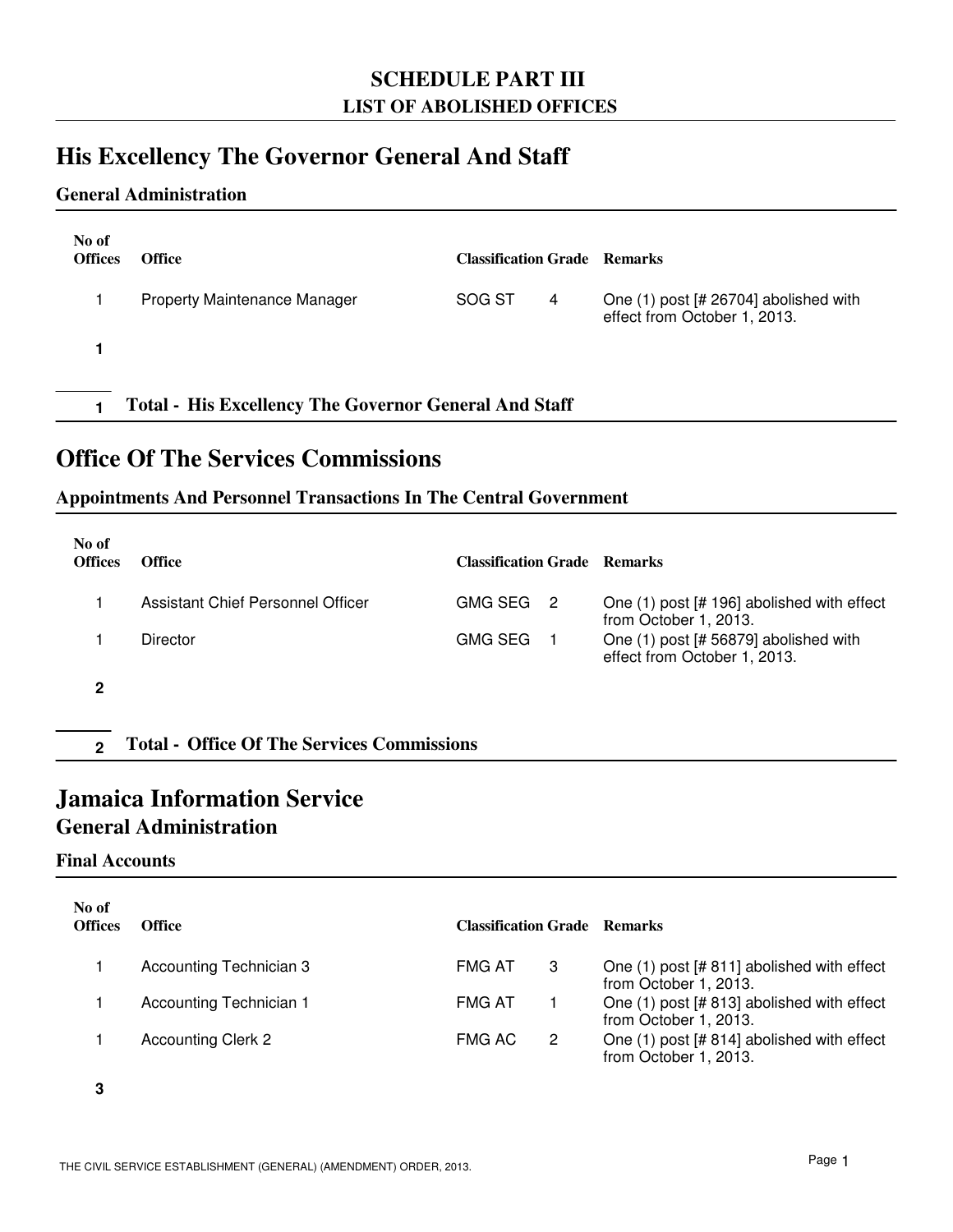# **Jamaica Information Service General Administration**

### **Payments And Salaries**

| No of                   |                                               |                                     |                |                                                                             |
|-------------------------|-----------------------------------------------|-------------------------------------|----------------|-----------------------------------------------------------------------------|
| <b>Offices</b>          | <b>Office</b>                                 | <b>Classification Grade Remarks</b> |                |                                                                             |
| 1                       | Accounting Technician 1                       | <b>FMG AT</b>                       | $\mathbf{1}$   | One (1) post [# 817] abolished with effect<br>from October 1, 2013.         |
| 1                       |                                               |                                     |                |                                                                             |
| Personnel               |                                               |                                     |                |                                                                             |
| No of                   |                                               |                                     |                |                                                                             |
| <b>Offices</b>          | <b>Office</b>                                 | <b>Classification Grade Remarks</b> |                |                                                                             |
| 1                       | Secretary 2                                   | OPS SS                              | $\overline{2}$ | One (1) post [# 822] abolished with effect<br>from October 1, 2013.         |
| 1                       | <b>Records Clerk</b>                          | PIDG RIM                            | $\mathbf{1}$   | One (1) post [# 827] abolished with effect<br>from October 1, 2013.         |
| $\mathbf{2}$            |                                               |                                     |                |                                                                             |
| <b>Registry</b>         |                                               |                                     |                |                                                                             |
|                         |                                               |                                     |                |                                                                             |
| No of<br><b>Offices</b> | <b>Office</b>                                 | <b>Classification Grade Remarks</b> |                |                                                                             |
| 1                       | <b>Records Clerk</b>                          | PIDG RIM                            | $\overline{1}$ | One (1) post [# 829] abolished with effect<br>from October 1, 2013.         |
| 1                       |                                               |                                     |                |                                                                             |
|                         | <b>Public Affairs And Information</b>         |                                     |                |                                                                             |
|                         |                                               |                                     |                |                                                                             |
| No of<br><b>Offices</b> | <b>Office</b>                                 | <b>Classification Grade Remarks</b> |                |                                                                             |
| 1                       | Secretary 2                                   | OPS SS                              | $\overline{2}$ | One (1) post [# 875] abolished with effect<br>from October 1, 2013.         |
| 1                       |                                               |                                     |                |                                                                             |
|                         | <b>Publication And Advertising Department</b> |                                     |                |                                                                             |
|                         |                                               |                                     |                |                                                                             |
| No of<br><b>Offices</b> | <b>Office</b>                                 | <b>Classification Grade Remarks</b> |                |                                                                             |
| $\overline{c}$          | Secretary 1                                   | OPS SS                              | $\mathbf{1}$   | Two (2) posts [#'s 890 - 91] abolished with<br>effect from October 1, 2013. |
| $\mathbf 2$             |                                               |                                     |                |                                                                             |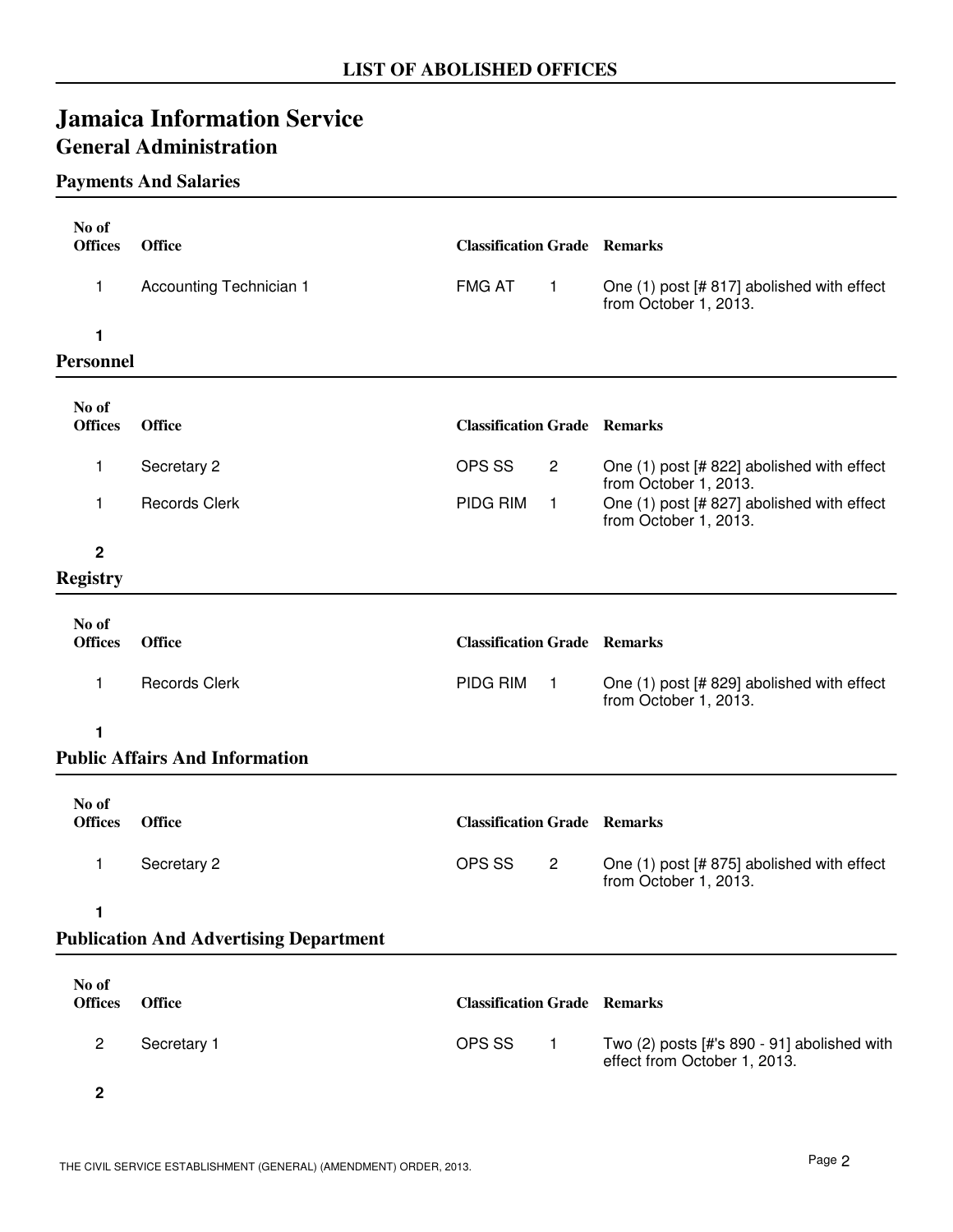# **Jamaica Information Service General Administration**

### **Regional Services**

| No of<br><b>Offices</b> | <b>Office</b>       | <b>Classification Grade Remarks</b> |   |                                                                     |
|-------------------------|---------------------|-------------------------------------|---|---------------------------------------------------------------------|
| 1                       | Attendant           | LMO TS                              | 1 | One (1) post [# 957] abolished with effect<br>from October 1, 2013. |
| <b>Overseas</b>         |                     |                                     |   |                                                                     |
| No of<br><b>Offices</b> | <b>Office</b>       | <b>Classification Grade Remarks</b> |   |                                                                     |
| 1                       | Information Attache | MCG IE                              | 3 | One (1) post [# 964] abolished with effect<br>from October 1, 2013. |
| $T_0$ lasiaian          |                     |                                     |   |                                                                     |

### **Television**

| No of<br><b>Offices</b> | <b>Office</b>            | <b>Classification Grade Remarks</b> |                                                                      |
|-------------------------|--------------------------|-------------------------------------|----------------------------------------------------------------------|
|                         | Senior Producer          | MCG AVP<br>- 3                      | One (1) post [# 991] abolished with effect<br>from October 1, 2013.  |
|                         | Senior Library Assistant | PIDG LA<br>2                        | One (1) post [# 1034] abolished with effect<br>from October 1, 2013. |
|                         | Secretary 2              | OPS SS<br>2                         | One (1) post [# 1028] abolished with effect<br>from October 1, 2013. |

**3**

### **Research Unit**

| No of<br><b>Offices</b> | <b>Office</b>                              | <b>Classification Grade Remarks</b> |                |                                                                      |
|-------------------------|--------------------------------------------|-------------------------------------|----------------|----------------------------------------------------------------------|
|                         | <b>Records Clerk</b>                       | PIDG RIM                            | $\overline{1}$ | One (1) post [# 1047] abolished with effect<br>from October 1, 2013. |
|                         |                                            |                                     |                |                                                                      |
| 16                      | <b>Total - General Administration</b>      |                                     |                |                                                                      |
| 16                      | <b>Total - Jamaica Information Service</b> |                                     |                |                                                                      |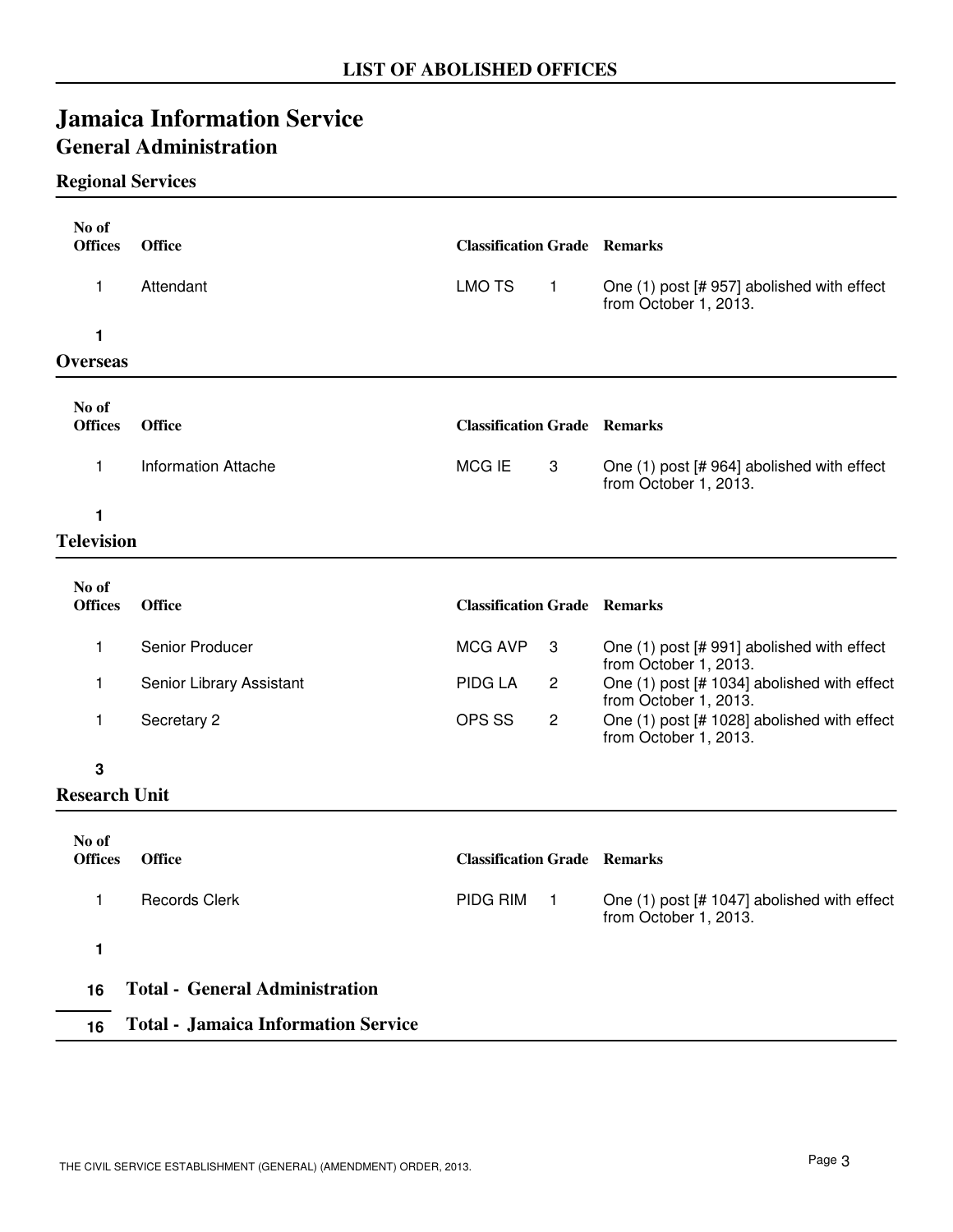# **Ministry Of Finance & Planning**

### **Executive Office**

| No of<br><b>Offices</b> | <b>Office</b>                     | <b>Classification Grade Remarks</b> |                                                                      |
|-------------------------|-----------------------------------|-------------------------------------|----------------------------------------------------------------------|
|                         | Special Assistant To The Minister | GMG PMA 4                           | One (1) post [# 1055] abolished with effect<br>from October 1, 2013. |
|                         |                                   |                                     |                                                                      |

### **General Administration**

### **Payments And Salaries**

| No of<br><b>Offices</b> | <b>Office</b>             | <b>Classification Grade Remarks</b> |                                                                      |  |
|-------------------------|---------------------------|-------------------------------------|----------------------------------------------------------------------|--|
|                         | <b>Accounting Clerk 1</b> | FMG AC                              | One (1) post [# 1124] abolished with effect<br>from October 1, 2013. |  |
|                         |                           |                                     |                                                                      |  |

**1 Total - General Administration**

### **Corporate Planning And Administration Division**

### **Security Fleet & Emergency Management**

| No of<br><b>Offices</b> | <b>Office</b> | <b>Classification Grade Remarks</b> |                          |                                                                      |
|-------------------------|---------------|-------------------------------------|--------------------------|----------------------------------------------------------------------|
|                         | Watchman      | LMO TS                              | $\overline{\phantom{a}}$ | One (1) post [# 1204] abolished with effect<br>from October 1, 2013. |
|                         |               |                                     |                          |                                                                      |

**1 Total - Security Fleet & Emergency Management**

### **1 Total - Corporate Planning And Administration Division**

### **Budget Preparation And Administration**

| No of<br><b>Offices</b> | <b>Office</b> | <b>Classification Grade Remarks</b> |                                                                              |
|-------------------------|---------------|-------------------------------------|------------------------------------------------------------------------------|
|                         | Secretary 1   | OPS SS                              | Two (2) posts [#'s 1401 - 02] abolished<br>with effect from October 1, 2013. |
|                         |               |                                     |                                                                              |

**2**

### **2 Total - Budget Preparation And Administration**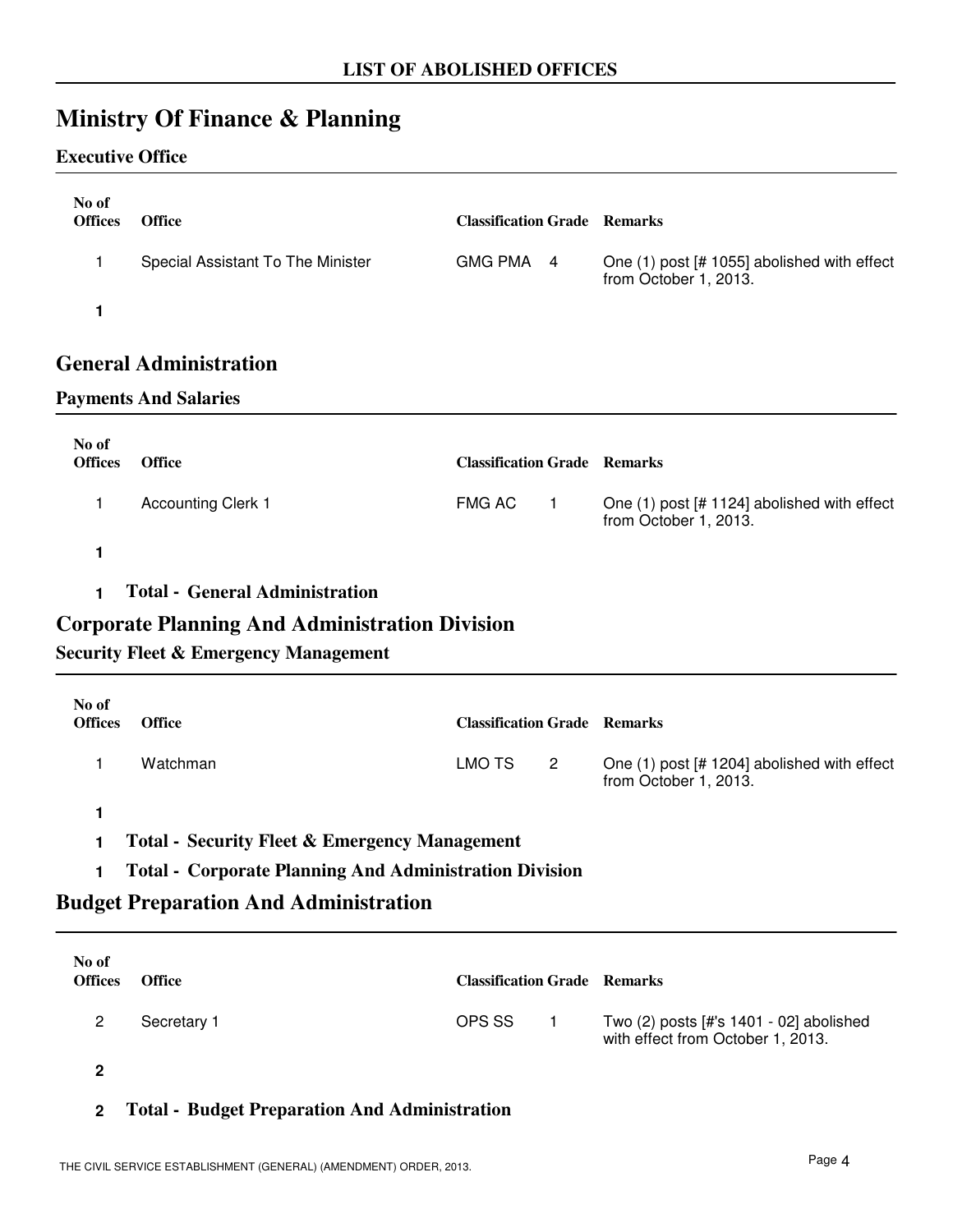# **Ministry Of Finance & Planning Financial Management Division**

### **Administration Of Financial Administration And Audit Act**

| No of<br><b>Offices</b> | <b>Office</b>                                                                      | <b>Classification Grade Remarks</b> |                                                                       |  |  |  |
|-------------------------|------------------------------------------------------------------------------------|-------------------------------------|-----------------------------------------------------------------------|--|--|--|
| 1                       | <b>Telephone Operator</b>                                                          | OPS TO<br>$\mathbf{1}$              | One (1) post [# 1063] abolished with effect<br>from October 1, 2013.  |  |  |  |
| 1                       |                                                                                    |                                     |                                                                       |  |  |  |
| 1                       | <b>Total - Financial Management Division</b>                                       |                                     |                                                                       |  |  |  |
|                         | <b>Public Enterprise Division</b>                                                  |                                     |                                                                       |  |  |  |
| No of<br><b>Offices</b> | Office                                                                             | <b>Classification Grade Remarks</b> |                                                                       |  |  |  |
| 1                       | Supernumerary Administrative Secretary 1                                           | OPS ADS<br>$\blacksquare$           | One (1) post [# 63243] abolished with<br>effect from October 1, 2013. |  |  |  |
| 1                       |                                                                                    |                                     |                                                                       |  |  |  |
| 1                       | <b>Total - Public Enterprise Division</b>                                          |                                     |                                                                       |  |  |  |
| (SHRMD)                 | <b>Public Service Establishment Division/Strategic HRM Division</b>                |                                     |                                                                       |  |  |  |
|                         | <b>Human Resource Policy, Training And Development</b><br><b>Office Management</b> |                                     |                                                                       |  |  |  |
| No of<br><b>Offices</b> | Office                                                                             | <b>Classification Grade Remarks</b> |                                                                       |  |  |  |
| 1                       | <b>Telephone Operator</b>                                                          | OPS TO<br>$\overline{2}$            | One (1) post [# 1163] abolished with effect<br>from October 1, 2013.  |  |  |  |
| 1<br>1                  | <b>Total - Human Resource Policy, Training And Development</b>                     |                                     |                                                                       |  |  |  |

**1 Total - Public Service Establishment Division/Strategic HRM Division (SHRMD)**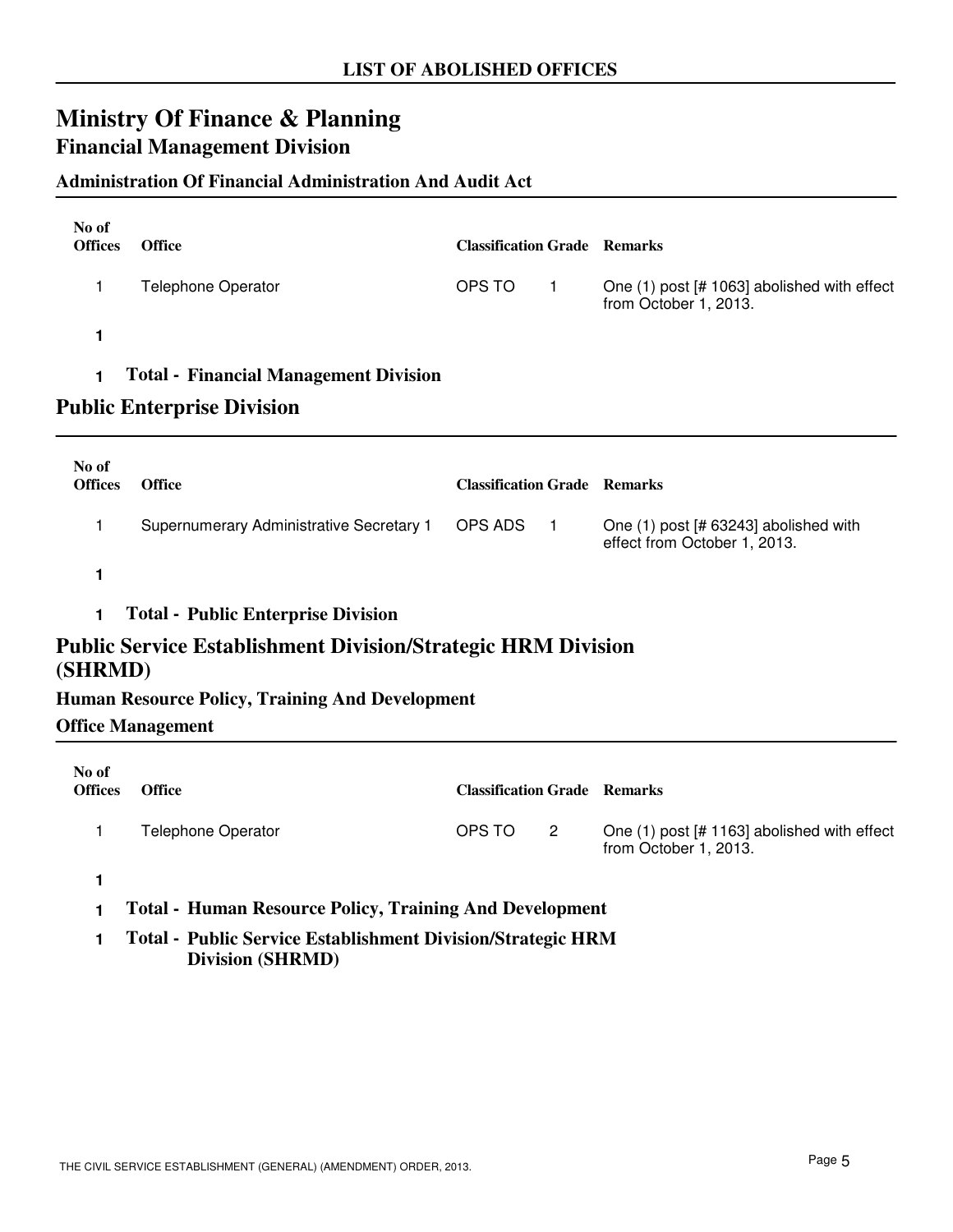# **Ministry Of Finance & Planning Posts From The Former Customs Department**

### **General Administration**

**Internal Audit**

| No of<br><b>Offices</b> | <b>Office</b>                                           | <b>Classification Grade Remarks</b> |                |                                                                      |
|-------------------------|---------------------------------------------------------|-------------------------------------|----------------|----------------------------------------------------------------------|
|                         | Auditor                                                 | FMG AS                              | $\overline{2}$ | One (1) post [# 2073] abolished with effect<br>from October 1, 2013. |
|                         |                                                         |                                     |                |                                                                      |
|                         | <b>Total - General Administration</b>                   |                                     |                |                                                                      |
| 1                       | <b>Total - Posts From The Former Customs Department</b> |                                     |                |                                                                      |
| 9                       | <b>Total - Ministry Of Finance &amp; Planning</b>       |                                     |                |                                                                      |

## **Tax Administration Directorate Inland Revenue Department (OLD)**

### **Region 2**

**St. Andrew**

| No of<br><b>Offices</b> | <b>Office</b>              | <b>Classification Grade Remarks</b> |   |                                                                         |
|-------------------------|----------------------------|-------------------------------------|---|-------------------------------------------------------------------------|
|                         | Manager, Taxpayer Services | RMG TA                              | 4 | One $(1)$ post [# 55421] abolished with<br>effect from October 1, 2013. |
|                         | Cashier                    | RMG TA                              |   | One (1) post [# 55582] abolished with<br>effect from October 1, 2013.   |
| 2                       |                            |                                     |   |                                                                         |
| <b>St. Ann's Bay</b>    |                            |                                     |   |                                                                         |

| No of<br><b>Offices</b> | <b>Office</b>           | <b>Classification Grade Remarks</b> |                                                                       |
|-------------------------|-------------------------|-------------------------------------|-----------------------------------------------------------------------|
|                         | Cashier                 | RMG TA                              | One (1) post [# 55076] abolished with<br>effect from October 1, 2013. |
| 3                       | <b>Total - Region 2</b> |                                     |                                                                       |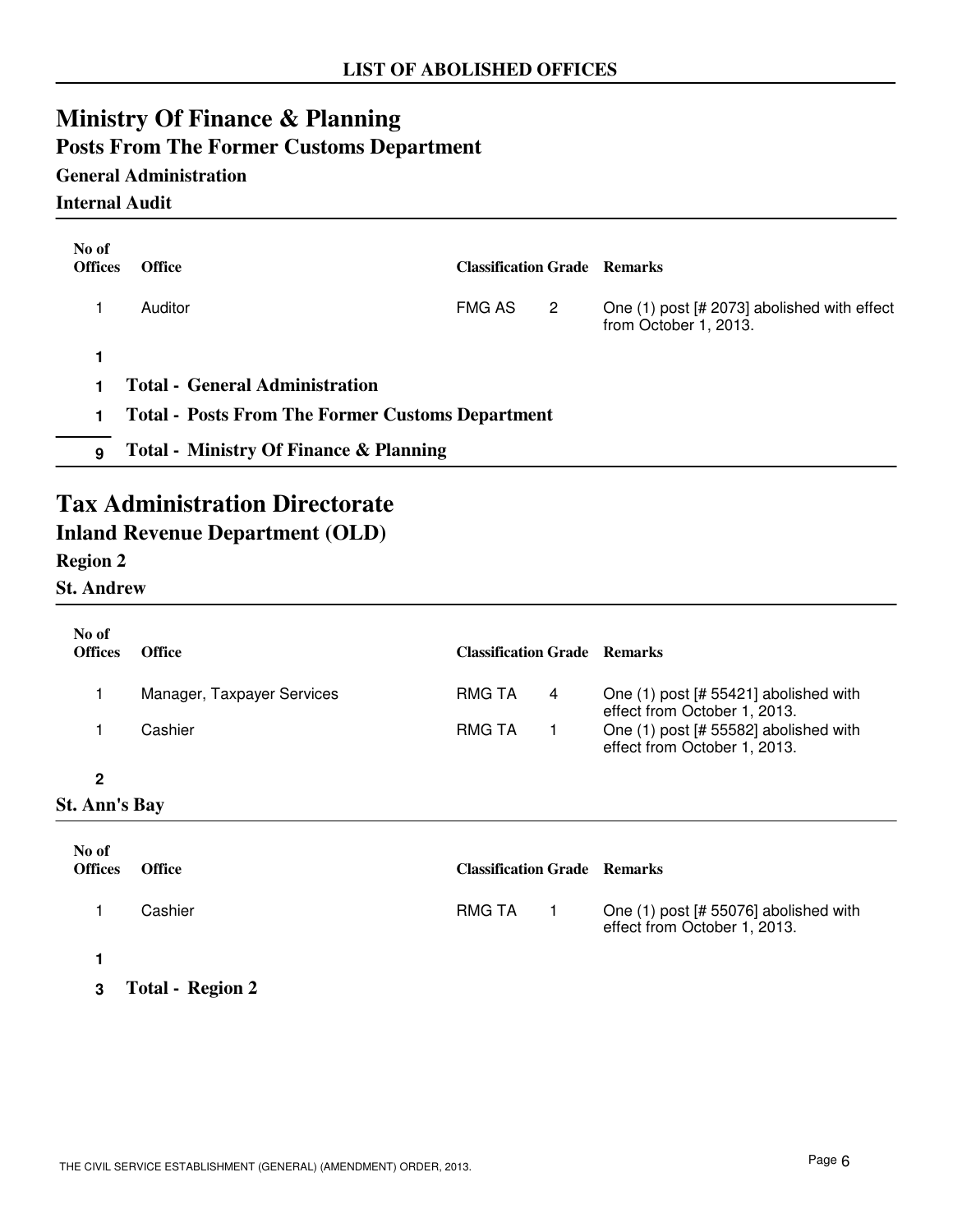# **Tax Administration Directorate Inland Revenue Department (OLD)**

### **Region 3**

### **Black River**

| No of                   |                               |                                     |                |                                                                       |
|-------------------------|-------------------------------|-------------------------------------|----------------|-----------------------------------------------------------------------|
| <b>Offices</b>          | <b>Office</b>                 | <b>Classification Grade Remarks</b> |                |                                                                       |
| 1                       | <b>Collections Officer</b>    | <b>RMG TA</b>                       | 3              | One (1) post [# 56270] abolished with<br>effect from October 1, 2013. |
| 1                       |                               |                                     |                |                                                                       |
| <b>Chapelton</b>        |                               |                                     |                |                                                                       |
| No of<br><b>Offices</b> | <b>Office</b>                 | <b>Classification Grade Remarks</b> |                |                                                                       |
| 1                       | Compliance Officer 1          | <b>RMG TA</b>                       | 3              | One (1) post [# 55273] abolished with<br>effect from October 1, 2013. |
| 1                       |                               |                                     |                |                                                                       |
| Christiana              |                               |                                     |                |                                                                       |
| No of<br><b>Offices</b> | <b>Office</b>                 | <b>Classification Grade Remarks</b> |                |                                                                       |
| 1                       | Compliance Officer 1          | <b>RMG TA</b>                       | 3              | One (1) post [# 55372] abolished with<br>effect from October 1, 2013. |
| 1                       |                               |                                     |                |                                                                       |
| <b>Lionel Town</b>      |                               |                                     |                |                                                                       |
| No of<br><b>Offices</b> | <b>Office</b>                 | <b>Classification Grade Remarks</b> |                |                                                                       |
| 1                       | Compliance Officer 1          | <b>RMG TA</b>                       | 3              | One (1) post [# 55381] abolished with<br>effect from October 1, 2013. |
| 1                       |                               |                                     |                |                                                                       |
| 4                       | <b>Total - Region 3</b>       |                                     |                |                                                                       |
| <b>Region 4</b>         |                               |                                     |                |                                                                       |
| <b>Montego Bay</b>      |                               |                                     |                |                                                                       |
| No of<br><b>Offices</b> | <b>Office</b>                 | <b>Classification Grade Remarks</b> |                |                                                                       |
| 1                       | Manager, Accounts Maintenance | <b>RMG TA</b>                       | $\overline{4}$ | One (1) post [# 56451] abolished with                                 |

effect from October 1, 2013.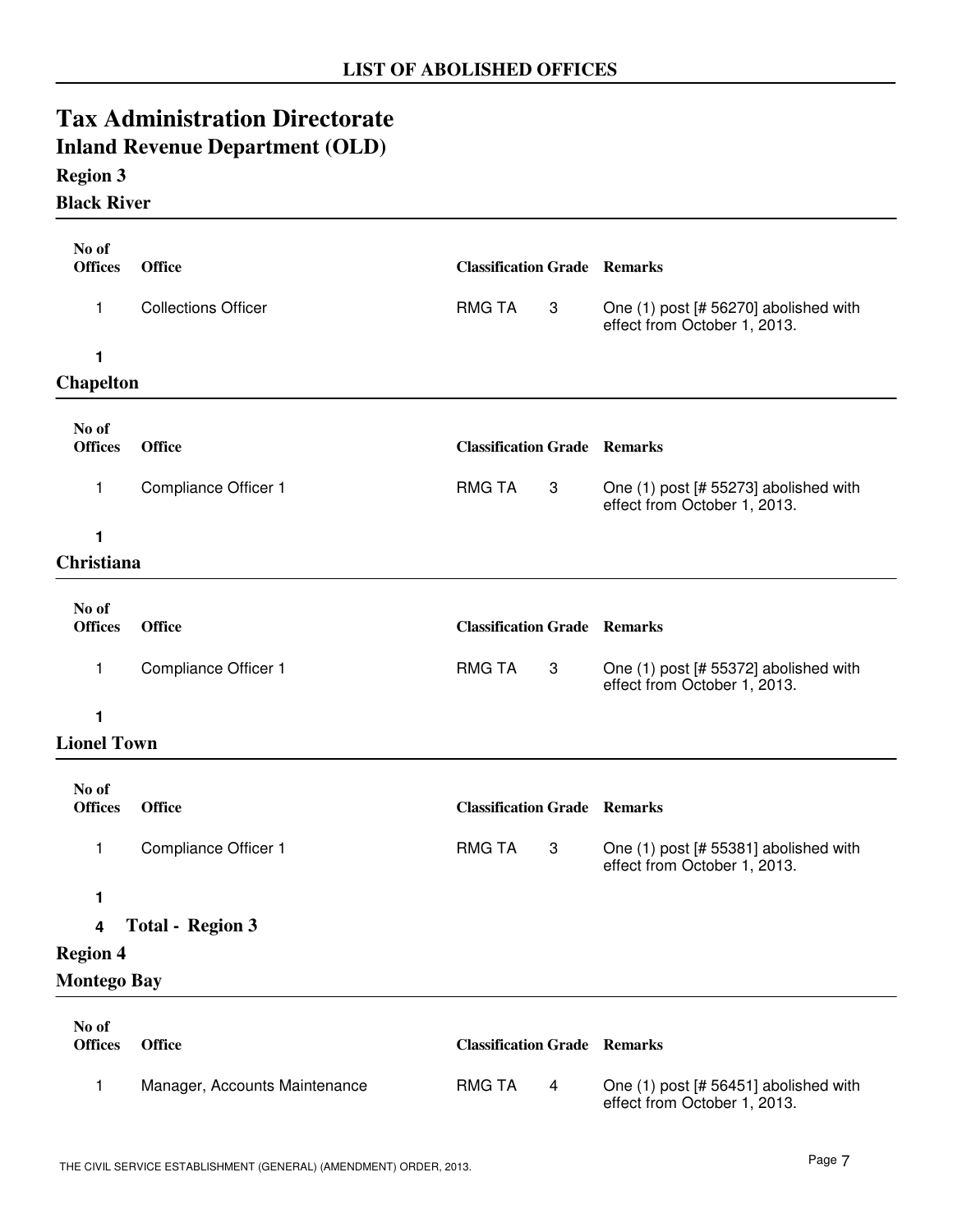| <b>Region 4</b>                |                                                       |                                     |              |                                                                       |
|--------------------------------|-------------------------------------------------------|-------------------------------------|--------------|-----------------------------------------------------------------------|
| <b>Montego Bay</b>             |                                                       |                                     |              |                                                                       |
| No of<br><b>Offices</b>        | <b>Office</b>                                         | <b>Classification Grade Remarks</b> |              |                                                                       |
| 1                              | <b>Compliance Officer 2</b>                           | <b>RMG TA</b>                       | 4            | One (1) post [# 55171] abolished with<br>effect from October 1, 2013. |
| $\mathbf 2$<br><b>Falmouth</b> |                                                       |                                     |              |                                                                       |
| No of<br><b>Offices</b>        | <b>Office</b>                                         | <b>Classification Grade Remarks</b> |              |                                                                       |
| 1                              | <b>Compliance Officer 2</b>                           | <b>RMG TA</b>                       | 4            | One (1) post [# 55197] abolished with<br>effect from October 1, 2013. |
| 1                              |                                                       |                                     |              |                                                                       |
| Lucea                          |                                                       |                                     |              |                                                                       |
| No of<br><b>Offices</b>        | <b>Office</b>                                         | <b>Classification Grade Remarks</b> |              |                                                                       |
| 1                              | Collector Of Taxes (Taxpayer Account &<br>Collection) | <b>RMG TA</b>                       | 4            | One (1) post [# 55321] abolished with<br>effect from October 1, 2013. |
| 1                              |                                                       |                                     |              |                                                                       |
|                                | Savanna-La-Mar                                        |                                     |              |                                                                       |
| No of<br><b>Offices</b>        | <b>Office</b>                                         | <b>Classification Grade Remarks</b> |              |                                                                       |
| 1                              | <b>Taxpayer Service Assistant</b>                     | <b>RMG TA</b>                       | $\mathbf{1}$ | One (1) post [# 55607] abolished with<br>effect from October 1, 2013. |
| 1                              |                                                       |                                     |              |                                                                       |
| 5                              | <b>Total - Region 4</b>                               |                                     |              |                                                                       |
| 12                             | <b>Total - Inland Revenue Department (OLD)</b>        |                                     |              |                                                                       |
| 12                             | <b>Total - Tax Administration Directorate</b>         |                                     |              |                                                                       |

**Tax Administration Directorate Inland Revenue Department (OLD)**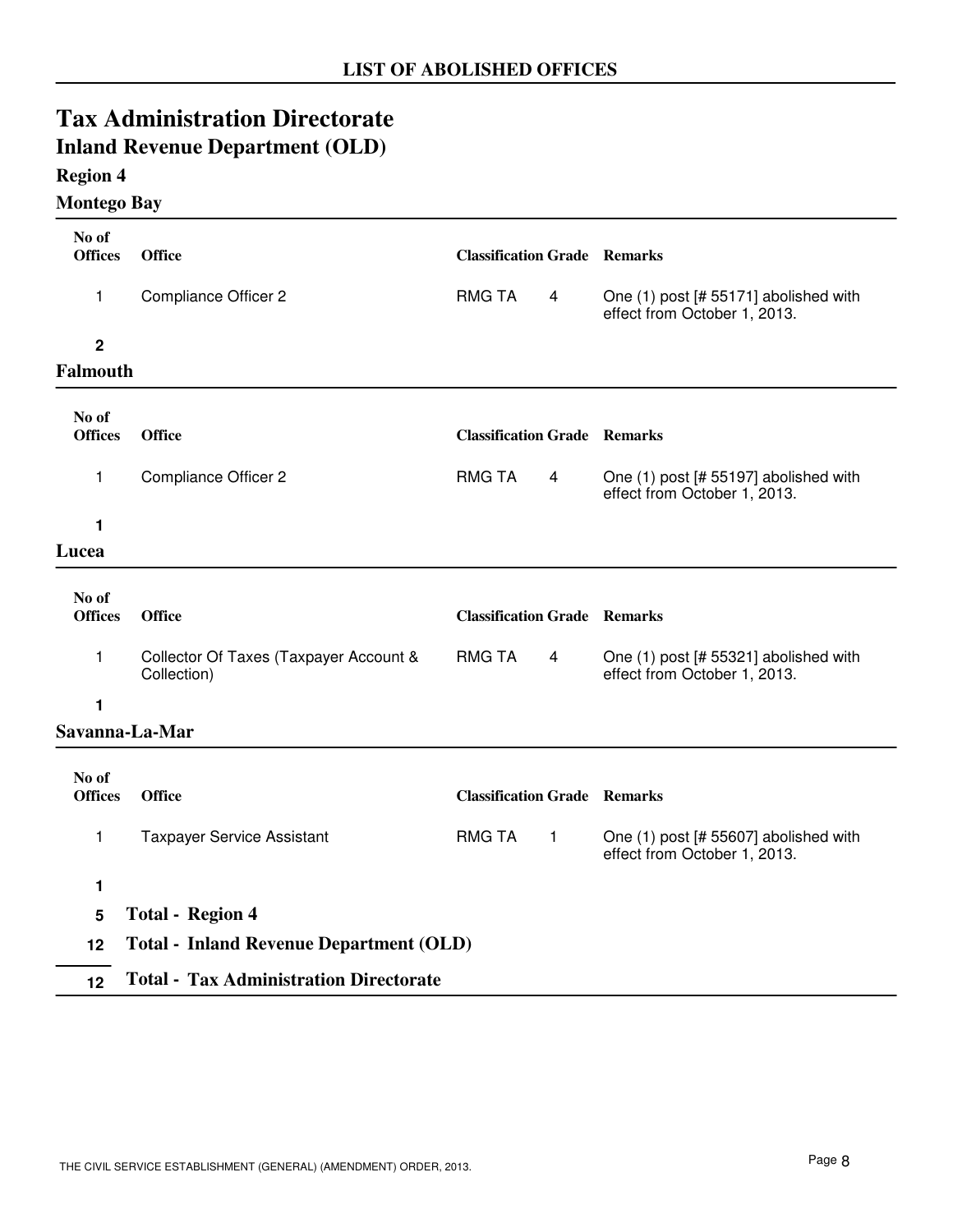| <b>Ministry Of Youth &amp; Culture</b> |  |  |
|----------------------------------------|--|--|
| $\alpha$ in $\alpha$ is $\alpha$       |  |  |

### **Child Care Institutions Mannings Children's Home**

| No of<br><b>Offices</b><br>1 | <b>Office</b><br><b>Assistant Superintendent</b> | <b>Classification Grade Remarks</b> | One (1) post [# 37833] abolished with<br>effect from October 1, 2013.                                 |
|------------------------------|--------------------------------------------------|-------------------------------------|-------------------------------------------------------------------------------------------------------|
| 1                            |                                                  |                                     |                                                                                                       |
| $\mathbf{1}$                 | <b>Total - Mannings Children's Home</b>          |                                     |                                                                                                       |
|                              | <b>Homestead Place of Safety</b>                 |                                     |                                                                                                       |
| No of<br><b>Offices</b>      | <b>Office</b>                                    | <b>Classification Grade Remarks</b> |                                                                                                       |
| 1                            | Superintendent 3                                 |                                     | One (1) post [# 37907] abolished with                                                                 |
| 1                            | <b>Assistant Superintendent</b>                  |                                     | effect from October 1, 2013.<br>One (1) post [# 37908] abolished with<br>effect from October 1, 2013. |
| $\mathbf 2$                  |                                                  |                                     |                                                                                                       |
| $\overline{2}$               | <b>Total - Homestead Place of Safety</b>         |                                     |                                                                                                       |
|                              | <b>Glenhope Place of Safety</b>                  |                                     |                                                                                                       |
| No of<br><b>Offices</b>      | <b>Office</b>                                    | <b>Classification Grade Remarks</b> |                                                                                                       |
| 1                            | <b>Assistant Superintendent</b>                  |                                     | One (1) post [# 37939] abolished with<br>effect from October 1, 2013.                                 |
| $\mathbf{1}$                 |                                                  |                                     |                                                                                                       |
| 1                            | <b>Total - Glenhope Place of Safety</b>          |                                     |                                                                                                       |
| <b>Glenhope Nursery</b>      |                                                  |                                     |                                                                                                       |
| No of<br><b>Offices</b>      | <b>Office</b>                                    | <b>Classification Grade Remarks</b> |                                                                                                       |
| 1                            | Superintendent 2                                 |                                     | One (1) post [# 37952] abolished with<br>effect from October 1, 2013.                                 |

**1**

**1 Total - Glenhope Nursery**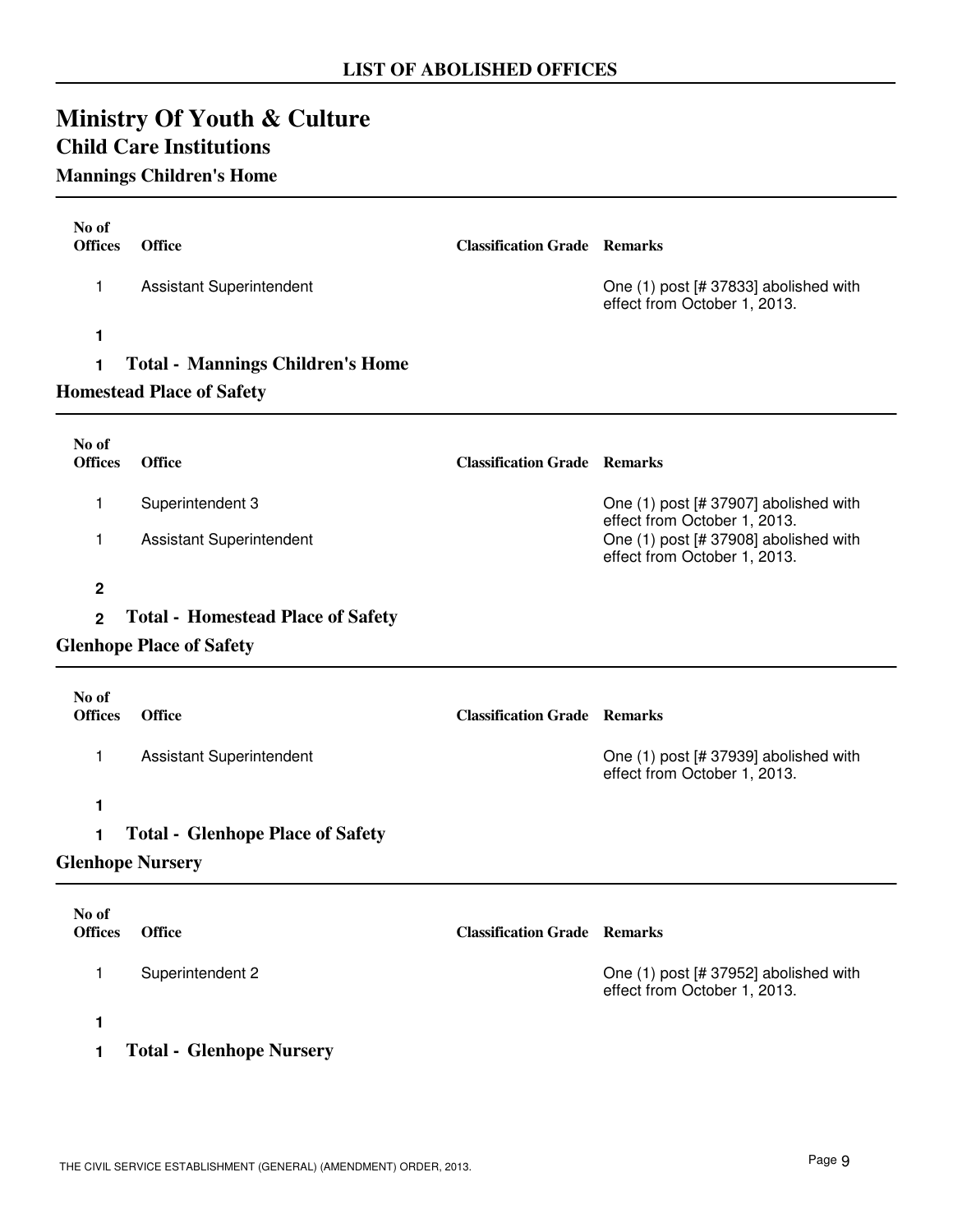## **Ministry Of Youth & Culture Child Care Institutions Granville**

| No of<br><b>Offices</b> | <b>Office</b>                                  | <b>Classification Grade Remarks</b> |                                                                       |
|-------------------------|------------------------------------------------|-------------------------------------|-----------------------------------------------------------------------|
| 1                       | Superintendent 2                               |                                     | One (1) post [# 37969] abolished with<br>effect from October 1, 2013. |
| 1                       | <b>Assistant Superintendent</b>                |                                     | One (1) post [# 37970] abolished with<br>effect from October 1, 2013. |
| $\mathbf 2$             |                                                |                                     |                                                                       |
| $\overline{2}$          | <b>Total - Granville</b>                       |                                     |                                                                       |
| <b>St. Augustine</b>    |                                                |                                     |                                                                       |
|                         |                                                |                                     |                                                                       |
| No of<br><b>Offices</b> | <b>Office</b>                                  | <b>Classification Grade Remarks</b> |                                                                       |
| 1                       | <b>Assistant Superintendent</b>                |                                     | One (1) post [# 37980] abolished with<br>effect from October 1, 2013. |
| 1                       |                                                |                                     |                                                                       |
| 1                       | <b>Total - St. Augustine</b>                   |                                     |                                                                       |
|                         | <b>Windsor Girl's Home</b>                     |                                     |                                                                       |
| No of<br><b>Offices</b> | <b>Office</b>                                  | <b>Classification Grade Remarks</b> |                                                                       |
| 1                       | Superintendent 2                               |                                     | One (1) post [# 37868] abolished with<br>effect from October 1, 2013. |
| 1                       |                                                |                                     |                                                                       |
| 1                       | <b>Total - Windsor Girl's Home</b>             |                                     |                                                                       |
| 9                       | <b>Total - Child Care Institutions</b>         |                                     |                                                                       |
| 9                       | <b>Total - Ministry Of Youth &amp; Culture</b> |                                     |                                                                       |

# **Forestry Department**

### **Regional Forestry Operations**

| No of<br><b>Offices</b> | <b>Office</b>                  | <b>Classification Grade Remarks</b> |                |                                                                      |
|-------------------------|--------------------------------|-------------------------------------|----------------|----------------------------------------------------------------------|
|                         | <b>Accounting Technician 2</b> | FMG AT                              | $\overline{2}$ | One (1) post [# 7826] abolished with effect<br>from October 1, 2013. |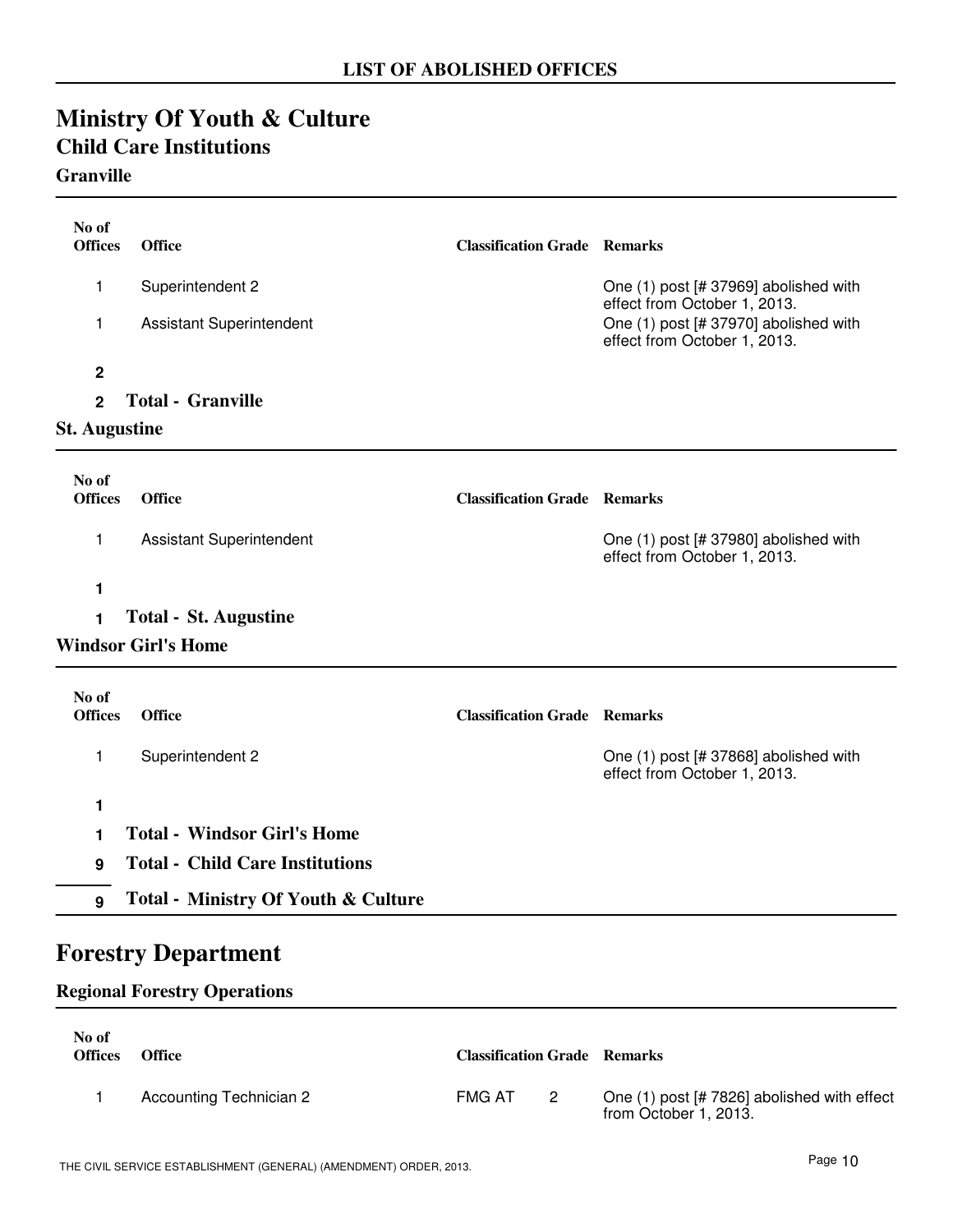# **Forestry Department**

### **Regional Forestry Operations**

| No of<br><b>Offices</b> | <b>Office</b>            | <b>Classification Grade Remarks</b> |   |                                                                                                                                          |
|-------------------------|--------------------------|-------------------------------------|---|------------------------------------------------------------------------------------------------------------------------------------------|
|                         | Nursery Foreman          | LMO TS                              | 6 | One (1) post [# 7822] abolished with effect<br>from October 1, 2013.                                                                     |
| 15                      | Forester 2               | SOG ST                              | 4 | Fifteen (15) posts [#'s 7741 - 42, 7744 - 45,<br>7747 - 49, 7751, 7769, 7771 - 75 & 7777]<br>abolished with effect from October 1, 2013. |
| 3                       | <b>Forest Supervisor</b> | SOG ST                              | 6 | Three (3) posts [#'s 7736, 7738 & 7740]<br>abolished with effect from October 1, 2013.                                                   |
| 9                       | Forester 1               | SOG ST                              | 3 | Nine (9) posts [#'s 7755, 7760 - 62 & 7764<br>- 68] abolished with effect from October 1,<br>2013.                                       |
| 29                      |                          |                                     |   |                                                                                                                                          |
| 29                      |                          |                                     |   |                                                                                                                                          |

# **Technical Services**

### **Research And Development**

| No of<br><b>Offices</b> | <b>Office</b>                         | <b>Classification Grade Remarks</b> |   |                                                                       |
|-------------------------|---------------------------------------|-------------------------------------|---|-----------------------------------------------------------------------|
|                         | Forest Research Officer               | SOG ST                              | 6 | One (1) post [# 7851] abolished with effect<br>from October 1, 2013.  |
|                         | Nursery & Private Forest Co-ordinator | SOG ST                              | 5 | One (1) post [# 50861] abolished with<br>effect from October 1, 2013. |
|                         | Seed Collection Co-ordinator          | SOG ST                              | 4 | One (1) post [# 7754] abolished with effect<br>from October 1, 2013.  |
|                         | Forest Research Technician            | SOG ST                              | 3 | One (1) post [# 7852] abolished with effect<br>from October 1, 2013.  |

- **4**
- **4 Total Research And Development**

### **Resource Planning And Management**

| No of<br><b>Offices</b> | <b>Office</b>                                    | <b>Classification Grade Remarks</b> |   |                                                                      |
|-------------------------|--------------------------------------------------|-------------------------------------|---|----------------------------------------------------------------------|
|                         | Geographic Information Systems Technician SOG ST |                                     | 4 | One (1) post [# 7861] abolished with effect<br>from October 1, 2013. |
|                         |                                                  |                                     |   |                                                                      |
|                         | <b>Total - Resource Planning And Management</b>  |                                     |   |                                                                      |
| 5                       | <b>Total - Technical Services</b>                |                                     |   |                                                                      |
| 34                      | <b>Total - Forestry Department</b>               |                                     |   |                                                                      |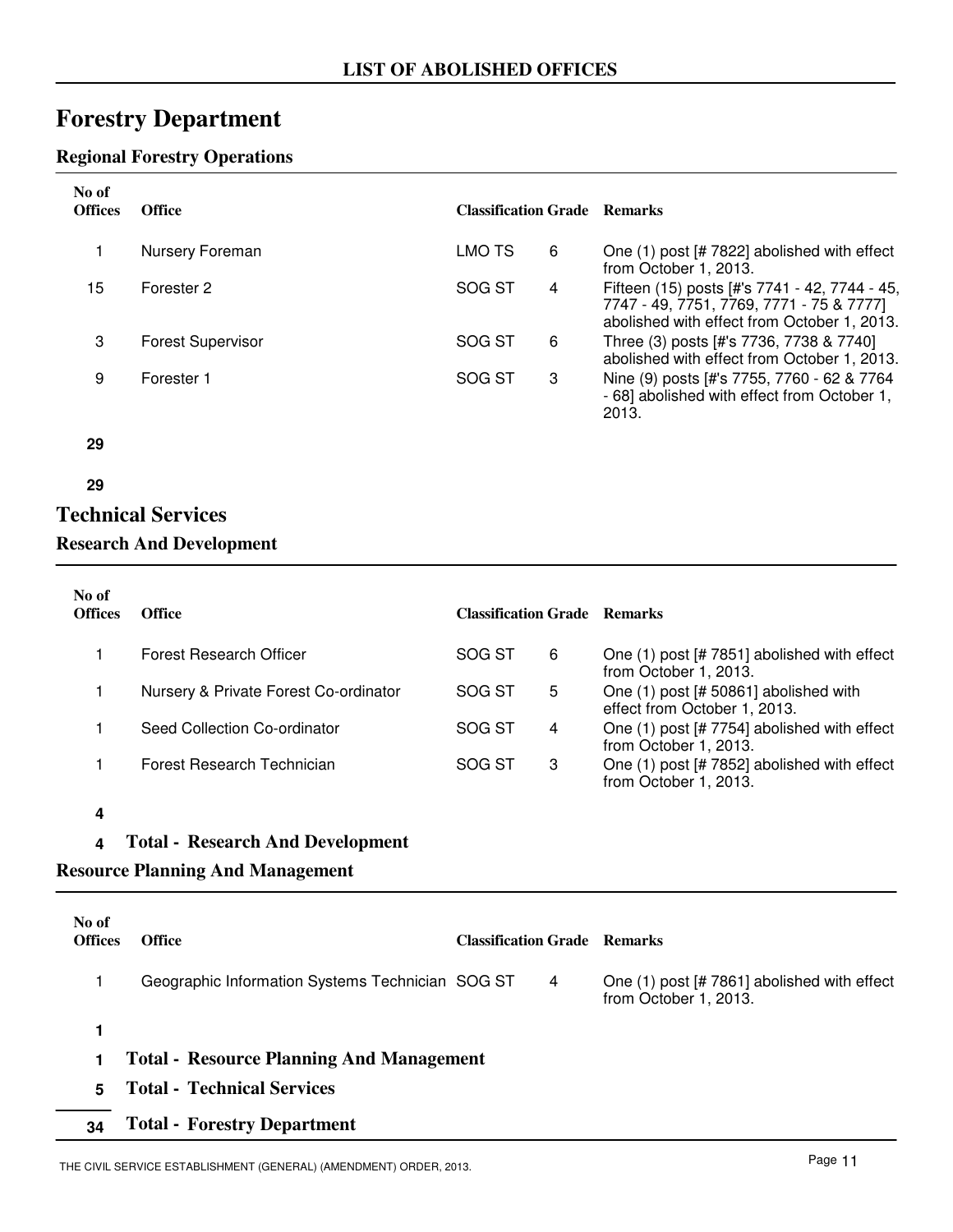# **Post And Telecommunications Department Postal Division 1**

### **Central Sorting Office - Letters**

| No of<br><b>Offices</b> | <b>Office</b>  | <b>Classification Grade Remarks</b> |   |                                                                                                           |
|-------------------------|----------------|-------------------------------------|---|-----------------------------------------------------------------------------------------------------------|
| 1                       | Postman B      | PTO CA                              |   | One (1) post [# 9736] abolished with effect<br>from October 1, 2013.                                      |
| $\overline{2}$          | Postman B      | PTO CA                              |   | Two (2) posts [#'s 9770 & 9822] abolished<br>with effect from October 1, 2013.                            |
| 2                       | Records Clerk  | PIDG RIM                            |   | Two (2) posts [#'s 9882 & 9893] abolished<br>with effect from October 1, 2013.                            |
| 6                       | Postman B      | PTO CA                              |   | Six (6) posts [#'s 9624, 9668, 9692, 9702,<br>9716 & 9731] abolished with effect from<br>October 1, 2013. |
| 4                       | Postal Clerk C | PTO CR                              | 3 | Four (4) posts [#'s 9535, 9537, 9542 &<br>9544] abolished with effect from October 1,<br>2013.            |
| 4                       | Postal Clerk 3 | PTO CR                              | 4 | Four $(4)$ posts [#'s $9479 - 82$ ] abolished<br>with effect from October 1, 2013.                        |
| 2                       | Postal Clerk B | PTO CR                              | 4 | Two (2) posts [#'s 9506 & 9510] abolished<br>with effect from October 1, 2013.                            |

### **21**

### **Central Sorting Office - Parcels**

| No of<br><b>Offices</b> | <b>Office</b>  | <b>Classification Grade Remarks</b> |   |                                                                                                                       |
|-------------------------|----------------|-------------------------------------|---|-----------------------------------------------------------------------------------------------------------------------|
|                         | Postal Clerk C | PTO CR                              | 3 | One (1) post [# 9947] abolished with effect<br>from October 1, 2013.                                                  |
|                         | Records Clerk  | <b>PIDG RIM</b>                     |   | Post [# 10065] abolished with effect from<br>October 1, 2013.                                                         |
| 4                       | Postal Clerk C | PTO CR                              | 3 | Four (4) posts [#'s 9932 - 33 & 9945 - 46]<br>abolished with effect from October 1, 2013.                             |
| 8                       | Postal Clerk C | PTO CR                              | 3 | Eight (8) posts [#'s 9924, 9926, 9937 - 38,<br>9943, 9948 - 49 & 9952] abolished with<br>effect from October 1, 2013. |

**14**

### **Corporate Area Post Offices**

| No of<br><b>Offices</b> | <b>Office</b> | <b>Classification Grade Remarks</b> |                                                                                              |
|-------------------------|---------------|-------------------------------------|----------------------------------------------------------------------------------------------|
|                         | Postman B     | PTO CA                              | Post [# 10555] abolished with effect from<br>October 1, 2013.                                |
|                         | Postman B     | PTO CA                              | Three (3) posts [#'s 10404, 10572 &<br>10513] abolished with effect from October<br>1, 2013. |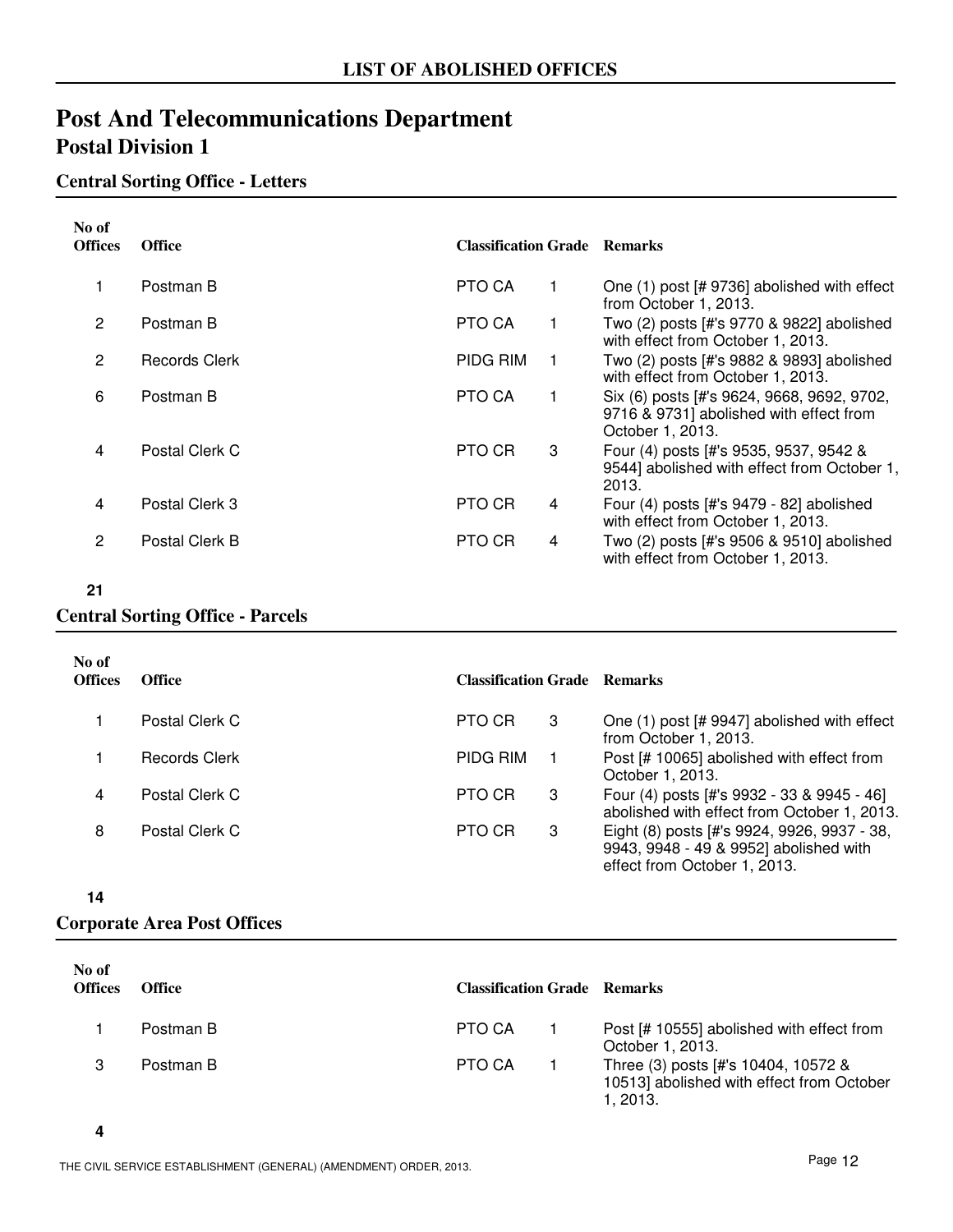# **Post And Telecommunications Department Postal Division 1**

### **39 Total - Postal Division 1**

### **Postal Division 2**

### **District Post Office - Montego Bay**

| No of<br><b>Offices</b> | <b>Office</b>                 | <b>Classification Grade Remarks</b> |                                                                                                        |
|-------------------------|-------------------------------|-------------------------------------|--------------------------------------------------------------------------------------------------------|
| 6                       | Postman B                     | PTO CA                              | Six (6) posts [#'s 10762 - 64, 10767, 10773<br>& 10780] abolished with effect from<br>October 1, 2013. |
| 6                       |                               |                                     |                                                                                                        |
|                         | <b>Other District Offices</b> |                                     |                                                                                                        |

| No of<br><b>Offices</b> | <b>Office</b>  | <b>Classification Grade Remarks</b> |   |                                                                                                                                                                                                                                                                         |
|-------------------------|----------------|-------------------------------------|---|-------------------------------------------------------------------------------------------------------------------------------------------------------------------------------------------------------------------------------------------------------------------------|
| 19                      | Attendant      | LMO TS                              |   | Nineteen (19) posts [#'s 11695, 11749 - 50<br>&11851 - 66] abolished with effect from<br>October 1, 2013.                                                                                                                                                               |
| 2                       | Postman B      | PTO CA                              |   | Two (2) posts [#'s 11595 & 11599]<br>abolished with effect from October 1, 2013.                                                                                                                                                                                        |
| 27                      | Postal Clerk B | PTO CR                              | 4 | Twenty-seven (27) posts [#'s 11123,<br>11140, 11164, 11173, 11200, 11211 - 12,<br>11216, 11236, 11276, 11295, 11360,<br>11392, 11394, 11400 - 01, 11407 - 08,<br>11441, 11447 - 49, 11455, 11460, 11473 -<br>74 & 11477] abolished with effect from<br>October 1, 2013. |

#### **48**

### **West Henderson Post Office - Greater Portmore**

| No of<br><b>Offices</b> | <b>Office</b> | <b>Classification Grade Remarks</b> |                                                                       |
|-------------------------|---------------|-------------------------------------|-----------------------------------------------------------------------|
|                         | Postman B     | PTO CA                              | One (1) post [# 11882] abolished with<br>effect from October 1, 2013. |
|                         |               |                                     |                                                                       |

**55 Total - Postal Division 2**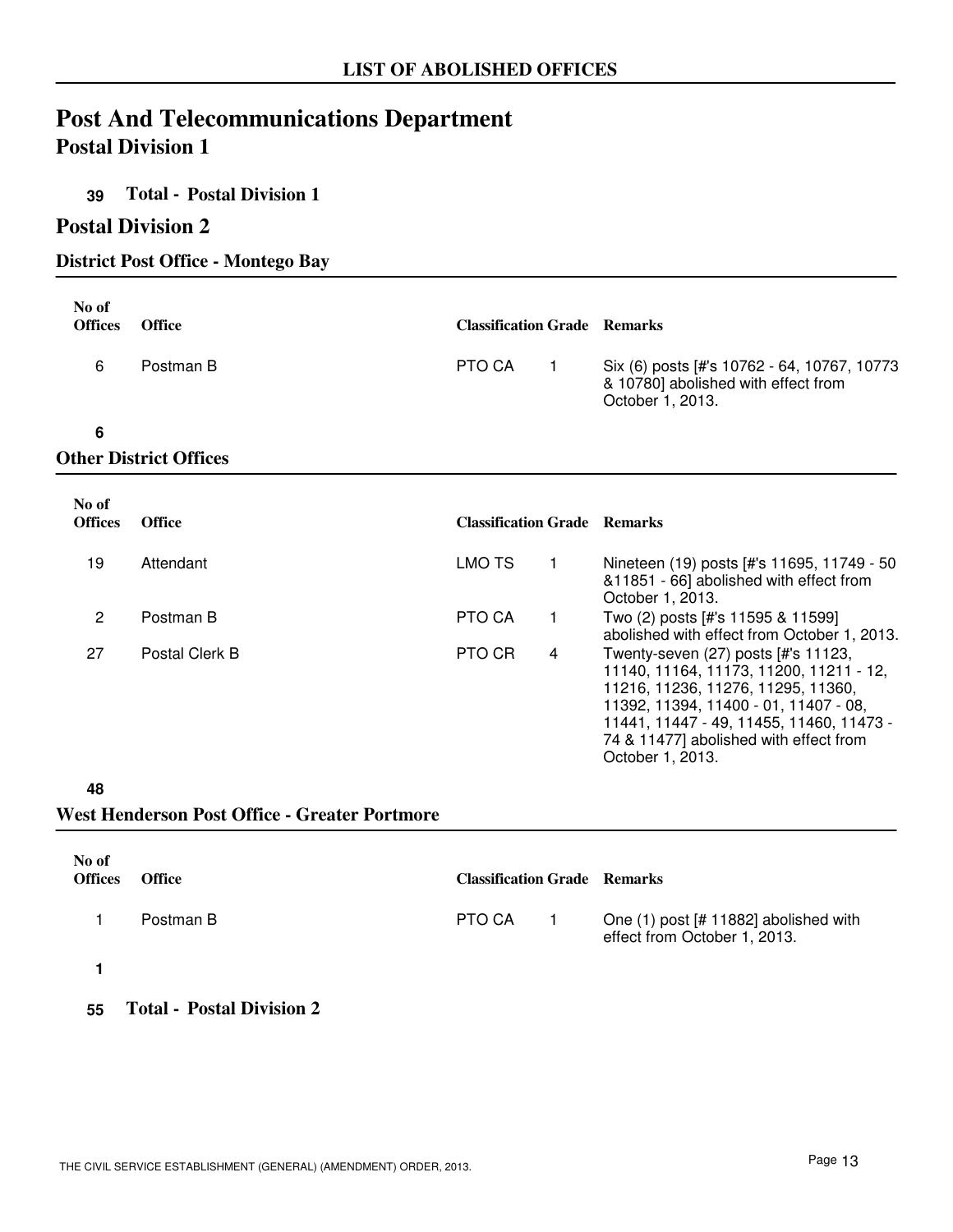# **Post And Telecommunications Department Internal Mail Transport**

### **Mail Courier**

| No of                                               |                                                                                                                                                                                                             |                                     |              |                                                                                                           |  |
|-----------------------------------------------------|-------------------------------------------------------------------------------------------------------------------------------------------------------------------------------------------------------------|-------------------------------------|--------------|-----------------------------------------------------------------------------------------------------------|--|
| <b>Offices</b>                                      | <b>Office</b>                                                                                                                                                                                               | <b>Classification Grade Remarks</b> |              |                                                                                                           |  |
| 5                                                   | <b>Mail Courier</b>                                                                                                                                                                                         | PTO MC                              | $\mathbf{1}$ | Five (5) posts [#'s 11922, 11990, 12005,<br>12039 & 12041] abolished with effect from<br>October 1, 2013. |  |
| 5                                                   |                                                                                                                                                                                                             |                                     |              |                                                                                                           |  |
| 5                                                   | <b>Total - Internal Mail Transport</b>                                                                                                                                                                      |                                     |              |                                                                                                           |  |
| 99                                                  | <b>Total - Post And Telecommunications Department</b>                                                                                                                                                       |                                     |              |                                                                                                           |  |
|                                                     | <b>Ministry Of Water &amp; Housing</b><br><b>Technical Services (formerly listed under the Ministry of</b><br><b>Environment &amp; Housing)</b><br><b>Housing Division</b><br><b>Housing Administration</b> |                                     |              |                                                                                                           |  |
| No of<br><b>Offices</b>                             | <b>Office</b>                                                                                                                                                                                               | <b>Classification Grade Remarks</b> |              |                                                                                                           |  |
| 1                                                   | Secretary 1                                                                                                                                                                                                 | OPS SS                              | $\mathbf{1}$ | One $(1)$ post [# 12744] abolished wtih<br>effect from October 1, 2013.                                   |  |
| 1                                                   |                                                                                                                                                                                                             |                                     |              |                                                                                                           |  |
| 1                                                   | <b>Total - Housing Division</b>                                                                                                                                                                             |                                     |              |                                                                                                           |  |
| 1                                                   | Total - Technical Services (formerly listed under the Ministry of<br><b>Environment &amp; Housing)</b>                                                                                                      |                                     |              |                                                                                                           |  |
| $\mathbf{1}$                                        | <b>Total - Ministry Of Water &amp; Housing</b>                                                                                                                                                              |                                     |              |                                                                                                           |  |
| <b>Survey Department</b><br><b>Special Services</b> |                                                                                                                                                                                                             |                                     |              |                                                                                                           |  |

| No of<br><b>Offices</b> | <b>Office</b>                      | <b>Classification Grade Remarks</b> |   |                                                                       |
|-------------------------|------------------------------------|-------------------------------------|---|-----------------------------------------------------------------------|
|                         | <b>Assistant Director, Surveys</b> | SOG ST                              | 8 | One (1) post [# 13241] abolished with<br>effect from October 1, 2013. |
|                         |                                    |                                     |   |                                                                       |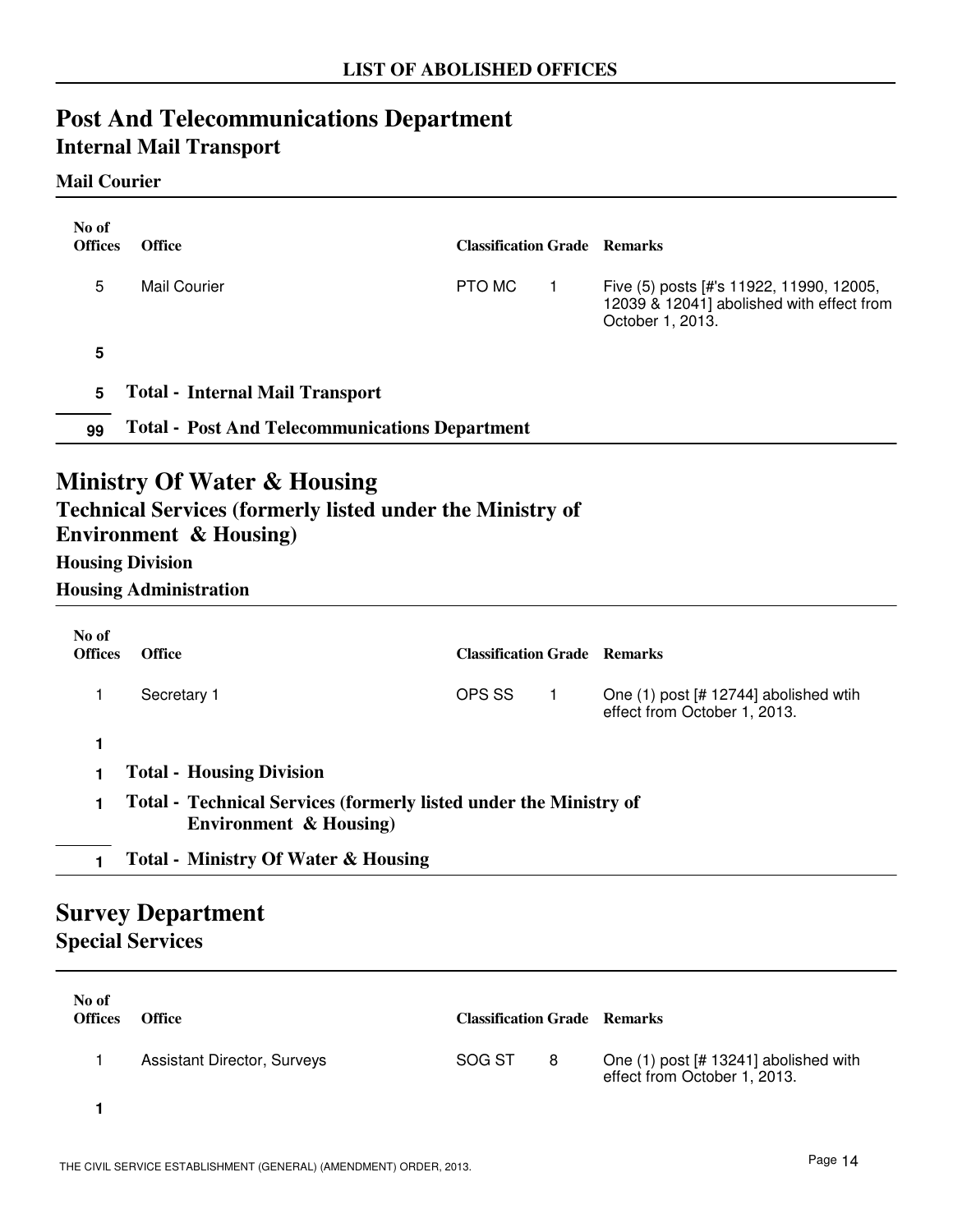# **Survey Department**

### **Special Services**

- **1 Total Special Services**
- **1 Total Survey Department**

# **Ministry Of National Security**

### **Immigration, Passport And Citizenship**

**Administration And Support Sevices**

| No of<br><b>Offices</b> | <b>Office</b>                                     | <b>Classification Grade Remarks</b> |                |                                                                                         |
|-------------------------|---------------------------------------------------|-------------------------------------|----------------|-----------------------------------------------------------------------------------------|
| 1                       | Driver 1                                          | LMO DR                              | $\mathbf{1}$   | One (1) post [# 54063] abolished with<br>effect from October 1, 2013.                   |
| 1                       | Male Attendant                                    | <b>LMO TS</b>                       | $\mathbf{1}$   | One (1) post [# 21138] abolished with<br>effect from October 1, 2013.                   |
| 1                       | <b>Office Attendant</b>                           | <b>LMO TS</b>                       | $\mathbf{1}$   | One (1) post [# 21140] abolished with<br>effect from October 1, 2013.                   |
| 3                       |                                                   |                                     |                |                                                                                         |
|                         | <b>Collection And Imprest</b>                     |                                     |                |                                                                                         |
| No of                   |                                                   |                                     |                |                                                                                         |
| <b>Offices</b>          | <b>Office</b>                                     | <b>Classification Grade Remarks</b> |                |                                                                                         |
| $\overline{c}$          | Cashier                                           | <b>FMG CS</b>                       | $\overline{2}$ | Two (2) posts [#'s 20625 & 56135]<br>abolished with effect from October 1, 2013.        |
| $\boldsymbol{2}$        |                                                   |                                     |                |                                                                                         |
| 5                       | <b>Total - Administration And Support Sevices</b> |                                     |                |                                                                                         |
|                         | <b>Immigration Services</b>                       |                                     |                |                                                                                         |
|                         | <b>Permanent And Temporary</b>                    |                                     |                |                                                                                         |
| No of                   |                                                   |                                     |                |                                                                                         |
| <b>Offices</b>          | <b>Office</b>                                     | <b>Classification Grade Remarks</b> |                |                                                                                         |
| 1                       | Immigration Officer                               | PTSG PX                             | $\overline{7}$ | One (1) post [# 13561] abolished with<br>effect from October 1, 2013.                   |
| 1                       |                                                   |                                     |                |                                                                                         |
| <b>Kingston Ports</b>   |                                                   |                                     |                |                                                                                         |
| No of<br><b>Offices</b> | <b>Office</b>                                     | <b>Classification Grade Remarks</b> |                |                                                                                         |
|                         |                                                   |                                     |                |                                                                                         |
| 3                       | Senior Immigration Officer                        | PTSG PX                             | 8              | Three (3) posts [#'s 58778 & 58912 - 13]<br>abolished with effect from October 1, 2013. |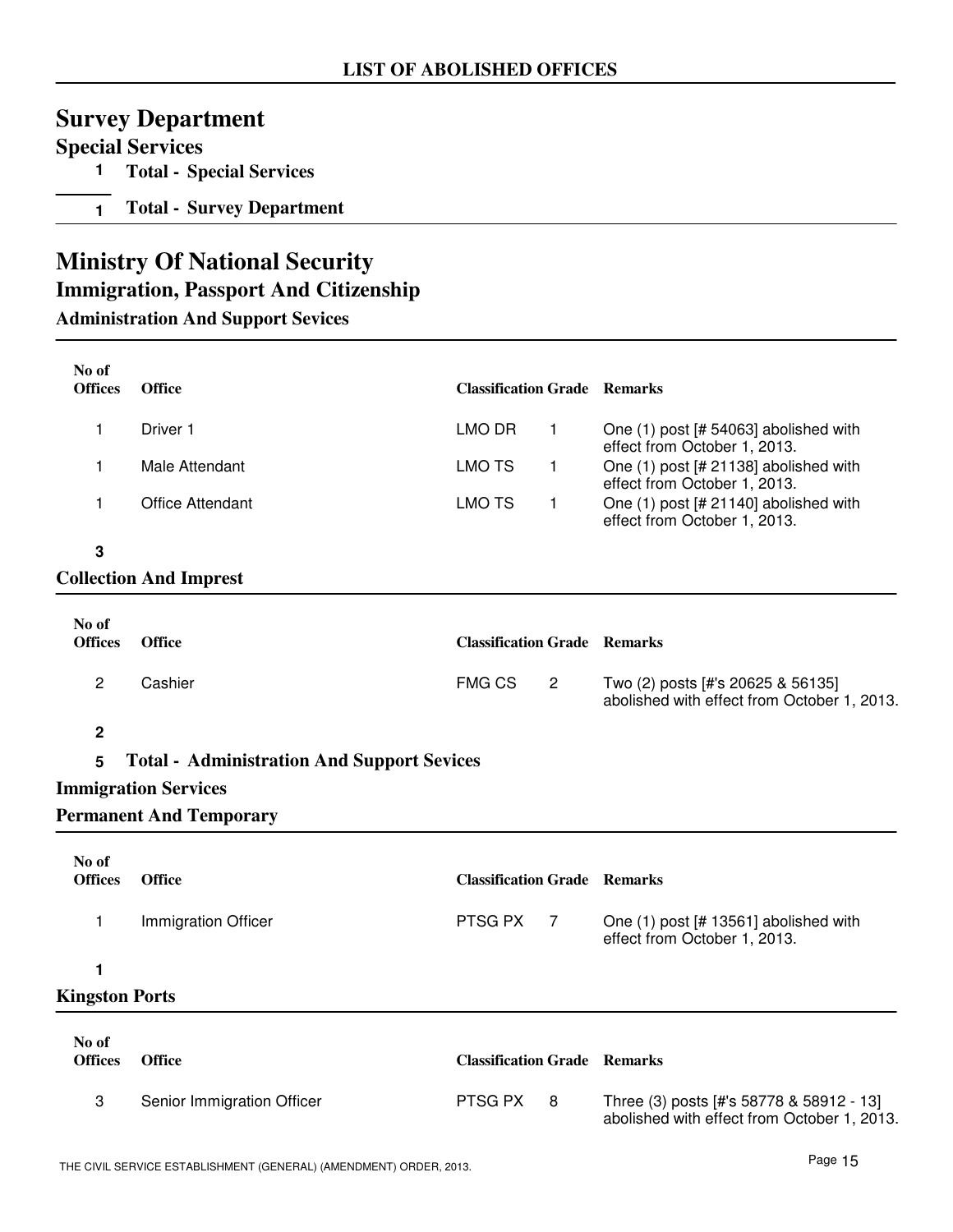# **Ministry Of National Security Immigration, Passport And Citizenship**

### **Immigration Services**

#### **Kingston Ports**

| No of<br><b>Offices</b> | <b>Office</b>       | <b>Classification Grade Remarks</b> |                                                                                                                                                                          |
|-------------------------|---------------------|-------------------------------------|--------------------------------------------------------------------------------------------------------------------------------------------------------------------------|
|                         | Immigration Officer | PTSG PX                             | One $(1)$ post [# 54111] abolished with<br>effect from October 1, 2013.                                                                                                  |
| 6                       | Immigration Officer | PTSG PX                             | Six (6) posts [#'s 54083, 54092, 54095,<br>58915, 58925 & 58927] abolished with<br>effect from October 1, 2013.                                                          |
| 23                      | Immigration Officer | PTSG PX                             | Twenty-three (23) posts [#'s 54091, 54100,<br>54106 - 07, 54110, 54113, 58782, 58784 -<br>86, 58788, 58791 - 93, 58918, 58920,<br>58922 - 24, 58926, 58928 & 58930 - 31] |

### **33**

### **Central Inspection Office**

| No of<br><b>Offices</b> | <b>Office</b>                          | <b>Classification Grade Remarks</b> |                                                                       |
|-------------------------|----------------------------------------|-------------------------------------|-----------------------------------------------------------------------|
|                         | Director, Deportation and Repatriation | <b>GMG SEG</b>                      | One (1) post [# 54117] abolished with<br>effect from October 1, 2013. |

### **1**

### **Montego Bay - Operations**

| No of<br><b>Offices</b> | <b>Office</b>              | <b>Classification Grade Remarks</b> |                |                                                                                                                                                                                                                                        |
|-------------------------|----------------------------|-------------------------------------|----------------|----------------------------------------------------------------------------------------------------------------------------------------------------------------------------------------------------------------------------------------|
| 1                       | Senior Immigration Officer | PTSG PX                             | 8              | One (1) post [# 58796] abolished with<br>effect from October 1, 2013.                                                                                                                                                                  |
| 6                       | Immigration Officer        | PTSG PX                             |                | Six (6) posts [#'s 56142 - 43, 56158,<br>56171, 56180 & 58897] abolished with<br>effect from October 1, 2013.                                                                                                                          |
| 29                      | Immigration Officer        | PTSG PX                             | $\overline{7}$ | Twenty-nine (29) posts [#'s 56140 - 41,<br>56147, 56149, 56151, 56154, 56161,<br>56166 - 69, 56173 - 75, 56181 - 83, 56189,<br>58799 - 58801, 58803 - 06, 58808 - 09,<br>58813 & 58900] abolished with effect from<br>October 1, 2013. |
| 3                       | Senior Immigration Officer | PTSG PX                             | 8              | Three (3) posts [#'s 56132, 58797 &<br>58891] abolished with effect from October<br>1, 2013.                                                                                                                                           |

#### **39**

### **74 Total - Immigration Services**

abolished with effect from October 1, 2013.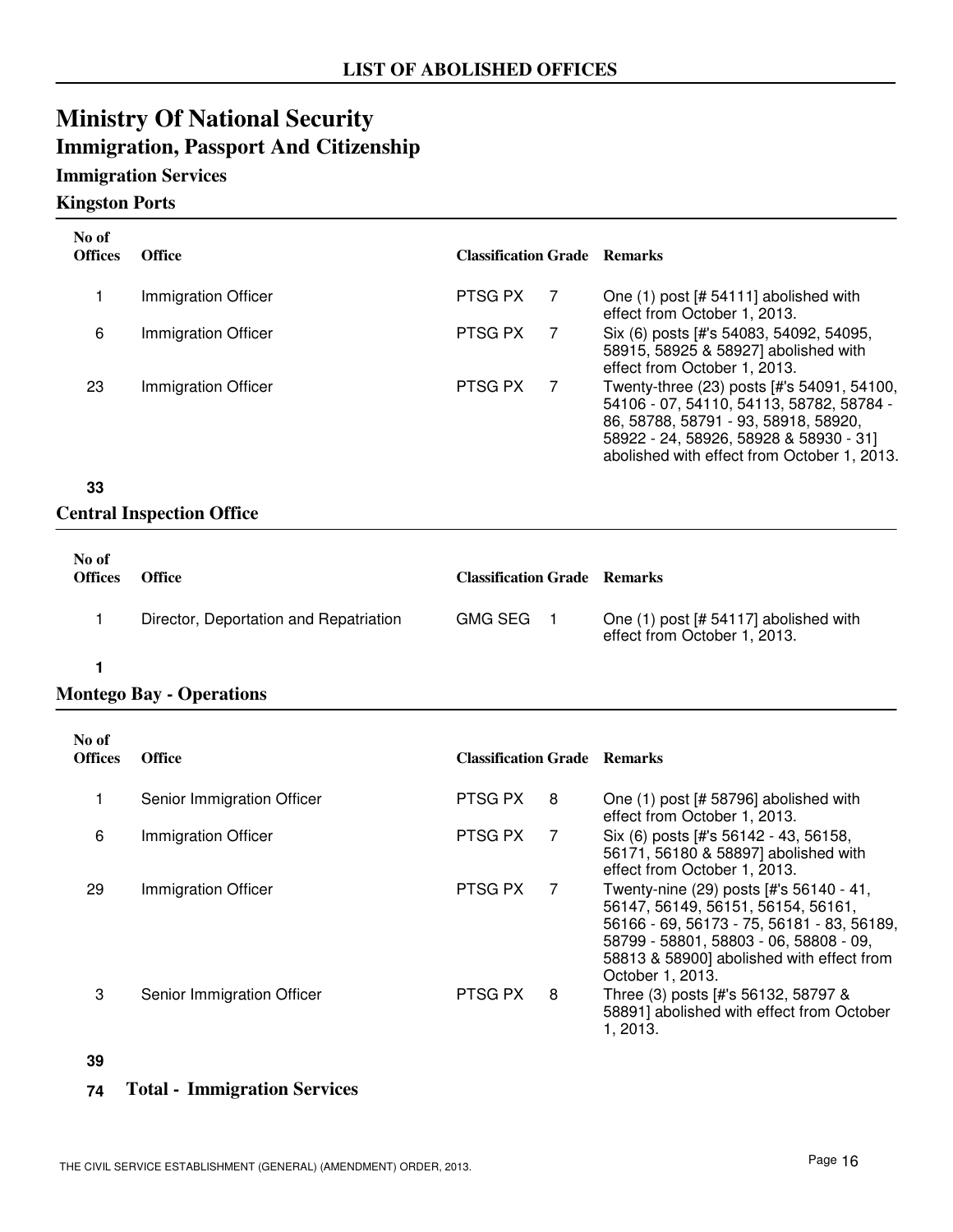# **Ministry Of National Security Immigration, Passport And Citizenship**

### **Citizenship Services**

### **Citizenship And Permanent Residence Branch**

| No of<br><b>Offices</b> | <b>Office</b>                       | <b>Classification Grade Remarks</b> |                |                                                                                  |
|-------------------------|-------------------------------------|-------------------------------------|----------------|----------------------------------------------------------------------------------|
| 1                       | Secretary 2                         | OPS SS                              | $\overline{2}$ | One (1) post [# 14021] abolished with<br>effect from October 1, 2013.            |
| 1                       |                                     |                                     |                |                                                                                  |
| 1                       | <b>Total - Citizenship Services</b> |                                     |                |                                                                                  |
| <b>Passport</b>         |                                     |                                     |                |                                                                                  |
| No of                   |                                     |                                     |                |                                                                                  |
| <b>Offices</b>          | Office                              | <b>Classification Grade Remarks</b> |                |                                                                                  |
| 1                       | <b>Quality Assurance Officer</b>    | <b>MIS IT</b>                       | $\overline{2}$ | One (1) post [# 54875] abolished with<br>effect from October 1, 2013.            |
| 1                       | Records Officer 1                   | PIDG RIM                            | $\overline{2}$ | One (1) post [# 21123] abolished with<br>effect from October 1, 2013.            |
| $\overline{2}$          |                                     |                                     |                |                                                                                  |
|                         | <b>Systems Operation</b>            |                                     |                |                                                                                  |
| No of<br><b>Offices</b> | Office                              | <b>Classification Grade Remarks</b> |                |                                                                                  |
|                         |                                     |                                     |                |                                                                                  |
| 1                       | <b>Systems Officer</b>              | <b>MIS IT</b>                       | 3              | One (1) post [# 56252] abolished with<br>effect from October 1, 2013.            |
| 1                       | <b>Quality Assurance Officer</b>    | <b>MIS IT</b>                       | $\mathbf{2}$   | One (1) post [# 56304] abolished with<br>effect from October 1, 2013.            |
| $\overline{c}$          | Image Capture Operator              | <b>MIS IT</b>                       | $\mathbf 1$    | Two (2) posts [#'s 21109 - 10] abolished<br>with effect from October 1, 2013.    |
| $\overline{c}$          | <b>Print Operator</b>               | <b>MIS IT</b>                       | 1              | Two (2) posts [#'s 21097 & 21112]<br>abolished with effect from October 1, 2013. |
| $\overline{2}$          | Data Entry Operator                 | <b>MIS IT</b>                       | 1              | Two (2) posts [#'s 21104 & 21118]<br>abolished with effect from October 1, 2013. |
| 8                       |                                     |                                     |                |                                                                                  |

**Customer Service**

| No of<br><b>Offices</b> | <b>Office</b> | <b>Classification Grade Remarks</b> |                                                                       |
|-------------------------|---------------|-------------------------------------|-----------------------------------------------------------------------|
|                         | Issue Clerk   | PIDG RIM 2                          | One (1) post [# 21126] abolished with<br>effect from October 1, 2013. |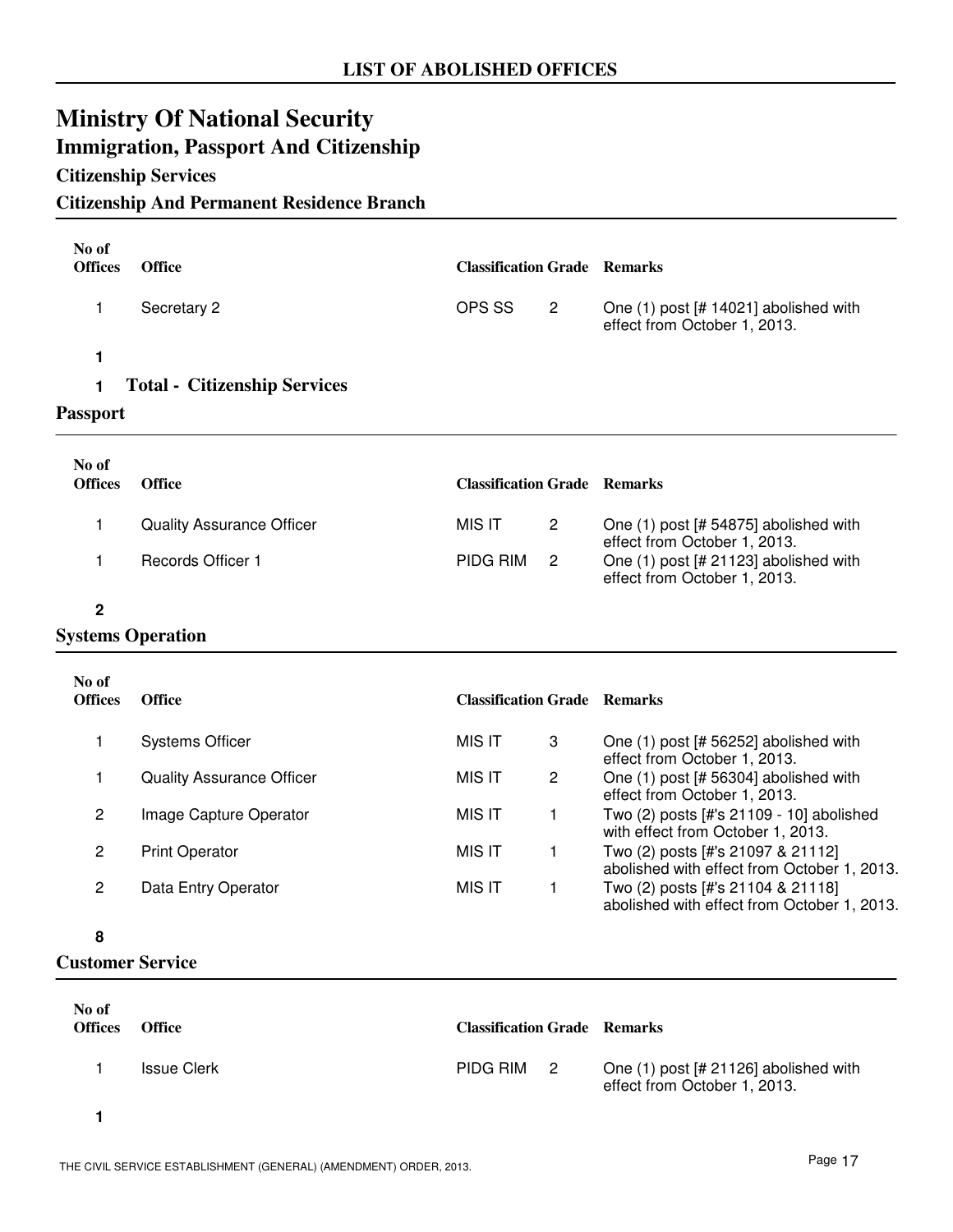# **Ministry Of National Security**

# **Immigration, Passport And Citizenship Passport 11 Total - Passport 91 Total - Immigration, Passport And Citizenship 91 Total - Ministry Of National Security Court Of Appeal**

# **Appeals**

| No of<br><b>Offices</b> | <b>Office</b>                    | <b>Classification Grade Remarks</b> |   |                                                                       |
|-------------------------|----------------------------------|-------------------------------------|---|-----------------------------------------------------------------------|
|                         | Court Assistant                  | <b>PLG LS</b>                       | 3 | One (1) post [# 62884] abolished with<br>effect from October 1, 2013. |
|                         |                                  |                                     |   |                                                                       |
| 1.                      | <b>Total - Appeals</b>           |                                     |   |                                                                       |
|                         | <b>Judicial Support Services</b> |                                     |   |                                                                       |

| No of<br><b>Offices</b> | <b>Office</b>                            | <b>Classification Grade Remarks</b> |   |                                                                       |
|-------------------------|------------------------------------------|-------------------------------------|---|-----------------------------------------------------------------------|
|                         | <b>Executive Secretary 1</b>             | OPS SS                              | 4 | One (1) post [# 62896] abolished with<br>effect from October 1, 2013. |
|                         |                                          |                                     |   |                                                                       |
|                         | <b>Total - Judicial Support Services</b> |                                     |   |                                                                       |
| $\mathbf{c}$            | <b>Total - Court Of Appeal</b>           |                                     |   |                                                                       |

## **Ministry of Transport, Works & Housing Finance and Accounts**

**Payroll**

| No of<br><b>Offices</b> | <b>Office</b>             | <b>Classification Grade Remarks</b> |                            |                                                                       |
|-------------------------|---------------------------|-------------------------------------|----------------------------|-----------------------------------------------------------------------|
|                         | <b>Accounting Clerk 2</b> | FMG AC                              | $\overline{\phantom{a}}^2$ | One (1) post [# 26563] abolished wtih<br>effect from October 1, 2013. |
|                         |                           |                                     |                            |                                                                       |
| 1.                      | <b>Total - Payroll</b>    |                                     |                            |                                                                       |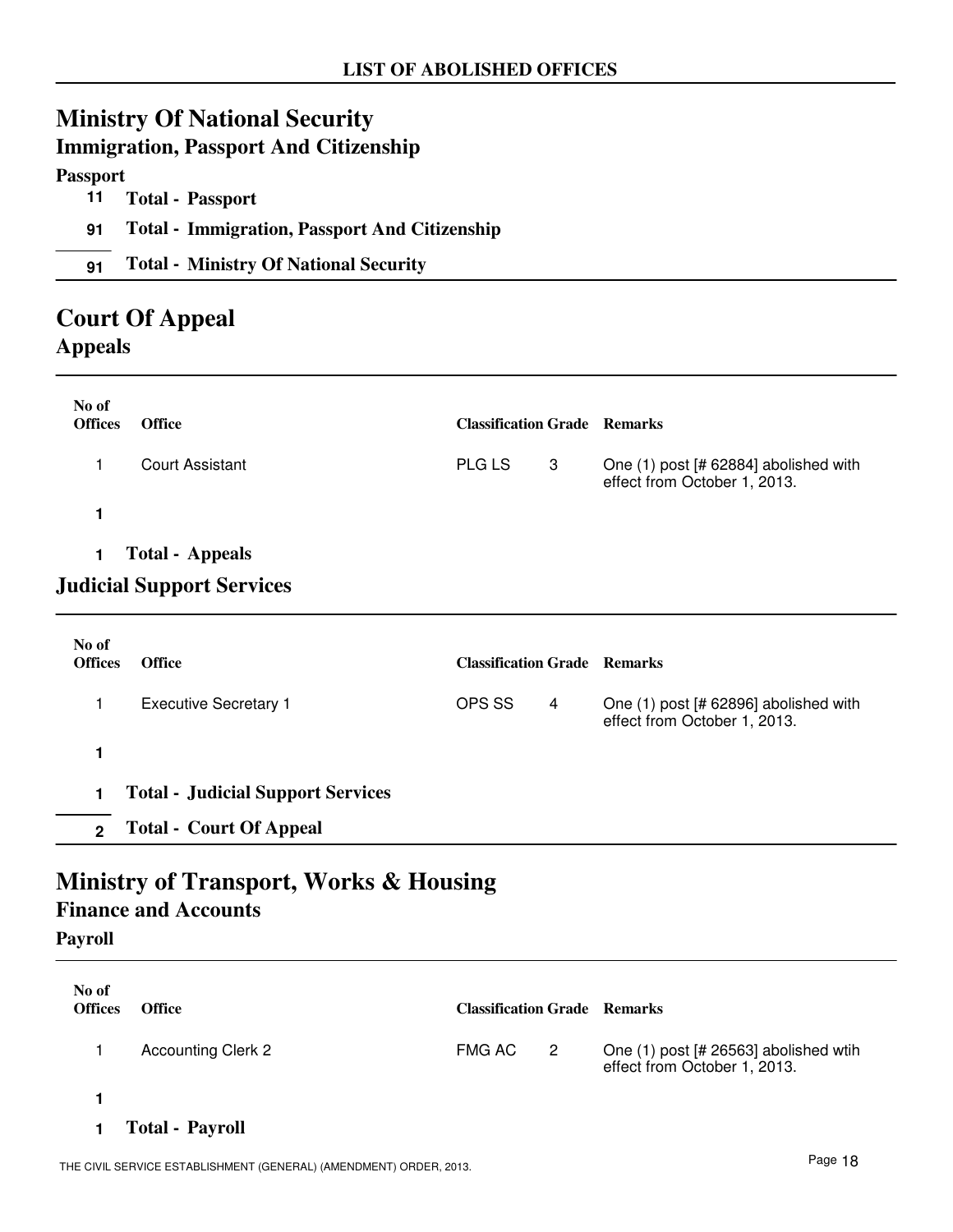# **Ministry of Transport, Works & Housing**

### **Finance and Accounts**

- **1 Total Finance and Accounts**
- **1 Total Ministry of Transport, Works & Housing**

### **Ministry Of Health**

### **County Of Cornwall Health Administration**

### **Incumbents Seconded to Western Region with effect from January 1, 1999.**

### **Administration**

| No of<br><b>Offices</b> | <b>Office</b>                          | <b>Classification Grade Remarks</b> |                |                                                                                                   |
|-------------------------|----------------------------------------|-------------------------------------|----------------|---------------------------------------------------------------------------------------------------|
| 1                       | Public Health Inspector 5              | <b>PMG PHI</b>                      | 5              | One (1) post [# 50393] abolished with<br>effect from October 1, 2013.                             |
| 4                       | Public Health Inspector 3              | <b>PMG PHI</b>                      | 3              | Four (4) posts [#s 28653, 30144, 30562, &<br>31352] abolished with effect from<br>October1, 2013. |
| $\overline{c}$          | Parish Administrative Officer          | <b>GMG AM</b>                       | 3              | Two (2) posts [# 27924-5] abolished with<br>effect from October 1, 2013.                          |
| 1                       | <b>Community Nurse 4</b>               | <b>NPG RN</b>                       | 8              | One (1) post [# 27928] abolished with<br>effect from October1,2013.                               |
| 6                       | <b>Community Nurse 3</b>               | NPG RN                              | 7              | Six (6) posts [#s 27929-33 & 27936]<br>abolished with effect from October 1, 2013.                |
| 4                       | Public Health Inspector 4              | <b>PMG PHI</b>                      | 4              | Four (4) posts [#s 27959, 28622-4]<br>abolished with effect from October 1, 2013.                 |
| $\overline{c}$          | <b>Records Clerk</b>                   | PIDG RIM                            | 1              | Two $(2)$ posts [#s 27980-1] abolished with<br>effect from October 1,2013.                        |
| 1                       | <b>Senior Secretary</b>                | OPS SS                              | 3              | One (1) post [# 27966] abolished with<br>effect from October 1, 2013.                             |
| 1                       | Secretary 2                            | OPS SS                              | $\overline{c}$ | One (1) post [# 27968] abolished with<br>effect from October 1, 2013.                             |
| 1                       | <b>Accounting Clerk</b>                | <b>FMG AC</b>                       | $\mathbf{2}$   | One (1) post [# 27975] abolished with<br>effect from October 1, 2013.                             |
| 1                       | Driver 1                               | LMO DR                              | 1              | One (1) post [# 27983] abolished with<br>effect from October 1, 2013.                             |
| 1                       | <b>Security Guard</b>                  | PTSG PX                             | $\mathbf{1}$   | One (1) post [# 27987] abolished with<br>effect from October 1, 2013.                             |
| 2                       | <b>Community Mental Health Officer</b> | NPG RN                              | 4              | Two (2) posts [#s 38160 & 38162]<br>abolished with effect from October 1, 2013.                   |

### **27**

### **Curative**

| No of<br><b>Offices</b> | <b>Office</b> | <b>Classification Grade Remarks</b> |                                                                       |
|-------------------------|---------------|-------------------------------------|-----------------------------------------------------------------------|
|                         | Pharmacist    | PMG PHS 3                           | One (1) post [# 28012] abolished with<br>effect from October 1, 2013. |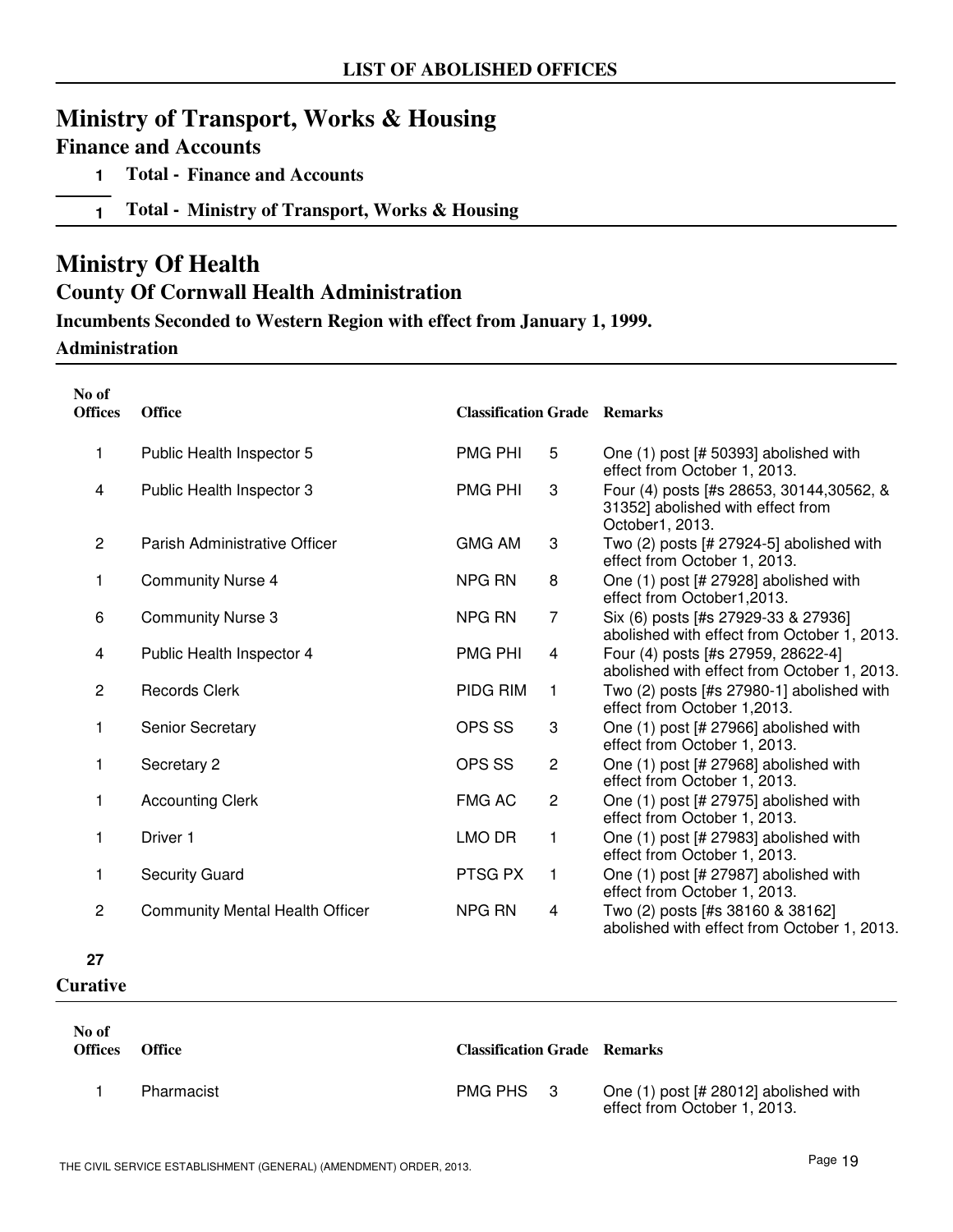# **Ministry Of Health County Of Cornwall Health Administration**

### **Incumbents Seconded to Western Region with effect from January 1, 1999.**

#### **Curative**

| No of<br><b>Offices</b> | <b>Office</b>              | <b>Classification Grade Remarks</b> |                      |                                                                                |
|-------------------------|----------------------------|-------------------------------------|----------------------|--------------------------------------------------------------------------------|
|                         | Pharmacist                 | <b>PMG PHS</b><br>-2                |                      | One (1) post [# 28013] abolished with<br>effect from October 1, 2013.          |
| 3                       | Nurse Practitioner         | NPG RN                              | 5                    | Three $(3)$ posts [#s 28027-29] abolished<br>with effect from October 1, 2013. |
| 6                       | <b>Specialist Nurse</b>    | NPG RN                              | $\mathbf{2}^{\circ}$ | Six (6) posts [#s 28068-73] abolished with<br>effect from October 1, 2013.     |
| 2                       | <b>Pharmacy Technician</b> | <b>PMG PTS</b>                      |                      | Two $(2)$ posts $[# 28138-9]$ abolished with<br>effect from October 1, 2013.   |

**13**

### **Maternal And Child Health**

| No of<br><b>Offices</b> | <b>Office</b>                      | <b>Classification Grade Remarks</b> |   |                                                                             |
|-------------------------|------------------------------------|-------------------------------------|---|-----------------------------------------------------------------------------|
| 5                       | Assistant Health Education Officer | GMG AM                              | 2 | Five (5) posts [#s 28158-62] abolished with<br>effect from October 1, 2013. |
| 3                       | <b>Community Nurse 1</b>           | NPG RN                              | 4 | Three (3) posts [#s 28201-3] abolished with<br>effect from October 1, 2013. |
| 2                       | Registered Midwife 2               | NPG MW                              | 2 | Two (2) posts [#s 28234-5] abolished with<br>effect from October 1, 2013.   |
| 10                      | <b>Community Health Aide</b>       | TSS HS                              | 3 | Ten (10) posts [#s 28387-96] abolished<br>with effect from October 1, 2013. |

**20**

### **Total - Incumbents Seconded to Western Region with effect from January 1, 1999.**

### **60 Total - County Of Cornwall Health Administration**

### **South East Area Health Administration**

### **Kingston And St. Andrew Administration**

### **Administration (Incumbents seconded to South East Region w.e.f Jan 1, 1999)**

| No of<br><b>Offices</b> | <b>Office</b>             | <b>Classification Grade Remarks</b> |                                                                                                   |
|-------------------------|---------------------------|-------------------------------------|---------------------------------------------------------------------------------------------------|
| 4                       | Public Health Inspector 2 | PMG PHI <sub>2</sub>                | Four (4) posts [#s 29003, 29005, 29014 &<br>29017] abolished with effect from October<br>1. 2013. |

**4**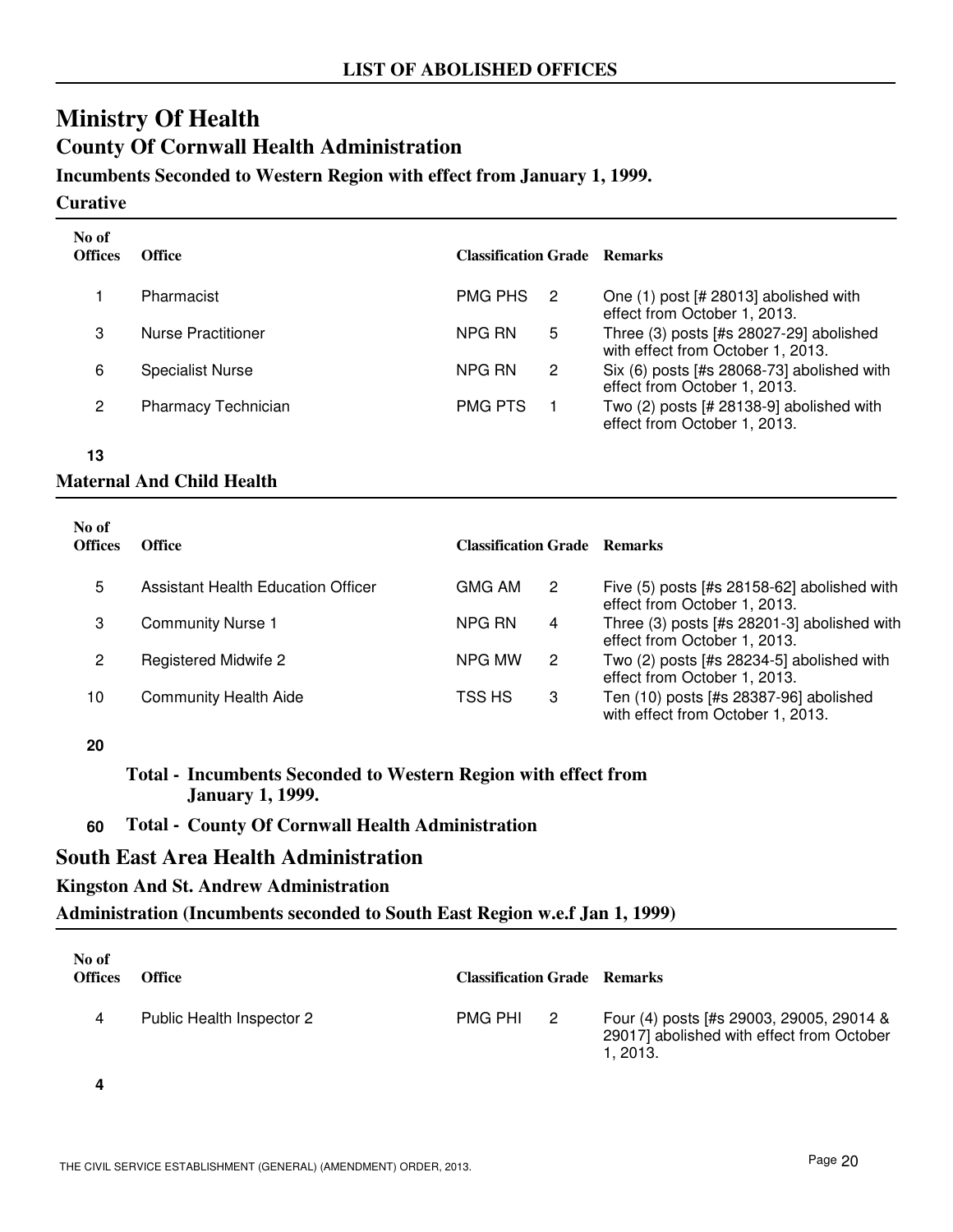# **Ministry Of Health South East Area Health Administration**

**Kingston And St. Andrew Administration**

**Curative (Incumbents seconded to South East Region w.e.f. Jan. 1, 1999)**

| No of<br><b>Offices</b> | Office                    | <b>Classification Grade Remarks</b> |                      |                                                                             |
|-------------------------|---------------------------|-------------------------------------|----------------------|-----------------------------------------------------------------------------|
| 2                       | Dental Surgeon            | MDG DS                              | 2                    | Two $(2)$ posts [#s 29224-5] abolished with<br>effect from October 1, 2013. |
| 2                       | <b>Medical Officer</b>    | MDG MO                              | $\mathbf{2}^{\circ}$ | Two $(2)$ posts [#s 29231-2] abolished with<br>effect from October 1, 2013. |
| 2                       | <b>Nurse Practitioner</b> | NPG RN                              | 5                    | Two (2) posts [#s 29265-6] abolished with<br>effect from October 1, 2013.   |
| 5                       | <b>Specialist Nurse</b>   | NPG RN                              | $\mathbf{2}^{\circ}$ | Five (5) posts [#s 29295-9] abolished with<br>effect from October 1, 2013.  |

**11**

### **Dental Services (Incumbents seconded to South East Region w.e.f. 1/1/99)**

| No of<br><b>Offices</b> | <b>Office</b>           | <b>Classification Grade Remarks</b> |                                                                               |
|-------------------------|-------------------------|-------------------------------------|-------------------------------------------------------------------------------|
|                         | Dental Nurse 2          | PMG DX<br>- 3                       | Four $(4)$ posts [#s 29434-7] abolished with<br>effect from October 1,2013.   |
|                         | Senior Dental Assistant | <b>PMG DA</b><br>2                  | Four $(4)$ posts [#s 29480-83] abolished with<br>effect from October 1, 2013. |

**8**

### **Maternal and Child Health(Incumbents sec. to South East Region w.ef 1/1/99)**

| No of<br><b>Offices</b> | Office                       | <b>Classification Grade Remarks</b> |                                                                                |
|-------------------------|------------------------------|-------------------------------------|--------------------------------------------------------------------------------|
| 4                       | <b>Community Nurse 1</b>     | NPG RN<br>4                         | Four $(4)$ possts [#s 29527-30] abolished<br>with effect from October 1, 2013. |
| 4                       | <b>Registered Midwife 2</b>  | NPG MW<br>2                         | Four (4) posts [#s 29595-98] abolished with<br>effect from October 1, 2013.    |
| 6                       | <b>Community Health Aide</b> | TSS HS<br>3                         | Six (6) posts [#s 29670-75] abolished with<br>effect from October 1, 2013.     |

**14**

### **Environmental Health (Incumbents sec. to South East Region w.e.f 1/1/99)**

| No of<br><b>Offices</b> | <b>Office</b>             | <b>Classification Grade Remarks</b> |                                                                              |
|-------------------------|---------------------------|-------------------------------------|------------------------------------------------------------------------------|
|                         | Public Health Inspector 1 | <b>PMG PHI</b>                      | Seven (7) posts [#s 29764-70] abolished<br>with effect from October 1, 2013. |

**7**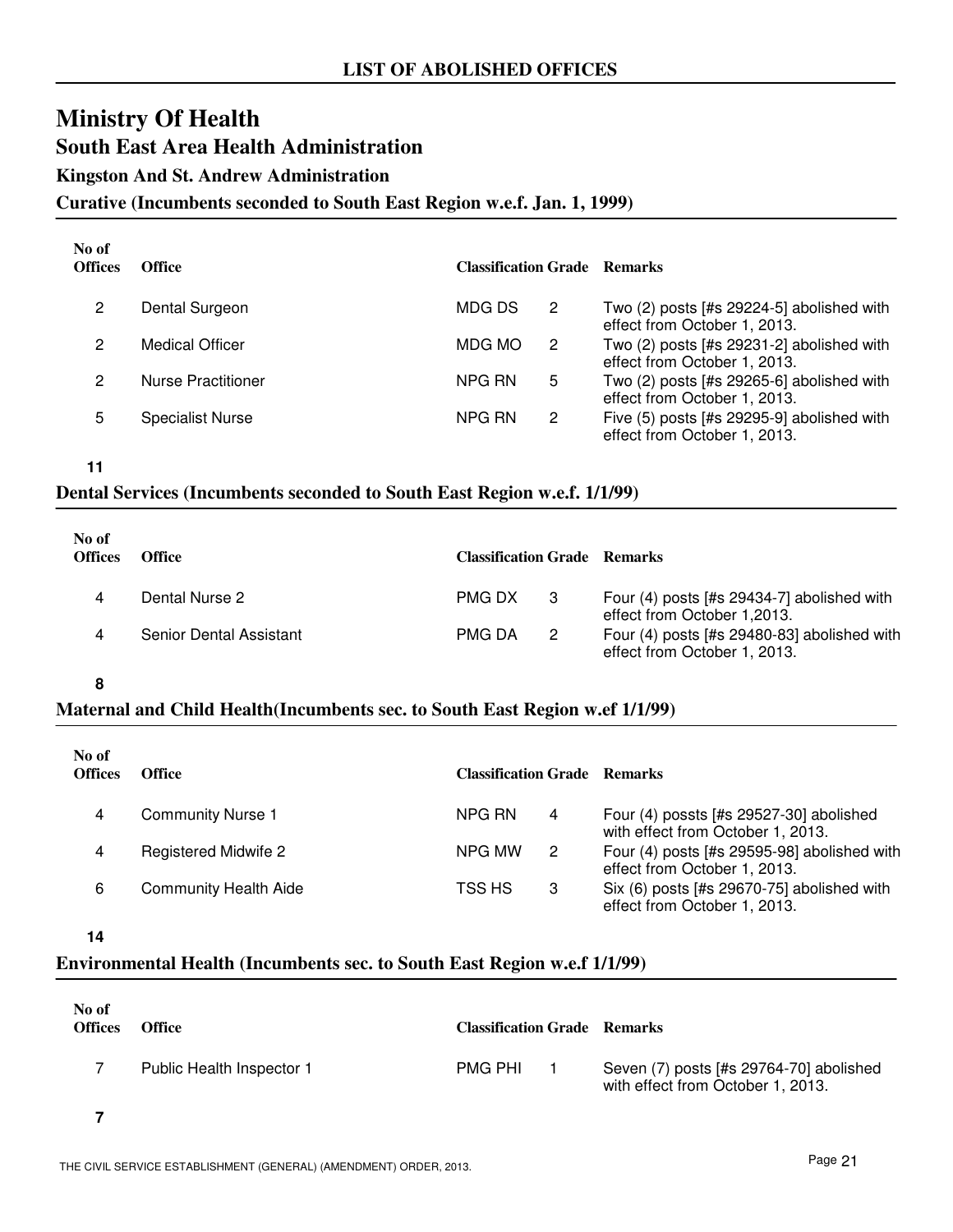**South East Area Health Administration**

**Kingston And St. Andrew Administration**

**44 Total - Kingston And St. Andrew Administration**

### **Parish Of St. Thomas (Incumbents sec. to South East Region w.e.f. 1/1/99)**

### **Maternal And Child Health**

| No of<br><b>Offices</b> | <b>Office</b>                           | <b>Classification Grade Remarks</b> |                                                                             |
|-------------------------|-----------------------------------------|-------------------------------------|-----------------------------------------------------------------------------|
| 2                       | Registered Midwife 2                    | NPG MW<br>2                         | Two $(2)$ posts [#s 29931-2] abolished with<br>effect from October 1, 2013. |
| 6                       | <b>Community Health Aide</b>            | TSS HS<br>3                         | Six (6) posts [#s 29956-61] abolishsed with<br>effect from October 1, 2013. |
| 2                       | Family Life Educator (Specialist Nurse) | $\mathbf{2}$<br>NPG RN              | Two (2) posts [#s 29982-3] abolished with<br>effect from October 1, 2013.   |

**10**

### **Environmental Health**

| No of<br><b>Offices</b> | <b>Office</b>             | <b>Classification Grade Remarks</b> |                                                                                 |
|-------------------------|---------------------------|-------------------------------------|---------------------------------------------------------------------------------|
| 2                       | Public Health Inspector 3 | <b>PMG PHI</b>                      | Two (2) posts [#s 27785 & 29993]<br>abolished with effect from October 1, 2013. |
| 2                       | Public Health Inspector 2 | <b>PMG PHI</b><br>-2                | Two (2) posts [#s 29997-8] abolished with<br>effect from October 1, 2013.       |
| 2                       | Public Health Inspector 1 | <b>PMG PHI</b>                      | Two $(2)$ posts [#s 30002-3] abolished with<br>effect from October 1, 2013.     |

**6**

**16 Total - Parish Of St. Thomas (Incumbents sec. to South East Region w.e.f. 1/1/99)**

**60 Total - South East Area Health Administration**

### **Portland Health Administration**

### **Incumbents seconded to North East Region with effect from January 1, 1999 Maternal And Child Health**

| No of<br><b>Offices</b> | <b>Office</b>                | <b>Classification Grade Remarks</b> |   |                                                                             |
|-------------------------|------------------------------|-------------------------------------|---|-----------------------------------------------------------------------------|
|                         | <b>Community Nurse 1</b>     | NPG RN                              | 4 | One (1) post [# 30062] abolished with<br>effect from October 1,2013.        |
| 5                       | <b>Community Health Aide</b> | TSS HS                              | 3 | Five (5) posts [#s 30071-5] abolished with<br>effect from October 1, 2013.  |
| 2                       | <b>Registered Midwife 2</b>  | NPG MW                              | 2 | Two $(2)$ posts [#s 30103-4] abolished with<br>effect from October 1, 2013. |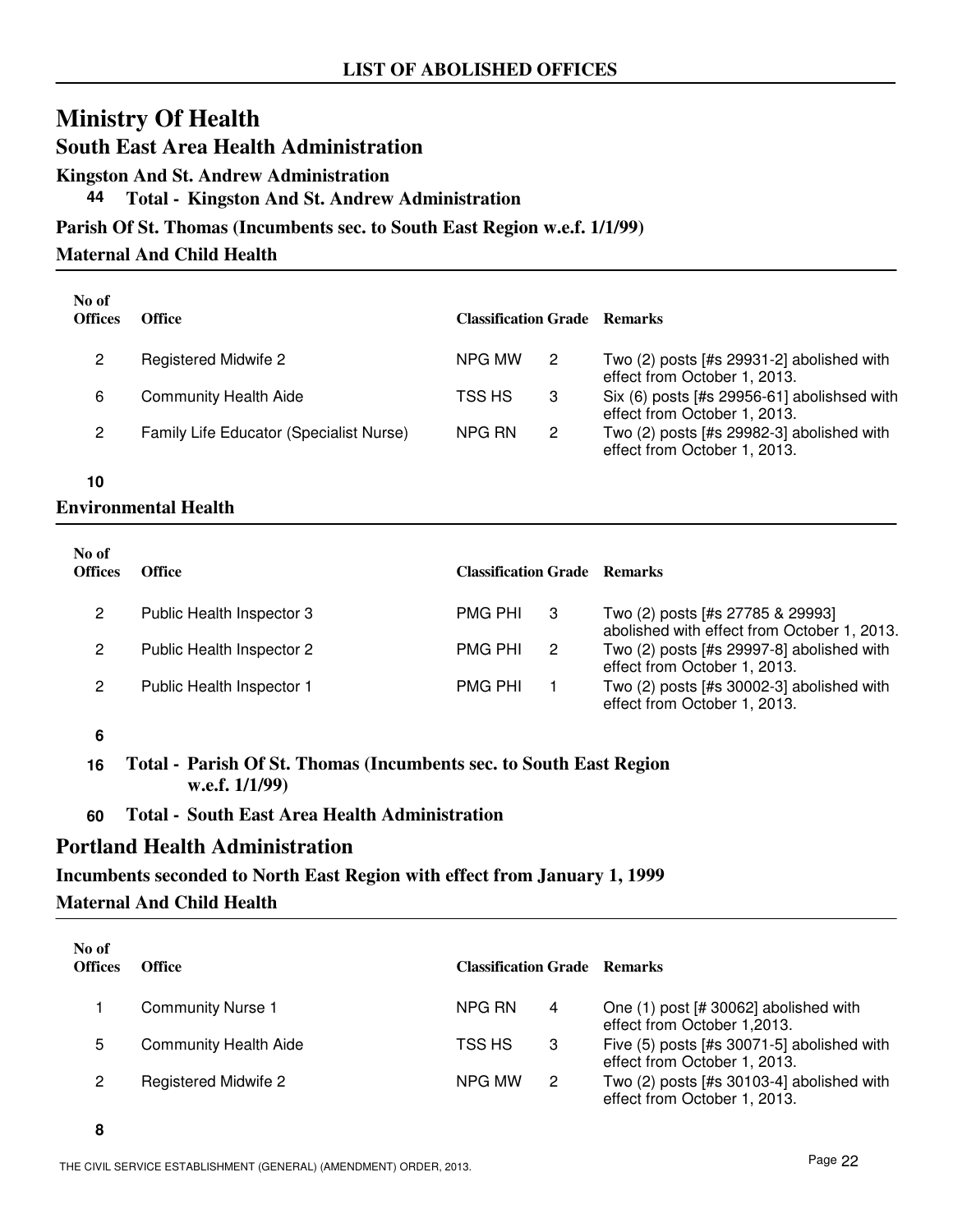## **Ministry Of Health Portland Health Administration**

### **Incumbents seconded to North East Region with effect from January 1, 1999**

### **Curative**

| No of<br><b>Offices</b> | Office                                                                                      | <b>Classification Grade Remarks</b> |                |                                                                             |
|-------------------------|---------------------------------------------------------------------------------------------|-------------------------------------|----------------|-----------------------------------------------------------------------------|
|                         |                                                                                             |                                     |                |                                                                             |
| $\overline{c}$          | <b>Specialist Nurse</b>                                                                     | NPG RN                              | $\overline{2}$ | Two (2) posts [#s 30132-3] abolished with<br>effect from October 1, 2013.   |
| $\mathbf 2$             |                                                                                             |                                     |                |                                                                             |
|                         | <b>Environmental Health</b>                                                                 |                                     |                |                                                                             |
| No of                   |                                                                                             |                                     |                |                                                                             |
| <b>Offices</b>          | <b>Office</b>                                                                               | <b>Classification Grade Remarks</b> |                |                                                                             |
| 3                       | Public Health Inspector 1                                                                   | <b>PMG PHI</b>                      | $\mathbf{1}$   | Three (3) posts [#s 30153-5] abolished with<br>effect from October 1, 2013. |
| 3                       |                                                                                             |                                     |                |                                                                             |
| <b>Support Services</b> |                                                                                             |                                     |                |                                                                             |
|                         |                                                                                             |                                     |                |                                                                             |
| No of<br><b>Offices</b> | Office                                                                                      | <b>Classification Grade Remarks</b> |                |                                                                             |
| $\overline{c}$          | Driver 1                                                                                    | LMO DR                              | $\mathbf{1}$   | Two (2) posts [#s 30197-8] abolished with<br>effect from October 1, 2013.   |
| $\overline{2}$          |                                                                                             |                                     |                |                                                                             |
|                         | Total - Incumbents seconded to North East Region with effect from<br><b>January 1, 1999</b> |                                     |                |                                                                             |
| 15                      | <b>Total - Portland Health Administration</b>                                               |                                     |                |                                                                             |
|                         | <b>St. Mary Health Administration</b>                                                       |                                     |                |                                                                             |
|                         | Incumbents seconded to North East Region with effect from January 1, 1999                   |                                     |                |                                                                             |
|                         | <b>Maternal And Child Health</b>                                                            |                                     |                |                                                                             |
|                         |                                                                                             |                                     |                |                                                                             |
| No of<br><b>Offices</b> | Office                                                                                      | <b>Classification Grade Remarks</b> |                |                                                                             |
| $\overline{c}$          | <b>Registered Midwife 2</b>                                                                 | NPG MW                              | $\overline{c}$ | Two (2) posts [#s 30249-50] abolished with<br>effect from October 1, 2013.  |
| 5                       | <b>Community Health Aide</b>                                                                | TSS HS                              | 3              | Five (5) posts [#s 30278-82] abolished with<br>effect from October 1, 2013. |

**7**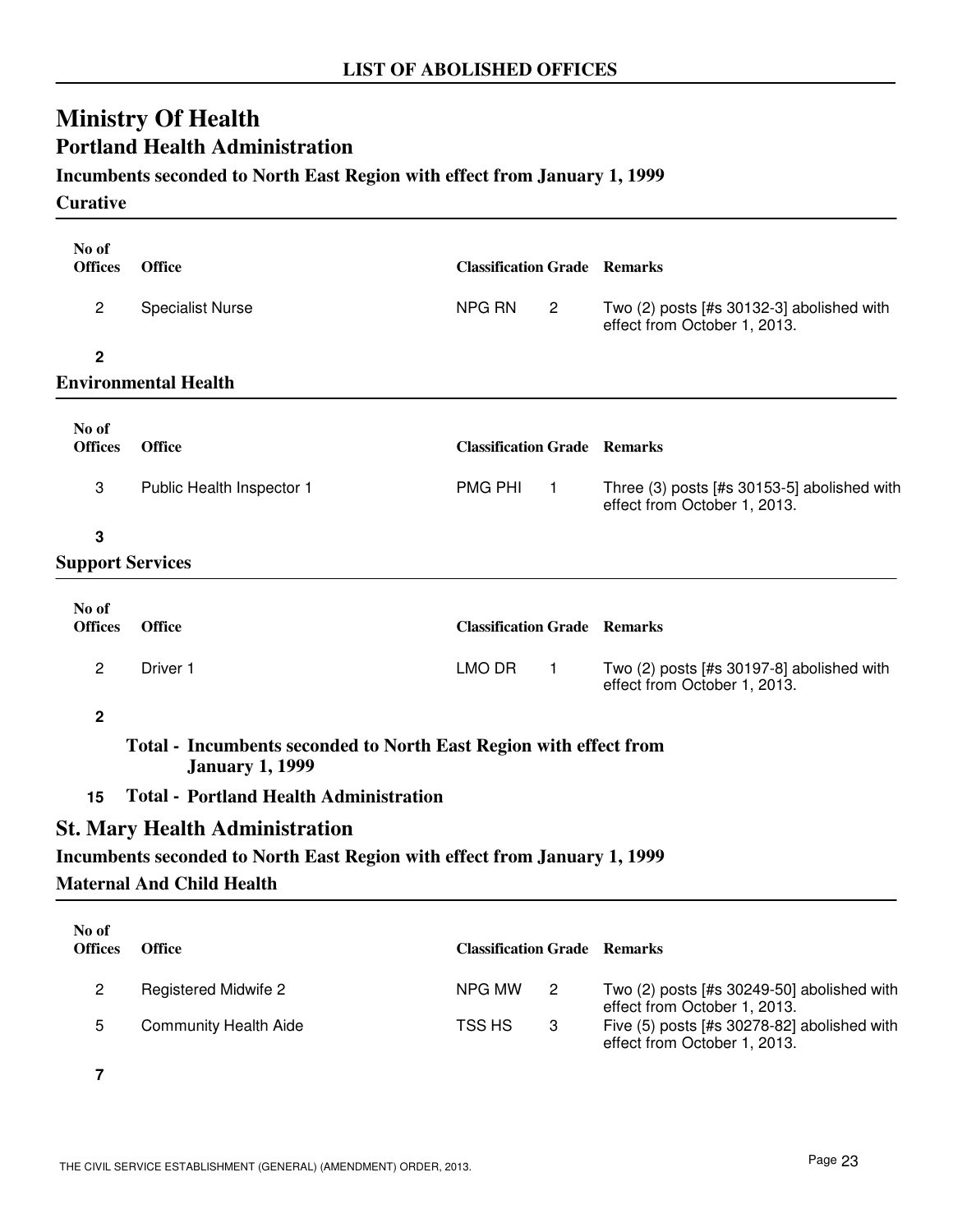## **Ministry Of Health St. Mary Health Administration**

### **Incumbents seconded to North East Region with effect from January 1, 1999**

### **Environmental Health**

| No of<br><b>Offices</b> | <b>Office</b>                                                                               | <b>Classification Grade Remarks</b> |                |                                                                            |
|-------------------------|---------------------------------------------------------------------------------------------|-------------------------------------|----------------|----------------------------------------------------------------------------|
| $\overline{c}$          | Public Health Inspector 1                                                                   | <b>PMG PHI</b>                      | $\overline{1}$ | Two (2) posts [#s 30336-7] abolished with<br>effect from October 1, 2013.  |
| $\mathbf 2$             |                                                                                             |                                     |                |                                                                            |
| <b>Dental Services</b>  |                                                                                             |                                     |                |                                                                            |
|                         |                                                                                             |                                     |                |                                                                            |
| No of<br><b>Offices</b> | Office                                                                                      | <b>Classification Grade Remarks</b> |                |                                                                            |
| 1                       | Dental Nurse 1                                                                              | <b>PMGDX</b>                        | $\overline{2}$ | One (1) post [# 30353] abolished with<br>effect from October 1, 2013.      |
| 1                       | <b>Dental Assistant</b>                                                                     | <b>PMG DA</b>                       | $\mathbf{1}$   | One (1) post [# 30358] abolished with<br>effect from October 1, 2013.      |
| $\mathbf 2$             |                                                                                             |                                     |                |                                                                            |
| <b>Support Services</b> |                                                                                             |                                     |                |                                                                            |
|                         |                                                                                             |                                     |                |                                                                            |
| No of<br><b>Offices</b> | Office                                                                                      | <b>Classification Grade Remarks</b> |                |                                                                            |
| 3                       | Attendant                                                                                   | <b>LMO TS</b>                       | $\mathbf{1}$   | Three (3) posts [#s 30412-4] abolished with<br>effect from October 1.2013. |
| 1                       | Driver 1                                                                                    | LMO DR                              | 1              | One (1) post [# 30419] abolished with<br>effect from October 1, 2013.      |
| 4                       |                                                                                             |                                     |                |                                                                            |
|                         | Total - Incumbents seconded to North East Region with effect from<br><b>January 1, 1999</b> |                                     |                |                                                                            |
| 15                      | <b>Total - St. Mary Health Administration</b>                                               |                                     |                |                                                                            |
|                         | <b>St. Ann Health Administration</b>                                                        |                                     |                |                                                                            |
|                         |                                                                                             |                                     |                |                                                                            |

### **Incumbents seconded to North East Region with effect from January 1, 1999.**

**Administration**

| No of<br><b>Offices</b> | <b>Office</b>               | <b>Classification Grade Remarks</b> |     |                                                                       |
|-------------------------|-----------------------------|-------------------------------------|-----|-----------------------------------------------------------------------|
|                         | <b>Registered Midwife 3</b> | NPG MW                              | - 3 | One (1) post [# 30433] abolished with<br>effect from October 1, 2013. |
|                         |                             |                                     |     |                                                                       |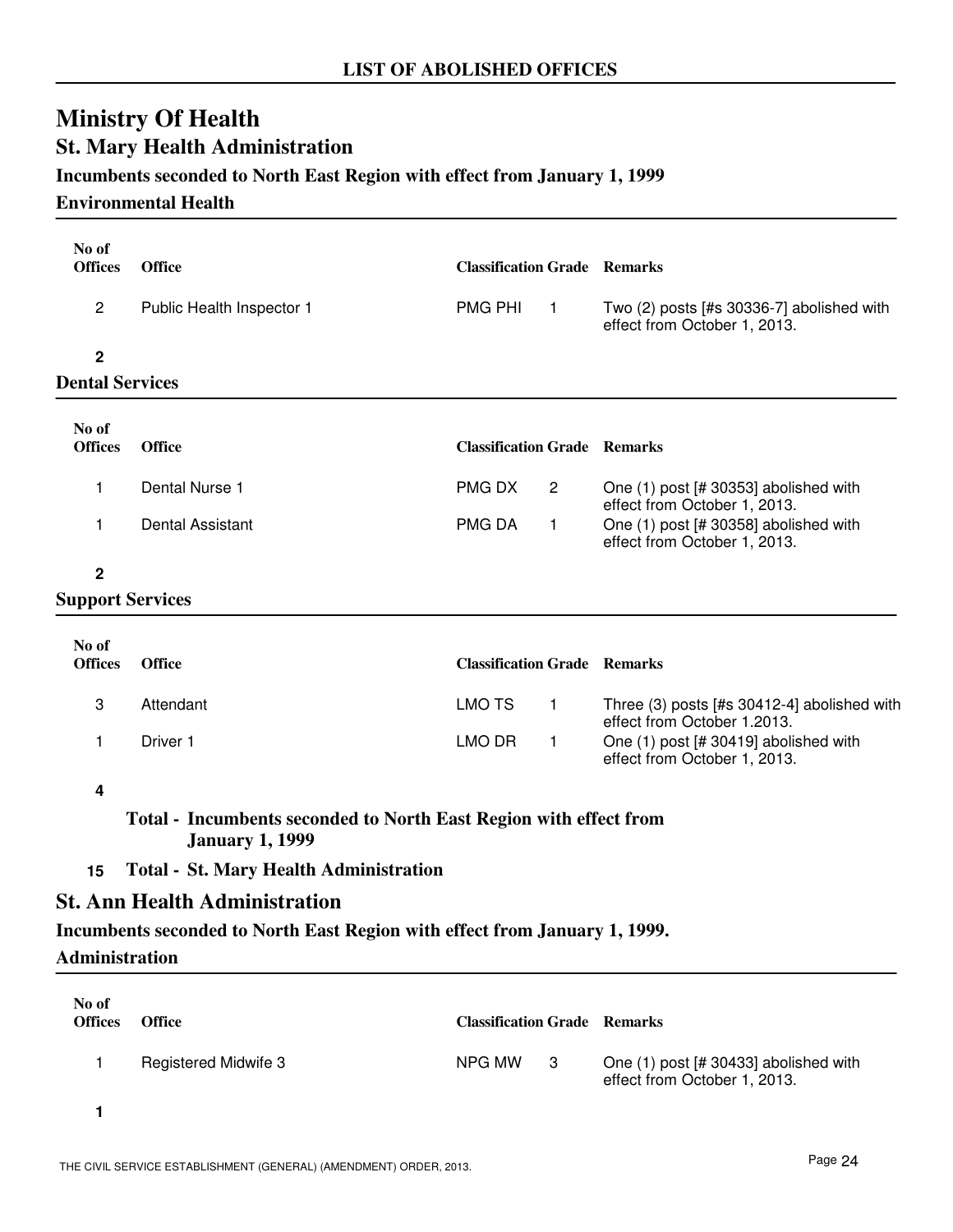## **Ministry Of Health St. Ann Health Administration**

### **Incumbents seconded to North East Region with effect from January 1, 1999.**

### **Maternal And Child Health**

| No of<br><b>Offices</b> | <b>Office</b>                | <b>Classification Grade Remarks</b> |                                                                              |
|-------------------------|------------------------------|-------------------------------------|------------------------------------------------------------------------------|
| 1                       | <b>Community Nurse 2</b>     | NPG RN<br>5                         | One (1) post [# 30441] abolished with<br>effect from October 1, 2013.        |
| $\overline{c}$          | <b>Community Nurse 1</b>     | NPG RN<br>4                         | Two (2) posts [#s 40444-5] abolished with<br>effect from October 1, 2013.    |
| 4                       | <b>Community Health Aide</b> | TSS HS<br>3                         | Four (4) posts [#s 30483-6] abolished with<br>effect from October 1, 2013.   |
| $\overline{7}$          |                              |                                     |                                                                              |
| <b>Curative</b>         |                              |                                     |                                                                              |
| No of                   |                              |                                     |                                                                              |
| <b>Offices</b>          | <b>Office</b>                | <b>Classification Grade Remarks</b> |                                                                              |
| $\overline{c}$          | <b>Specialist Nurse</b>      | <b>NPG RN</b><br>$\mathbf{2}$       | Two $(2)$ posts [#s 30519-20] abolished with<br>effect from October 1, 2013. |
| $\overline{2}$          |                              |                                     |                                                                              |
| <b>Dental Services</b>  |                              |                                     |                                                                              |
| No of<br><b>Offices</b> | <b>Office</b>                | <b>Classification Grade Remarks</b> |                                                                              |
| 1                       | Dental Nurse 1               | PMG DX<br>$\mathbf{2}$              | One (1) post [# 30546] abolished with<br>effect from October 1, 2013.        |
| 1                       | <b>Dental Assistant</b>      | PMG DA<br>$\mathbf{1}$              | One (1) post [# 30551] abolished with<br>effect from October 1, 2013.        |
| $\mathbf{2}$            |                              |                                     |                                                                              |
|                         | <b>Environmental Health</b>  |                                     |                                                                              |
| No of<br><b>Offices</b> | <b>Office</b>                | <b>Classification Grade Remarks</b> |                                                                              |
| 1                       | Public Health Inspector 3    | PMG PHI<br>3                        | One (1) post [# 30563] abolished with<br>effect from October 1, 2013.        |
| 1                       | Public Health Inspector 2    | <b>PMG PHI</b><br>$\overline{c}$    | One (1) post [# 30569] abolished with<br>effect from October 1, 2013.        |
| 1                       | Public Health Inspector 1    | <b>PMG PHI</b><br>1                 | One (1) post [# 30575] abolished with<br>effect from October 1, 2013.        |

**<sup>3</sup>**

### **Total - Incumbents seconded to North East Region with effect from January 1, 1999.**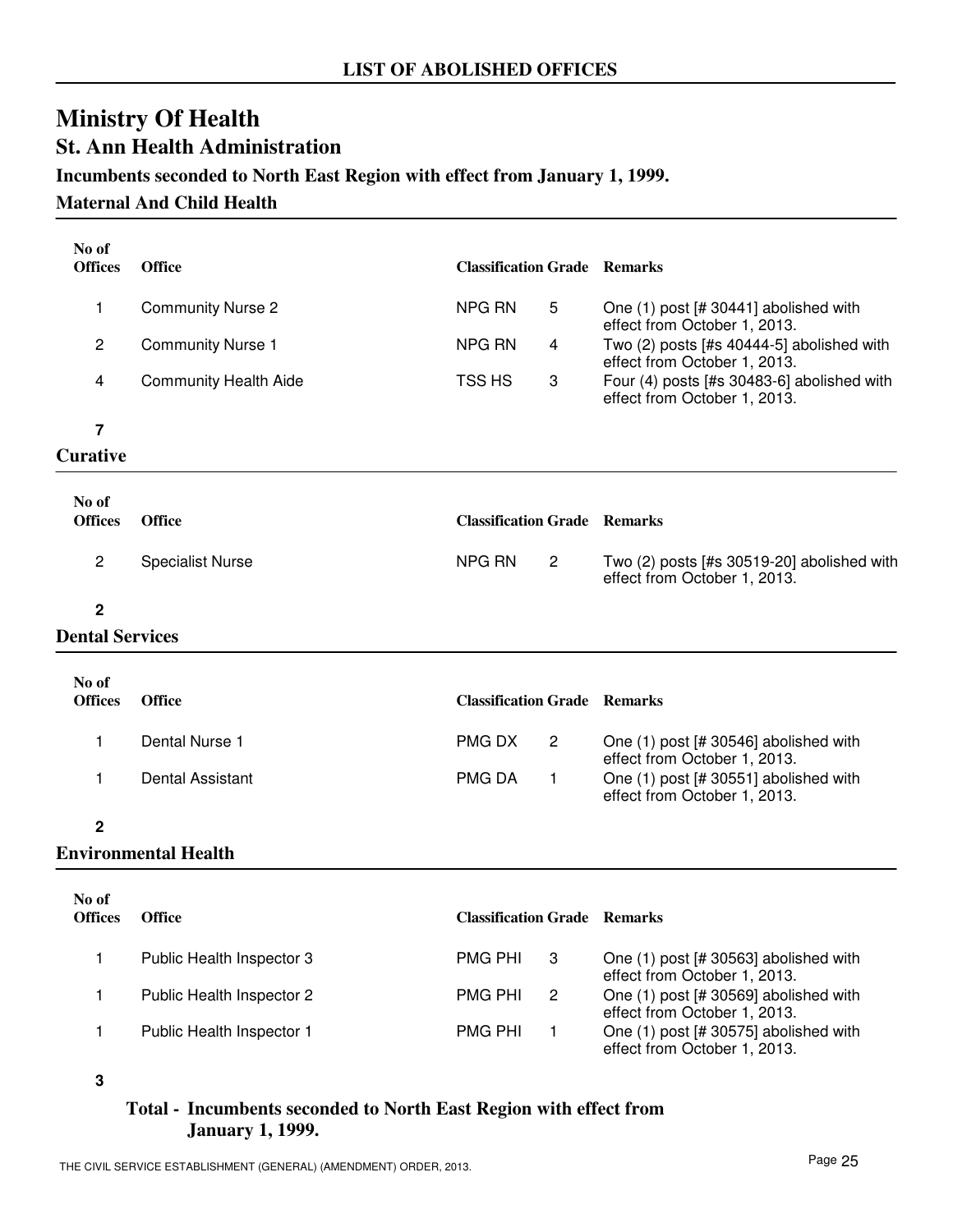### **St. Ann Health Administration**

**15 Total - St. Ann Health Administration**

### **Manchester Health Administration**

### **Incumbents seconded to Southern Region with effect from January 1, 1999.**

### **Administration**

| No of<br><b>Offices</b> | <b>Office</b>            | <b>Classification Grade Remarks</b> |   |                                                                         |
|-------------------------|--------------------------|-------------------------------------|---|-------------------------------------------------------------------------|
|                         | <b>Community Nurse 2</b> | NPG RN                              | 5 | One $(1)$ post [# 30651] abolished with<br>effect from October 1, 2013. |
|                         | Administrator 1          | <b>GMG AM</b>                       |   | One (1) post [# 30655] abolished with<br>effect from October 1, 2013.   |

**2**

### **Maternal And Child Health**

| No of<br><b>Offices</b> | <b>Office</b>                | <b>Classification Grade Remarks</b> |                                                                         |
|-------------------------|------------------------------|-------------------------------------|-------------------------------------------------------------------------|
|                         | <b>Community Nurse 1</b>     | NPG RN<br>4                         | One $(1)$ post [# 30658] abolished with<br>effect from October 1, 2013. |
|                         | Registered Midwife 2         | NPG MW<br>$\overline{2}$            | One (1) post [# 30672] abolished with<br>effect from October 1, 2013.   |
|                         | <b>Community Health Aide</b> | TSS HS                              | One (1) post [# 30708] abolished with<br>effect from October 1, 2013.   |

**3**

### **Curative**

| No of<br><b>Offices</b> | <b>Office</b>                | <b>Classification Grade Remarks</b> |   |                                                                         |
|-------------------------|------------------------------|-------------------------------------|---|-------------------------------------------------------------------------|
|                         | <b>Specialist Nurse</b>      | NPG RN                              | 2 | One $(1)$ post [# 30748] abolished with<br>effect from October 1, 2013. |
|                         | <b>Community Health Aide</b> | TSS HS                              | 3 | One (1) post [# 30762] abolished with<br>effect from October 1, 2013.   |

**2**

### **Environmental Health (Sanitation)**

| No of<br><b>Offices</b> | <b>Office</b>             | <b>Classification Grade Remarks</b> |                                                                       |
|-------------------------|---------------------------|-------------------------------------|-----------------------------------------------------------------------|
|                         | Public Health Inspector 1 | <b>PMG PHI</b>                      | One (1) post [# 30777] abolished with<br>effect from October 1, 2013. |
|                         |                           |                                     |                                                                       |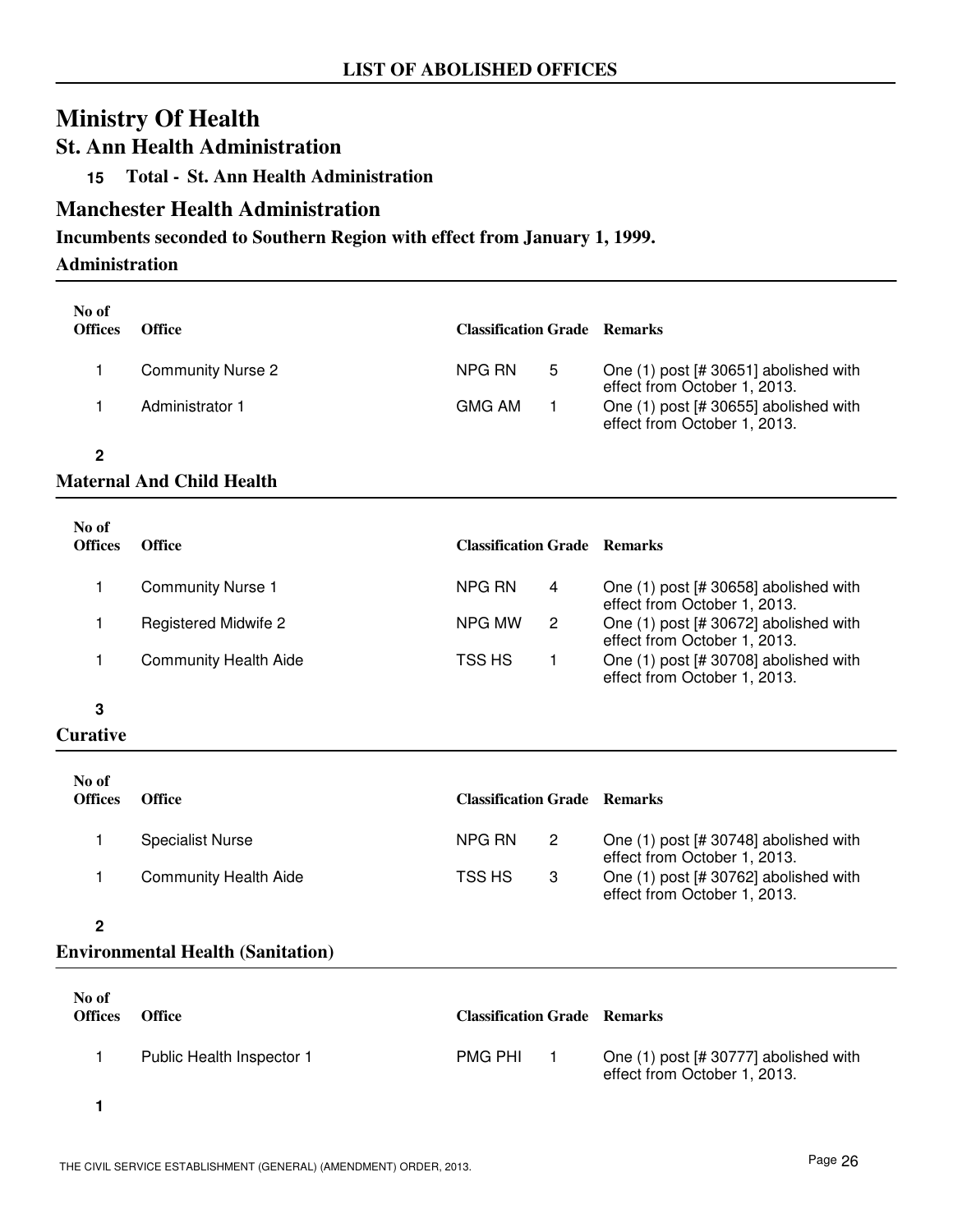### **Ministry Of Health Manchester Health Administration**

### **Incumbents seconded to Southern Region with effect from January 1, 1999.**

### **Health Administration Dental**

| No of | <b>Offices</b> | <b>Office</b>           | <b>Classification Grade Remarks</b> |   |                                                                       |  |
|-------|----------------|-------------------------|-------------------------------------|---|-----------------------------------------------------------------------|--|
|       |                | Dental Surgeon          | MDG DS                              |   | One (1) post [# 30794] abolished with<br>effect from October 1, 2013. |  |
|       |                | Senior Dental Assistant | <b>PMG DA</b>                       | 2 | One (1) post [# 30803] abolished with<br>effect from October 1, 2013. |  |
|       |                |                         |                                     |   |                                                                       |  |
|       | $\sim$ $\sim$  |                         |                                     |   |                                                                       |  |

### **Support Services**

| No of<br><b>Offices</b> | <b>Office</b> | <b>Classification Grade Remarks</b> |                                                                        |
|-------------------------|---------------|-------------------------------------|------------------------------------------------------------------------|
|                         | Secretary 1   | OPS SS                              | One (1) post [# 30810] abolished with<br>effect from October 1, 2013.  |
|                         | Driver 1      | LMO DR                              | One (1) post [# 30820] abolished with<br>effect from October 1, 2013.  |
|                         | Attendant     | LMO TS                              | One (1) post [#s 30837] abolished with<br>effect from October 1, 2013. |

#### **3**

**Total - Incumbents seconded to Southern Region with effect from January 1, 1999.**

**13 Total - Manchester Health Administration**

### **Clarendon Health Administration**

#### **Incumbents seconded to Southern Region with effect from January 1, 1999**

#### **Maternal And Child Health**

| No of<br><b>Offices</b> | Office                | <b>Classification Grade Remarks</b> |                |                                                                              |
|-------------------------|-----------------------|-------------------------------------|----------------|------------------------------------------------------------------------------|
|                         | Midwife 2             | NPG MW                              | $\overline{2}$ | Two (2) posts [#s 30876-7] abolished with<br>effect from October 1, 2013.    |
|                         | Community Health Aide | TSS HS                              | -3             | Three (3) posts [#s 30919-21] abolished<br>with effect from October 1, 2013. |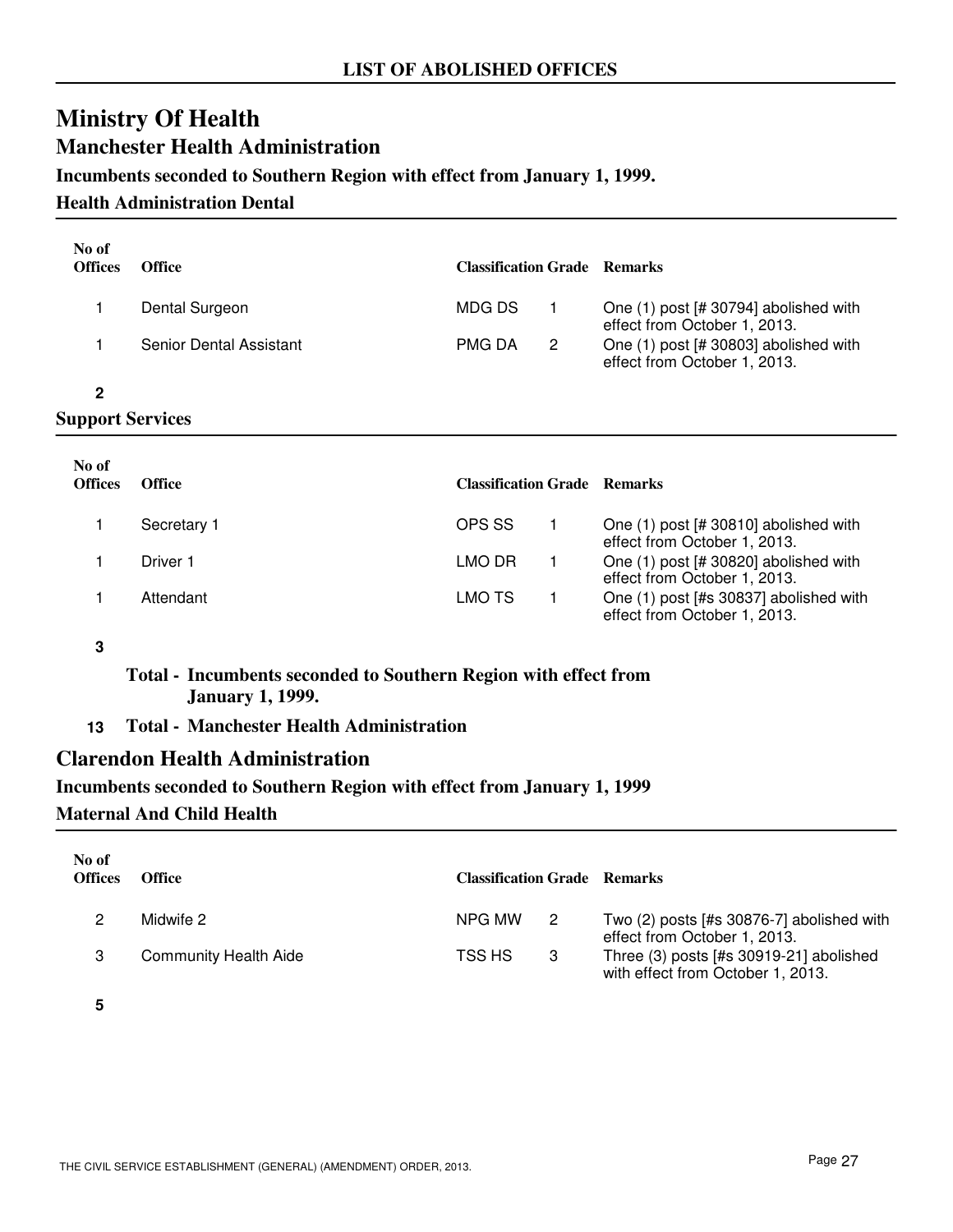## **Ministry Of Health Clarendon Health Administration**

### **Incumbents seconded to Southern Region with effect from January 1, 1999**

### **Curative**

| No of                   |                                   |                                     |                                                                                |
|-------------------------|-----------------------------------|-------------------------------------|--------------------------------------------------------------------------------|
| <b>Offices</b>          | <b>Office</b>                     | <b>Classification Grade Remarks</b> |                                                                                |
| 1                       | <b>Specialist Nurse</b>           | NPG RN<br>$\overline{c}$            | One (1) post [#30985] abolished with effect<br>from October 1, 2013.           |
| 1                       |                                   |                                     |                                                                                |
| <b>Dental Services</b>  |                                   |                                     |                                                                                |
| No of<br><b>Offices</b> | <b>Office</b>                     | <b>Classification Grade Remarks</b> |                                                                                |
| 1                       | Dental Nurse 1                    | PMG DX<br>$\overline{2}$            | One (1) post [# 31015] abolished with<br>effect from October 1, 2013.          |
| 1                       |                                   |                                     |                                                                                |
|                         | <b>Environmental Health</b>       |                                     |                                                                                |
| No of<br><b>Offices</b> | <b>Office</b>                     | <b>Classification Grade Remarks</b> |                                                                                |
| 1                       | Public Health Inspector 3         | <b>PMG PHI</b><br>3                 | One (1) post [# 31028] abolished with<br>effect from October 1, 2013.          |
| 1                       | Public Health Inspector 2         | <b>PMG PHI</b><br>2                 | One (1) post [# 27794] abolished with<br>effect from October 1, 2013.          |
| 1                       | Public Health Inspector 1         | <b>PMG PHI</b><br>$\mathbf{1}$      | One (1) post [# 31041] abolished with<br>effect from October 1, 2013.          |
| 3                       |                                   |                                     |                                                                                |
| <b>Support Services</b> |                                   |                                     |                                                                                |
| No of                   |                                   |                                     |                                                                                |
| <b>Offices</b>          | <b>Office</b>                     | <b>Classification Grade Remarks</b> |                                                                                |
| $\overline{1}$          | Driver 1                          |                                     | LMO DR 1 One (1) post [# 31074] abolished with<br>effect from October 1, 2013. |
| 1                       |                                   |                                     |                                                                                |
|                         | <b>Chapelton Cottage Hospital</b> |                                     |                                                                                |
| No of<br><b>Offices</b> | <b>Office</b>                     | <b>Classification Grade Remarks</b> |                                                                                |
| 1                       | <b>Specialist Nurse</b>           | <b>NPG RN</b><br>$\overline{c}$     | One (1) post [# 31086] abolished with<br>effect from October 1,2013.           |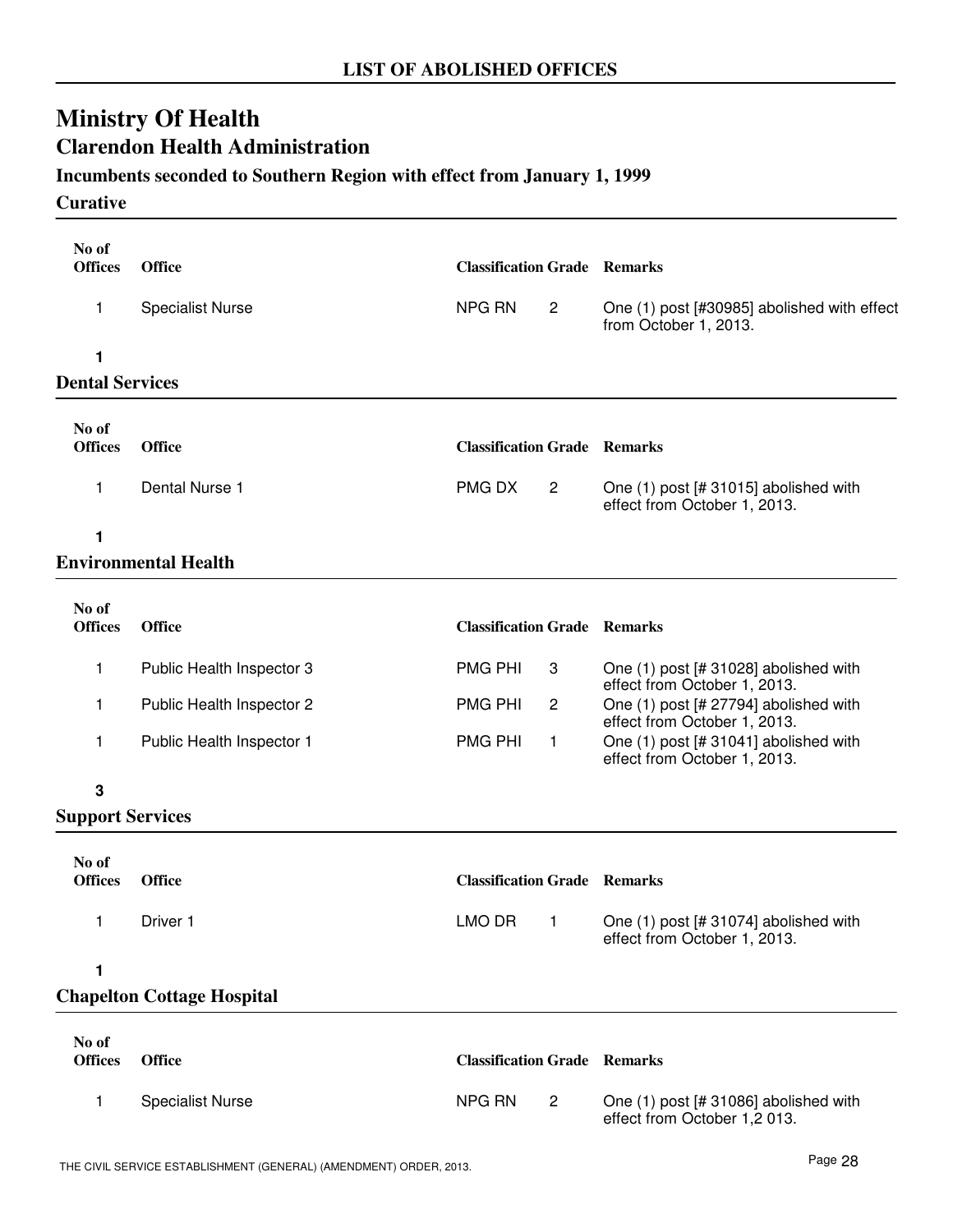### **Ministry Of Health Clarendon Health Administration**

### **Incumbents seconded to Southern Region with effect from January 1, 1999**

### **Chapelton Cottage Hospital**

| No of<br><b>Offices</b> | <b>Office</b>      | <b>Classification Grade Remarks</b> |                                                                       |
|-------------------------|--------------------|-------------------------------------|-----------------------------------------------------------------------|
|                         | Driver 1           | LMO DR                              | One (1) post [# 31102] abolished with<br>effect from October 1,2013.  |
|                         | Hospital Attendant | LMO TS                              | One (1) post [# 31109] abolished with<br>effect from October 1, 2013. |

#### **3**

### **Total - Incumbents seconded to Southern Region with effect from January 1, 1999**

**14 Total - Clarendon Health Administration**

### **St. Elizabeth Health Administration**

### **Posts Formerly Listed Under Clarendon Health Department**

### **Administration**

| No of<br><b>Offices</b> | <b>Office</b>        | <b>Classification Grade Remarks</b> |                |                                                                         |
|-------------------------|----------------------|-------------------------------------|----------------|-------------------------------------------------------------------------|
|                         | Registered Midwife 3 | NPG MW                              | 3              | One $(1)$ post [# 27938] abolished with<br>effect from October 1, 2013. |
|                         | Records Officer 1    | PIDG RIM                            | $\overline{2}$ | One (1) post [# 27970] abolished with<br>effect form October 1, 2013.   |
| ŋ                       |                      |                                     |                |                                                                         |

### **Maternal and Child Health**

| No of<br><b>Offices</b> | <b>Office</b>            | <b>Classification Grade Remarks</b> |   |                                                                        |
|-------------------------|--------------------------|-------------------------------------|---|------------------------------------------------------------------------|
| 2                       | <b>Community Nurse 1</b> | NPG RN                              | 4 | Two posts [#s 28179-80] abolished with<br>effect from October 1, 2013. |
| $\mathbf{2}$            |                          |                                     |   |                                                                        |
| <b>Curative</b>         |                          |                                     |   |                                                                        |

| No of<br><b>Offices</b> | <b>Office</b>            | <b>Classification Grade Remarks</b> |                                                                       |
|-------------------------|--------------------------|-------------------------------------|-----------------------------------------------------------------------|
|                         | District Medical Officer | MDG MO<br>- 3                       | One (1) post [# 27988] abolished with<br>effect from October1, 2013.  |
|                         | Pharmacist               | PMG PHS 2                           | One (1) post [# 35688] abolished with<br>effect from October 1, 2013. |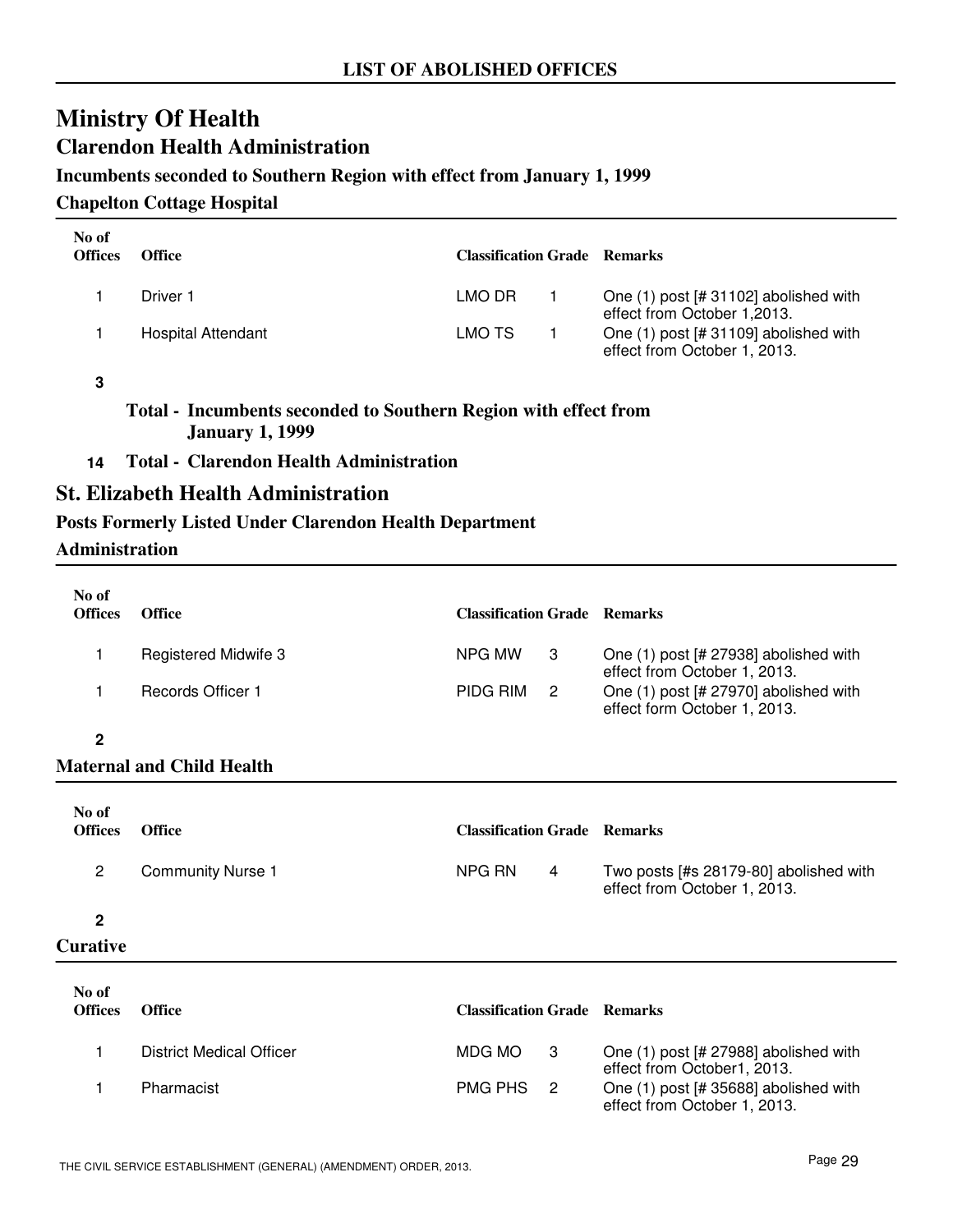# **St. Elizabeth Health Administration**

### **Posts Formerly Listed Under Clarendon Health Department**

#### **Curative**

| No of<br><b>Offices</b> | <b>Office</b>                  | <b>Classification Grade Remarks</b> |                 |                                                                           |
|-------------------------|--------------------------------|-------------------------------------|-----------------|---------------------------------------------------------------------------|
| 1                       | <b>Technical Assistant</b>     | TSS HS                              | $5\phantom{.0}$ | One (1) post [# 53464] abolished with<br>effect from October 1, 2013.     |
| 3                       |                                |                                     |                 |                                                                           |
| <b>Dental Services</b>  |                                |                                     |                 |                                                                           |
|                         |                                |                                     |                 |                                                                           |
| No of<br><b>Offices</b> | Office                         | <b>Classification Grade Remarks</b> |                 |                                                                           |
| $\mathbf{2}$            | <b>Senior Dental Assistant</b> | PMG DA                              | $\overline{2}$  | Two (2) posts [#s 28588-9] abolished with<br>effect from October 1, 2013. |
| $\overline{2}$          |                                |                                     |                 |                                                                           |
|                         | <b>Environmental Health</b>    |                                     |                 |                                                                           |
|                         |                                |                                     |                 |                                                                           |
| No of<br><b>Offices</b> | Office                         | <b>Classification Grade Remarks</b> |                 |                                                                           |
| $\overline{c}$          | Public Health Inspector 1      | <b>PMG PHI</b>                      | $\mathbf{1}$    | Two (2) posts [#s 28687-8] abolished with<br>effect from October 1, 2013. |
| $\overline{2}$          |                                |                                     |                 |                                                                           |
| <b>Support Services</b> |                                |                                     |                 |                                                                           |
|                         |                                |                                     |                 |                                                                           |
| No of<br><b>Offices</b> | <b>Office</b>                  | <b>Classification Grade Remarks</b> |                 |                                                                           |
| $\overline{c}$          | Attendant                      | <b>LMO TS</b>                       | $\mathbf{1}$    | Two (2) posts [#s 28876-7] abolished with<br>effect from October 1, 2013. |

**2**

**13 Total - Posts Formerly Listed Under Clarendon Health Department**

**13 Total - St. Elizabeth Health Administration**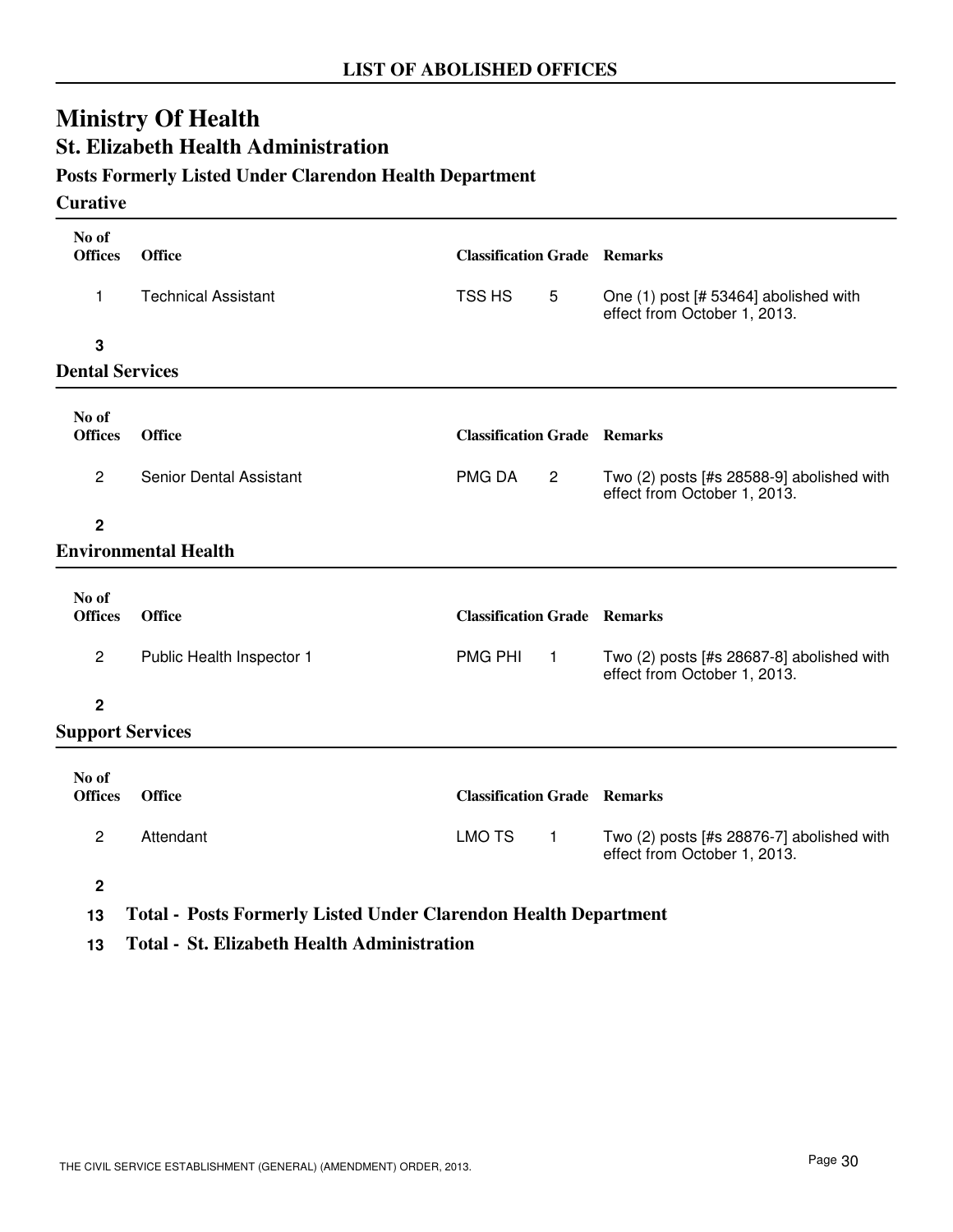# **Kingston Region**

### **Incumbents seconded to South East Region with effect from January 1, 1999**

**Medical And Nursing**

| No of<br><b>Offices</b> | <b>Office</b>           | <b>Classification Grade Remarks</b> |                       |                                                                                  |
|-------------------------|-------------------------|-------------------------------------|-----------------------|----------------------------------------------------------------------------------|
| 2                       | Senior Resident         | MDG MO                              | 3                     | Two $(2)$ posts [#s 31490-1] abolished with<br>effect from October 1, 2013.      |
| 2                       | Resident                | MDG MO                              | 2                     | Two $(2)$ posts [#s 31517-8] abolished with<br>effect from October 1, 2013.      |
| $\overline{2}$          | Junior Resident         | MDG MO                              |                       | Two (2) posts [#s 31549-50] abolished with<br>effect from October 1,2013.        |
| 4                       | Nurse Midwife 2         | NPG RN                              | 3                     | Four $(4)$ posts [#s 31609-12] abolished with<br>effect from October 1, 2013     |
| 4                       | Nurse 2                 | NPG RN                              | 3                     | Four (4) posts [#s 31608 & 31634-6]<br>abolished with effect from October, 2103. |
| 4                       | Nurse Midwife 1         | NPG RN                              | $\mathbf{2}^{\prime}$ | Four $(4)$ posts [#s 31709-12] abolished with<br>effect from October 1, 2013.    |
| 4                       | <b>Specialist Nurse</b> | NPG RN                              | $\mathbf{2}^{\prime}$ | Four $(4)$ posts [#s 31780-83] abolished with<br>effect from October 1, 2013.    |

**22**

### **Para Medicals**

| No of<br><b>Offices</b> | <b>Office</b>              | <b>Classification Grade Remarks</b> |    |                                                                              |
|-------------------------|----------------------------|-------------------------------------|----|------------------------------------------------------------------------------|
| 2                       | Diagnostic Radiographer    | <b>PMG RS</b>                       | 2  | Two $(2)$ posts [#s 32367-8] abolished with<br>effect from October 1, 2013.  |
| 2                       | Physiotherapist 1          | <b>PMG PT</b>                       |    | Two (2) posts [#s 32403-4] abolished with<br>effect from October 1, 2013.    |
|                         | Pharmacist                 | <b>PMG PHS</b>                      | 5  | One (1) post [# 32414] abolished with<br>effect from October1,2013.          |
|                         | Pharmacist                 | <b>PMG PHS</b>                      | 4  | One (1) post [# 32415] abolished with<br>effect from October 1, 2013.        |
| 2                       | Senior Pharmacy Technician | <b>PMG PTS</b>                      | -2 | Two $(2)$ posts [#s 32454-5] abolished with<br>effect from October 1, 2013.  |
| 2                       | Operating Room Technician  | TSS HS                              | 2  | Two $(2)$ posts $[# 32485-6]$ abolished with<br>effect from October 1, 2013. |

**10**

#### **Administration**

| No of<br><b>Offices</b> | <b>Office</b>                  | <b>Classification Grade Remarks</b> |                                                                       |
|-------------------------|--------------------------------|-------------------------------------|-----------------------------------------------------------------------|
|                         | <b>Chief Executive Officer</b> | GMG SEG 5                           | One (1) post [# 32515] abolished with<br>effect from October 1, 2013. |
|                         | <b>Accounting Clerk 2</b>      | FMG AC<br>$\overline{2}$            | One (1) post [# 32580] abolished with<br>effect from October 1, 2013. |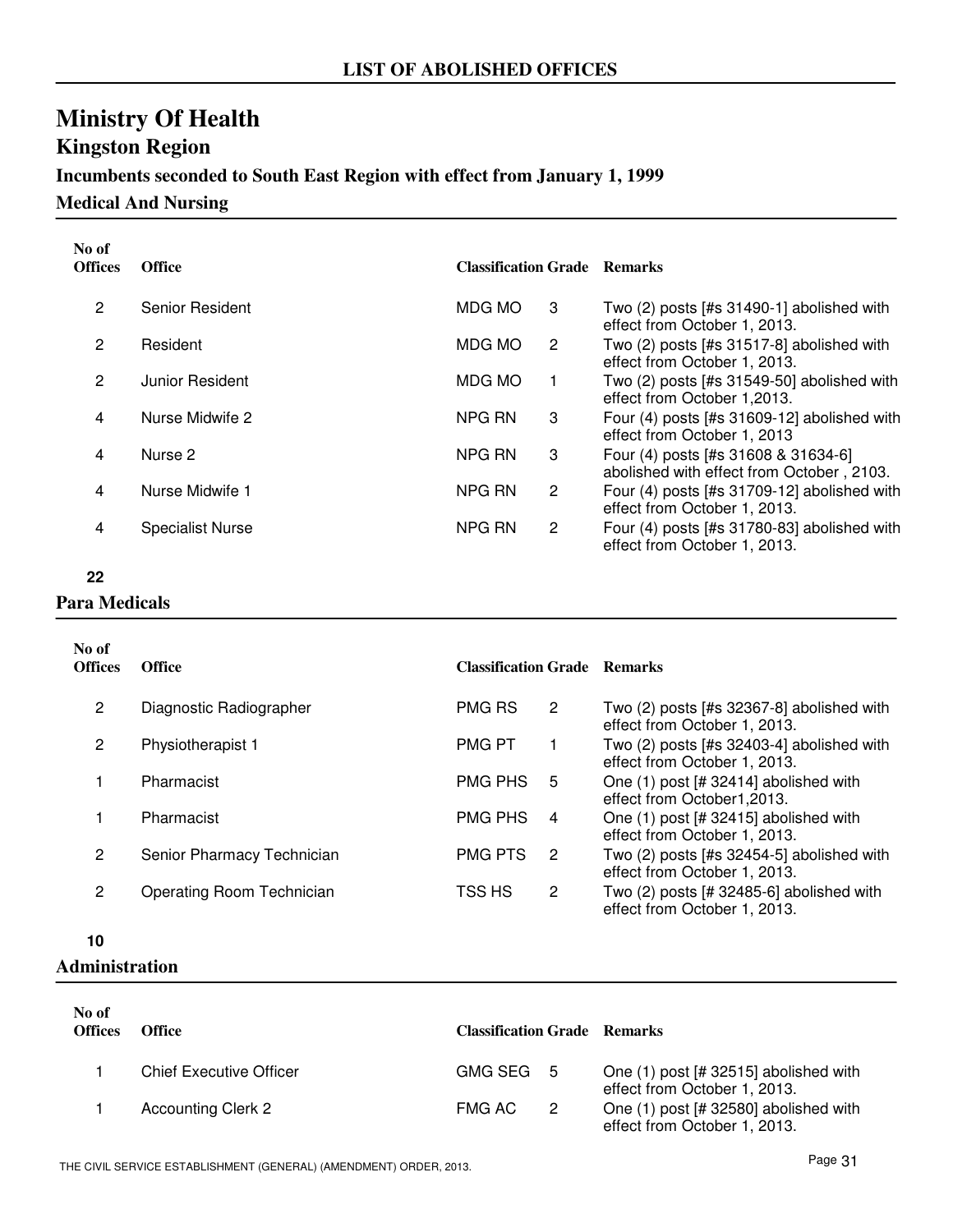### **Kingston Region**

### **Incumbents seconded to South East Region with effect from January 1, 1999**

**Administration**

| No of<br><b>Offices</b> | <b>Office</b>                   | <b>Classification Grade Remarks</b> |                                                                                 |
|-------------------------|---------------------------------|-------------------------------------|---------------------------------------------------------------------------------|
| 1                       | Cashier                         | <b>FMG CS</b><br>$\overline{2}$     | One (1) post [# 32534] abolished with<br>effect from October 1,2013.            |
| 1                       | <b>Telephone Operator</b>       | OPS TO<br>$\overline{2}$            | One (1) post [# 32597] abolished with<br>effect from October 1, 2013.           |
| 4                       |                                 |                                     |                                                                                 |
| <b>Support Services</b> |                                 |                                     |                                                                                 |
| No of                   |                                 |                                     |                                                                                 |
| <b>Offices</b>          | <b>Office</b>                   | <b>Classification Grade Remarks</b> |                                                                                 |
| $\overline{c}$          | Ambulance Attendant             | <b>LMO TS</b><br>$\overline{2}$     | Two $(2)$ posts [#s 32910-11] abolished with<br>effect from October 1,2013.     |
| $\overline{2}$          |                                 |                                     |                                                                                 |
|                         | <b>Patient Service Section</b>  |                                     |                                                                                 |
| No of<br><b>Offices</b> | <b>Office</b>                   | <b>Classification Grade Remarks</b> |                                                                                 |
|                         |                                 |                                     |                                                                                 |
| 3                       | <b>Health Record Clerk</b>      | PIDG HR<br>$\overline{1}$           | Thre (3) posts [#s 32986-8] abolished with<br>effect from October 1, 2013.      |
| 3                       |                                 |                                     |                                                                                 |
|                         | <b>Kingston Public Hospital</b> |                                     |                                                                                 |
| No of<br><b>Offices</b> | <b>Office</b>                   | <b>Classification Grade Remarks</b> |                                                                                 |
| $\mathbf{2}$            | Accounting Technician 1         | <b>FMG AT</b><br>$\mathbf{1}$       | Two (2) posts [#s 32533 & 32537]<br>abolished with effect from October 1, 2013. |
| 3                       | Artisan 3                       | <b>LMO TS</b><br>4                  | Three (3) posts [#s 27520-2] abolished<br>with effect from October 1, 2013.     |
|                         |                                 |                                     |                                                                                 |

**5**

**Total - Incumbents seconded to South East Region with effect from January 1, 1999**

**46 Total - Kingston Region**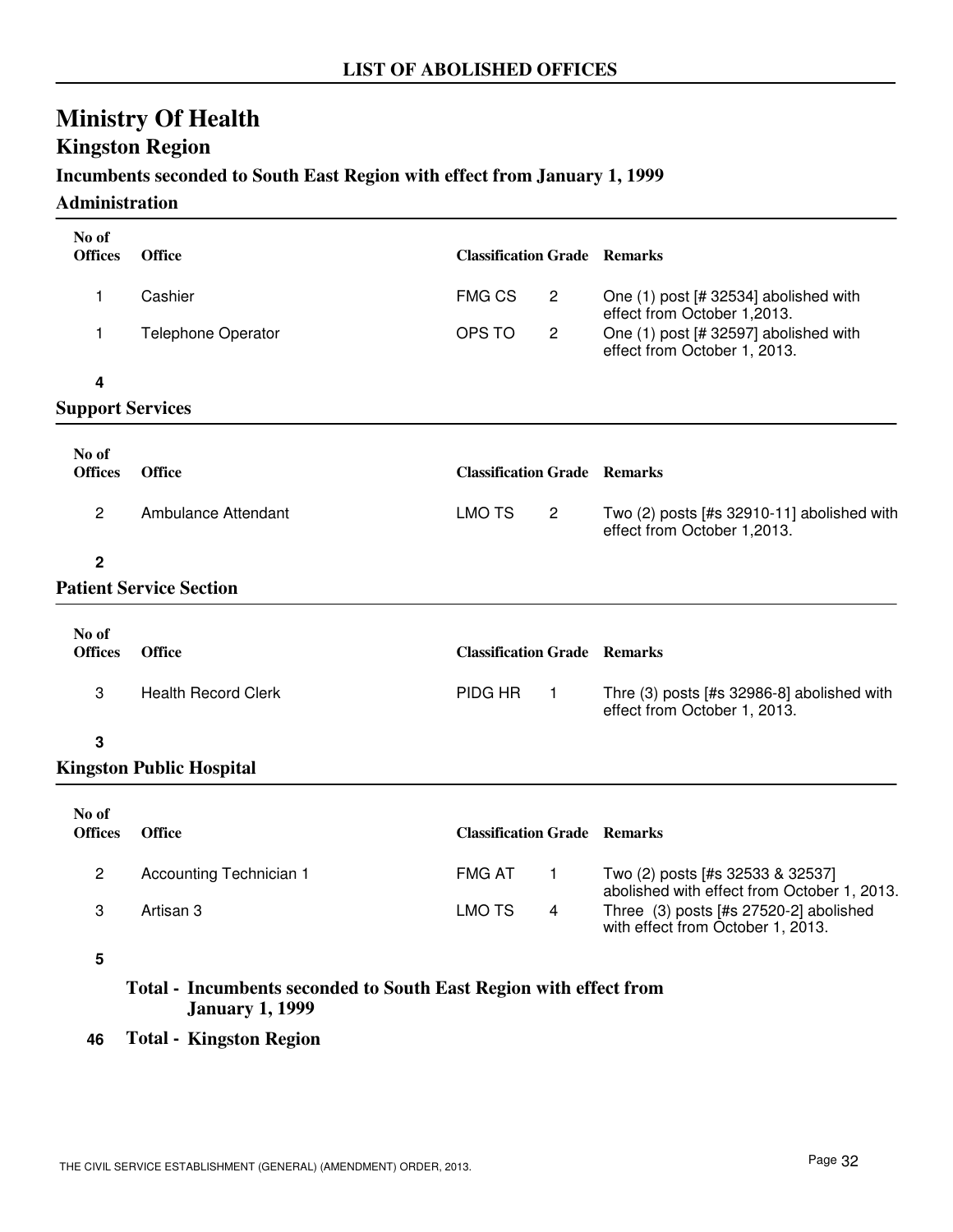### **St. Thomas Region**

### **Incumbents seconded to South East Region with effect from January 1, 1999**

### **Medical And Nursing**

| No of<br><b>Offices</b> | <b>Office</b>               | <b>Classification Grade Remarks</b> |                  |                                                                             |
|-------------------------|-----------------------------|-------------------------------------|------------------|-----------------------------------------------------------------------------|
| 4                       | Nurse 1                     | NPG RN                              | $\mathbf{1}$     | Four (4) posts [#s 33129-32] abolished with<br>effect from October 1, 2013. |
| 4                       |                             |                                     |                  |                                                                             |
| <b>Para Medicals</b>    |                             |                                     |                  |                                                                             |
| No of                   |                             |                                     |                  |                                                                             |
| <b>Offices</b>          | Office                      | <b>Classification Grade Remarks</b> |                  |                                                                             |
| 1                       | <b>Medical Technologist</b> | PMG MDT                             | $\blacksquare$ 1 | One (1) post [# 62909] abolished with<br>effect from October 1, 2013.       |
| 1                       |                             |                                     |                  |                                                                             |
| Administration          |                             |                                     |                  |                                                                             |
| No of                   |                             |                                     |                  |                                                                             |
| <b>Offices</b>          | <b>Office</b>               | <b>Classification Grade Remarks</b> |                  |                                                                             |
| 1                       | Cashier                     | <b>FMG CS</b>                       | $\overline{c}$   | One (1) post [# 33221] abolished with<br>effect from October 1, 2013.       |
| 1                       | Records Officer 1           | PIDG RIM                            | $\overline{c}$   | One (1) post [# 33216] abolished with<br>effect from October 1, 2013.       |
| $\overline{2}$          |                             |                                     |                  |                                                                             |
| <b>Support Services</b> |                             |                                     |                  |                                                                             |
| No of                   |                             |                                     |                  |                                                                             |
| <b>Offices</b>          | <b>Office</b>               | <b>Classification Grade Remarks</b> |                  |                                                                             |
| 3                       | <b>Ward Attendant</b>       | TSS HS                              | $\overline{2}$   | Three (3) posts [#s 33244-6] abolished with<br>effect from October 1, 2013. |

**3**

**Total - Incumbents seconded to South East Region with effect from January 1, 1999**

**10 Total - St. Thomas Region**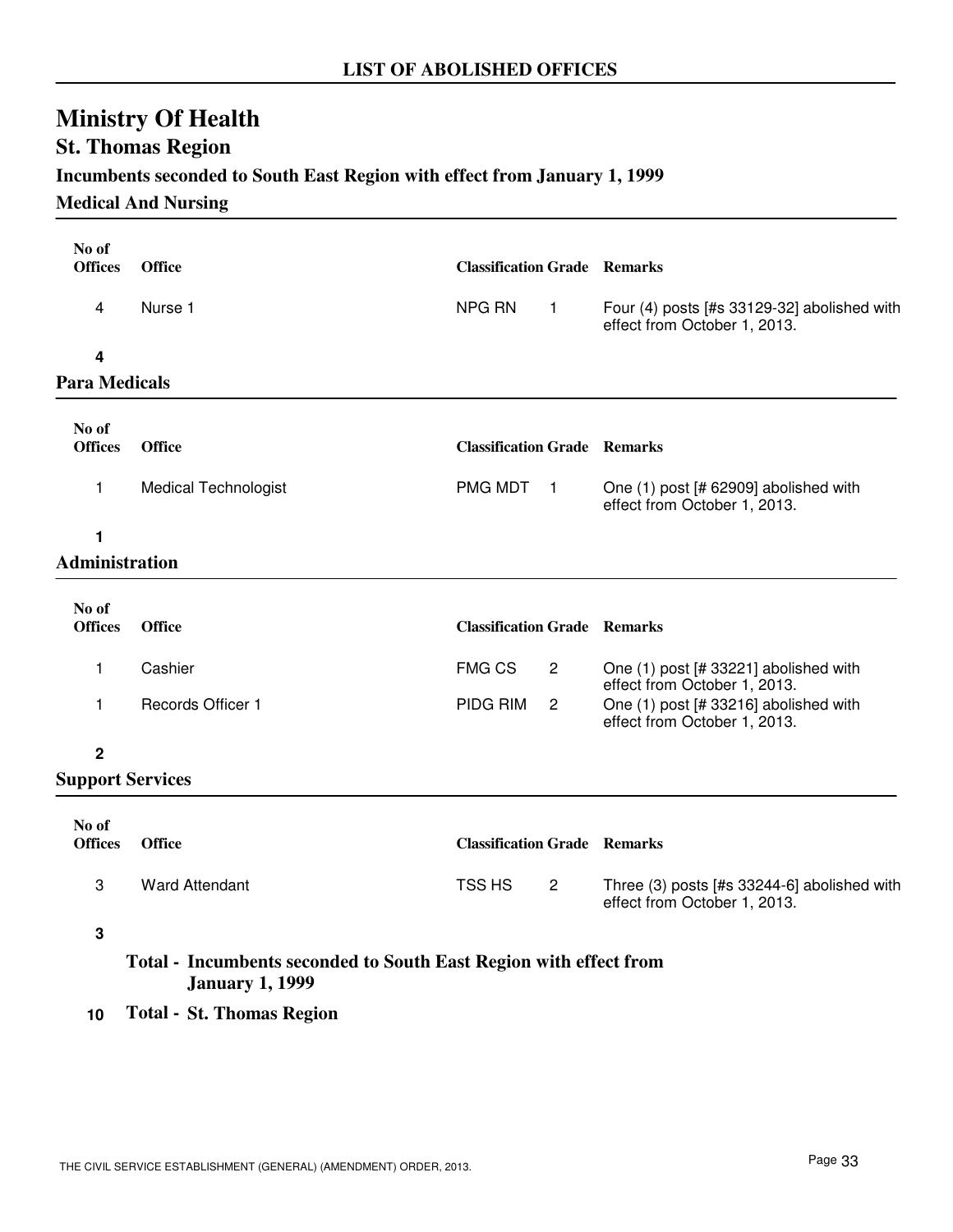## **Port Antonio Region**

### **Incumbents seconded to North East Region with effect from January 1, 1999**

### **Medical And Nursing**

| No of<br><b>Offices</b> | <b>Office</b>                                                                               | <b>Classification Grade Remarks</b> |                |                                                                                                       |
|-------------------------|---------------------------------------------------------------------------------------------|-------------------------------------|----------------|-------------------------------------------------------------------------------------------------------|
| $\overline{c}$          | Nurse 1                                                                                     | <b>NPG RN</b>                       | $\mathbf{1}$   | Two (2) posts [#s 33378-9] abolished with                                                             |
| 1                       | <b>Enrolled Assistant Nurse</b>                                                             | <b>NPG EAN</b>                      | $\overline{2}$ | effect from October 1, 2013.<br>One (1) post [# 33408] abolished with<br>effect from October 1, 2013. |
| 3                       |                                                                                             |                                     |                |                                                                                                       |
| <b>Para Medicals</b>    |                                                                                             |                                     |                |                                                                                                       |
| No of<br><b>Offices</b> | <b>Office</b>                                                                               | <b>Classification Grade Remarks</b> |                |                                                                                                       |
| 1.                      | Pharmacist                                                                                  | <b>PMG PHS</b>                      | $\overline{2}$ | One (1) post [# 33454] abolished with                                                                 |
| 1                       | Pharmacy Technician                                                                         | <b>PMG PTS</b><br>$\overline{1}$    |                | effect from October 1, 2013.<br>One (1) post [# 33465] abolished with<br>effect from October 1, 2013. |
| $\mathbf 2$             |                                                                                             |                                     |                |                                                                                                       |
| <b>Administration</b>   |                                                                                             |                                     |                |                                                                                                       |
| No of<br><b>Offices</b> | <b>Office</b>                                                                               | <b>Classification Grade Remarks</b> |                |                                                                                                       |
| 1                       | <b>Health Record Technician</b>                                                             | PIDG HR                             | $\mathbf{2}$   | One (1) post [# 33474] abollished with<br>effect from October 1, 2013.                                |
| 1                       |                                                                                             |                                     |                |                                                                                                       |
|                         | Total - Incumbents seconded to North East Region with effect from<br><b>January 1, 1999</b> |                                     |                |                                                                                                       |
| 6                       | <b>Total - Port Antonio Region</b>                                                          |                                     |                |                                                                                                       |
|                         | <b>Port Maria Region</b>                                                                    |                                     |                |                                                                                                       |
|                         | Incumbents seconded to North East Region with effect from January 1, 1999                   |                                     |                |                                                                                                       |
|                         | <b>Medical And Nursing</b>                                                                  |                                     |                |                                                                                                       |
| No of<br><b>Offices</b> | <b>Office</b>                                                                               | <b>Classification Grade Remarks</b> |                |                                                                                                       |
| 4                       | Nurse 1                                                                                     | NPG RN                              | $\mathbf{1}$   | Four (4) posts [#s 33616-9] abolished with<br>effect from October 1, 2013.                            |
| 4                       | <b>Assistant Nurse 1</b>                                                                    | <b>NPG EAN</b>                      |                | Four (4) posts [#s 33677-80] aboished with                                                            |

4 Assistant Nurse 1 NPG EAN 1 Four (4) posts [#s 33677-80] aboished with

effect from October 1, 2013.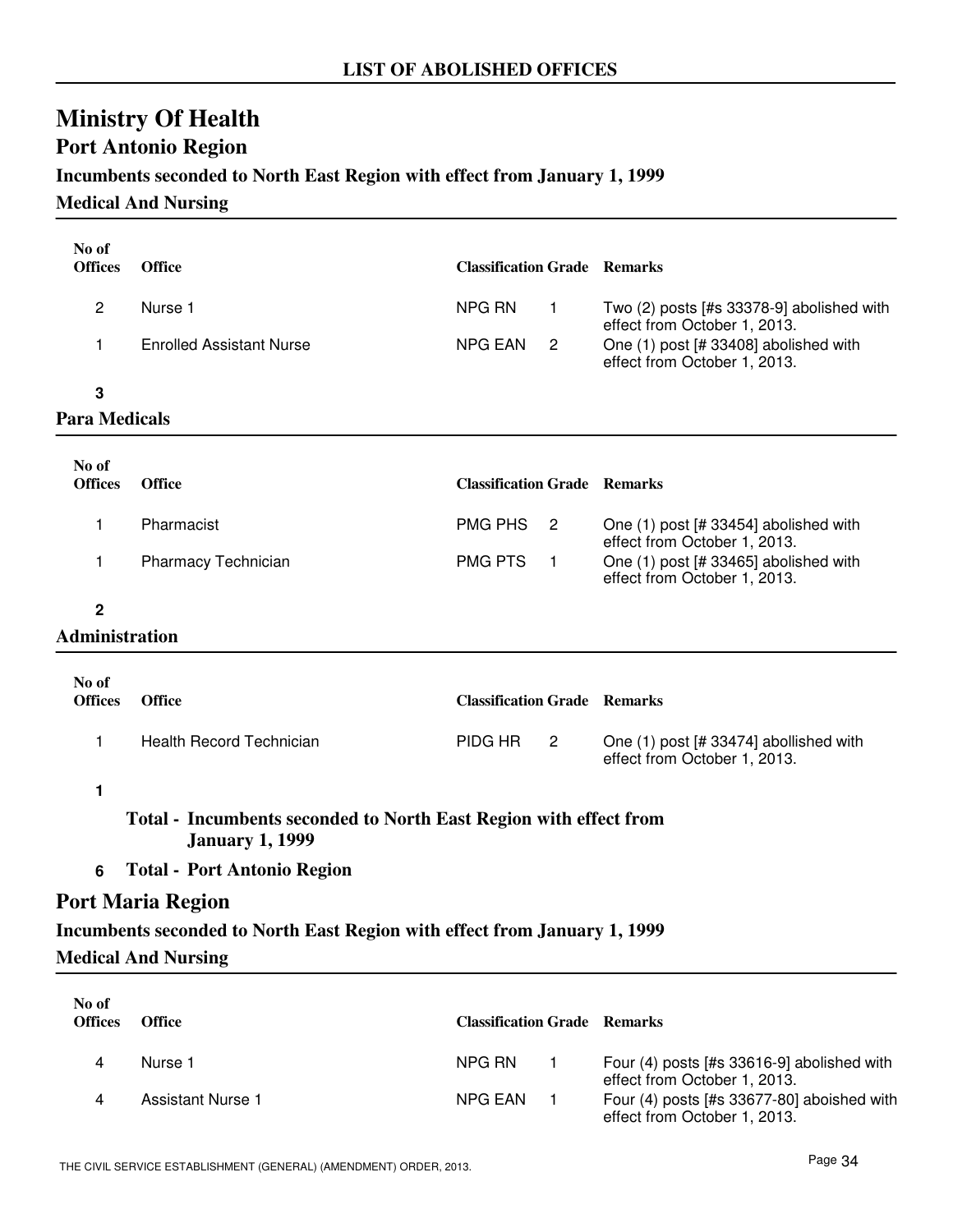### **Port Maria Region**

### **Incumbents seconded to North East Region with effect from January 1, 1999**

### **Medical And Nursing**

| 8                       |                                      |                                     |                |                                                                               |
|-------------------------|--------------------------------------|-------------------------------------|----------------|-------------------------------------------------------------------------------|
| <b>Para Medicals</b>    |                                      |                                     |                |                                                                               |
| No of<br><b>Offices</b> | <b>Office</b>                        | <b>Classification Grade Remarks</b> |                |                                                                               |
| $\overline{c}$          | Senior Pharmacy Technician           | <b>PMG PTS</b>                      | $\overline{2}$ | Two $(2)$ posts [#s 33741-2] abolished with<br>effect from October 1, 2013.   |
| $\mathbf 2$             |                                      |                                     |                |                                                                               |
| <b>Administration</b>   |                                      |                                     |                |                                                                               |
| No of                   |                                      |                                     |                |                                                                               |
| <b>Offices</b>          | <b>Office</b>                        | <b>Classification Grade Remarks</b> |                |                                                                               |
| 1                       | <b>Accounting Clerk</b>              | <b>FMG AC</b>                       | $\overline{2}$ | One (1) posts [#s 33769] abolished with<br>effect from October 1, 2013.       |
| 1                       | <b>Health Record Administrator 1</b> | PIDG HR                             | 3              | One (1) post [# 33750] abolished with<br>effect from October 1, 2013.         |
| $\mathbf 2$             |                                      |                                     |                |                                                                               |
| <b>Support Services</b> |                                      |                                     |                |                                                                               |
| No of<br><b>Offices</b> | <b>Office</b>                        | <b>Classification Grade Remarks</b> |                |                                                                               |
| 4                       | Driver 1                             | <b>LMO DR</b>                       | $\mathbf{1}$   | Four $(4)$ posts [#s 33772-5] abolished with<br>effect from October 1, 2013.  |
| 6                       | <b>Hospital Attendant</b>            | <b>LMO TS</b>                       | 1              | Six (6) posts [#s 33799-33804] abolished<br>with effect from October 1, 2013. |
| 2                       | Male Attendant                       | <b>LMO TS</b>                       | $\mathbf{1}$   | Two (2) posts [#s 33875-6] abolished with                                     |

**12**

### **Total - Incumbents seconded to North East Region with effect from January 1, 1999**

**24 Total - Port Maria Region**

effect from October 1, 2013.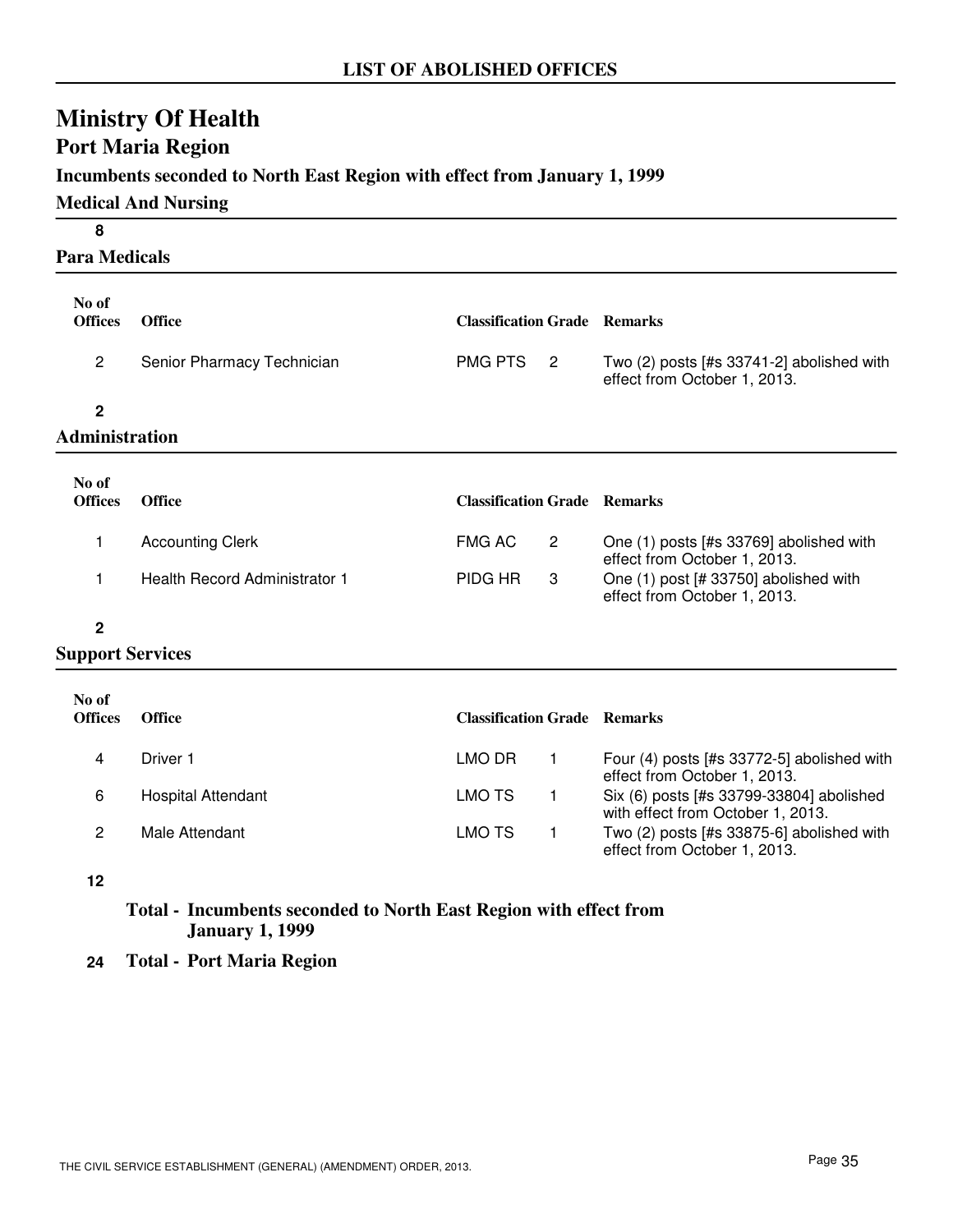### **St. Ann's Bay Region**

### **Incumbents seconded to North East Region with effect from January 1, 1999**

**Medical And Nursing**

| No of<br><b>Offices</b> | <b>Office</b>                                                                               | <b>Classification Grade Remarks</b> |                                                                                     |
|-------------------------|---------------------------------------------------------------------------------------------|-------------------------------------|-------------------------------------------------------------------------------------|
| 4                       | Nurse 1                                                                                     | NPG RN<br>$\mathbf{1}$              | Four (4) posts [#s 33958-61] abolished with                                         |
| 4                       | <b>Assistant Nurse 1</b>                                                                    | <b>NPG EAN</b><br>$\overline{1}$    | effect from October 1, 2013.<br>Four (4) posts [#s 34023-6] abolished with          |
|                         |                                                                                             |                                     | effect from October 1, 2013.                                                        |
| 8<br>Administration     |                                                                                             |                                     |                                                                                     |
|                         |                                                                                             |                                     |                                                                                     |
| No of<br><b>Offices</b> | <b>Office</b>                                                                               | <b>Classification Grade Remarks</b> |                                                                                     |
| $\overline{c}$          | <b>Health Record Technician</b>                                                             | PIDG HR<br>2                        | Two $(2)$ posts [#s 34081-2] abolished with<br>effect from October 1, 2013.         |
| 3                       | Artisan 4                                                                                   | <b>LMO TS</b><br>5                  | Three (3) posts [#s 27513-4 & 27518]<br>abolished with effect from October 1, 2013. |
| 5                       |                                                                                             |                                     |                                                                                     |
| <b>Support Services</b> |                                                                                             |                                     |                                                                                     |
| No of                   |                                                                                             |                                     |                                                                                     |
| <b>Offices</b>          | <b>Office</b>                                                                               | <b>Classification Grade Remarks</b> |                                                                                     |
| $\overline{c}$          | <b>Hospital Attendant</b>                                                                   | <b>LMO TS</b><br>$\overline{1}$     | Two $(2)$ posts [#s 34167-8] abolished with<br>effect from October 1, 2013.         |
| $\mathbf 2$             |                                                                                             |                                     |                                                                                     |
|                         | Total - Incumbents seconded to North East Region with effect from<br><b>January 1, 1999</b> |                                     |                                                                                     |
| 15                      | <b>Total - St. Ann's Bay Region</b>                                                         |                                     |                                                                                     |
|                         | <b>Montego Bay Region</b>                                                                   |                                     |                                                                                     |
|                         | Incumbents seconded to Western Region with effect from January 1, 1999                      |                                     |                                                                                     |
|                         | <b>Medical And Nursing</b>                                                                  |                                     |                                                                                     |
| No of<br><b>Offices</b> | <b>Office</b>                                                                               | <b>Classification Grade Remarks</b> |                                                                                     |
| 5                       | Nurse 1                                                                                     | NPG RN<br>$\mathbf{1}$              | Five (5) posts [#s 34383-7] abolished with<br>effect from October 1, 2013.          |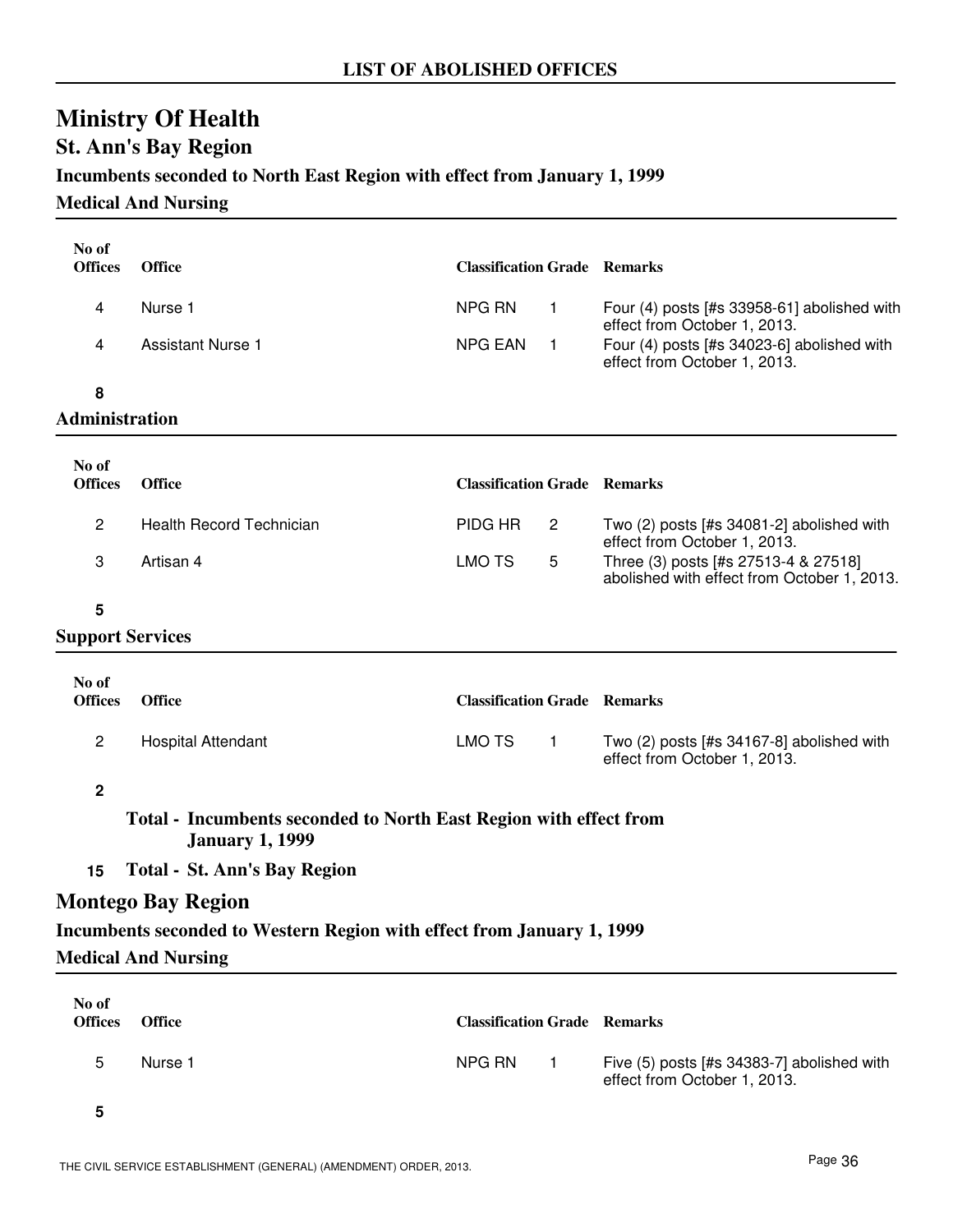## **Montego Bay Region**

### **Incumbents seconded to Western Region with effect from January 1, 1999**

#### **Para Medicals**

| No of<br><b>Offices</b> | Office                               | <b>Classification Grade Remarks</b> |   |                                                                             |
|-------------------------|--------------------------------------|-------------------------------------|---|-----------------------------------------------------------------------------|
|                         | <b>Supervisory Physiotherapist 2</b> | <b>PMG PT</b>                       | 3 | One (1) post [# 34814] abolished with<br>effect from October 1, 2013.       |
|                         | Supervisory Physiotherapist 1        | <b>PMG PT</b>                       | 2 | One (1) post [# 34815] abolished with<br>effect from October 1, 2013.       |
| З                       | Pharmacist                           | <b>PMG PHS</b>                      |   | Three (3) posts [#s 34833-5] abolished with<br>effect from October 1, 2013. |
| 4                       | Senior Pharmacy Technician           | <b>PMG PTS</b>                      | 2 | Four (4) posts [#s 34842-5] abolished with<br>effect from October 1, 2013.  |

**9**

### **Administration**

| No of<br><b>Offices</b> | <b>Office</b> | <b>Classification Grade Remarks</b> |                                                                                    |
|-------------------------|---------------|-------------------------------------|------------------------------------------------------------------------------------|
|                         | Secretary 2   | OPS SS                              | Three (3) posts [#s 34924-6] abolished with<br>effect from October 1, 2013.        |
|                         | Secretary 1   | OPS SS                              | Three (3) posts [#s 34930, 34933-4]<br>abolished with effect from October 1, 2013. |

**6**

### **Support Services**

| No of<br><b>Offices</b> | <b>Office</b>              | <b>Classification Grade Remarks</b> |              |                                                                                |
|-------------------------|----------------------------|-------------------------------------|--------------|--------------------------------------------------------------------------------|
| $\overline{2}$          | <b>Dietitian Assistant</b> | <b>PMG NDT</b>                      | 2            | Two $(2)$ posts [#s 35030-1] abolished with<br>effect form October 1, 2013.    |
|                         | Gardener                   | <b>LMO</b>                          | $\mathbf{2}$ | One (1) posts [# 35050] abolished with<br>effect from October 1, 2013.         |
| 2                       | Gardener                   | <b>LMO</b>                          |              | Two (2) posts [#s 35051-2] abolished with<br>effect from October 1, 2013.      |
| 8                       | <b>Ward Attendant</b>      | TSS HS                              | 2            | Eight $(8)$ posts [#s 35135-42] abolished<br>with effect from October 1, 2013. |
| 8                       | Hospital Attendant         | LMO TS                              |              | Eight (8) posts [#s 35282-89] abolished<br>with effect from October 1, 2013.   |
|                         | Office Attendant           | LMO TS                              | 2            | One (1) post [# 35253] abolished with<br>effect from October 1,2013.           |
|                         | <b>Office Attendant</b>    | LMO TS                              |              | One (1) post [# 35433] abolished with<br>effect from October 1, 2013.          |

**<sup>23</sup>**

### **Total - Incumbents seconded to Western Region with effect from**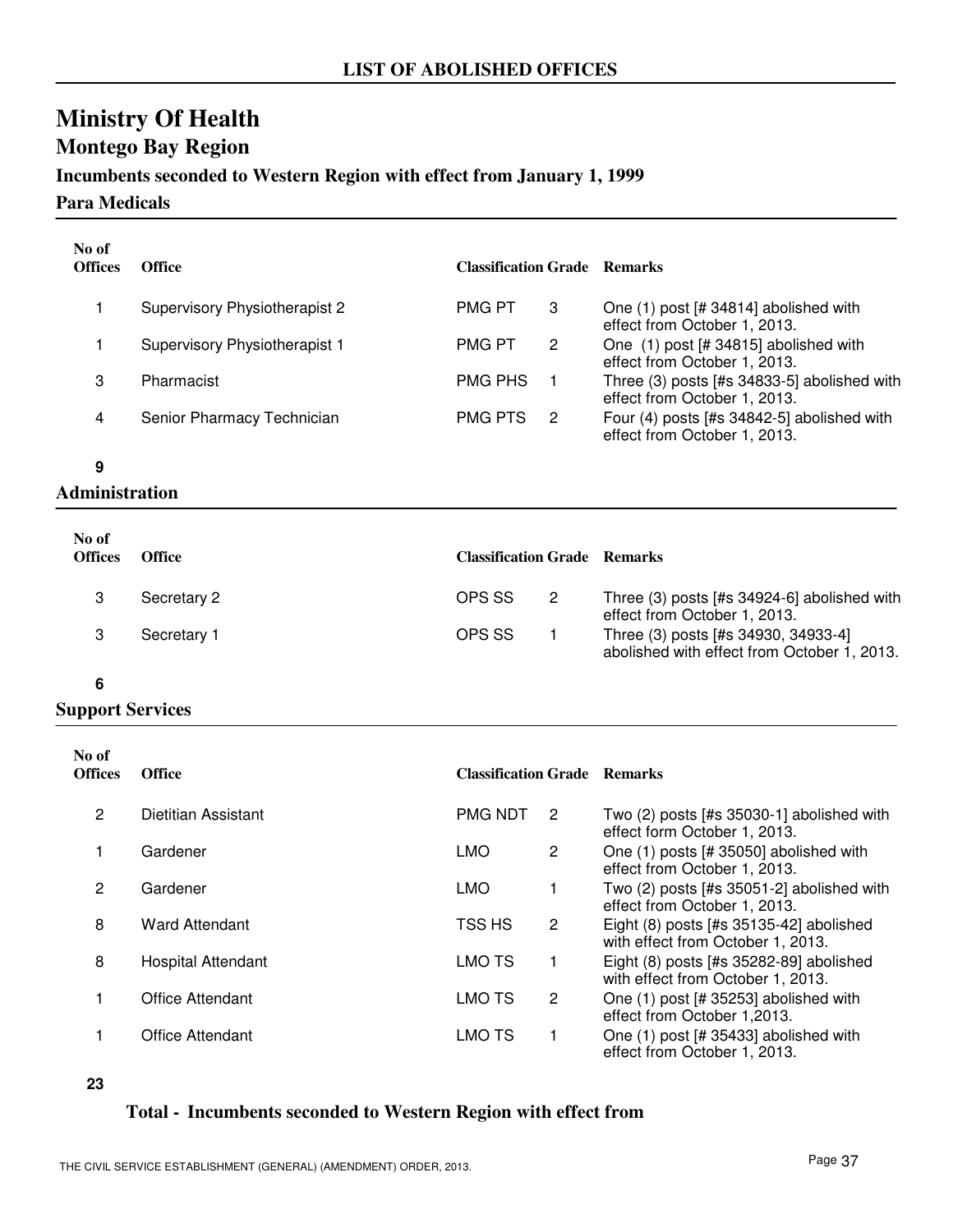### **Montego Bay Region**

**Incumbents seconded to Western Region with effect from January 1, 1999 January 1, 1999**

**43 Total - Montego Bay Region**

### **Savanna-La-Mar Region**

### **Incumbents seconded to Western Region with effect from January 1, 1999**

**Medical And Nursing**

| No of<br><b>Offices</b> | <b>Office</b>     | <b>Classification Grade</b> Remarks |                                                                             |
|-------------------------|-------------------|-------------------------------------|-----------------------------------------------------------------------------|
|                         | Nurse 1           | NPG RN                              | Four (4) posts [#s 35548-51] abolished with<br>effect from October 1, 2013. |
|                         | Assistant Nurse 1 | NPG EAN                             | Five (5) posts [#s 35652-6] abolished with<br>effect from October 1, 2013.  |
| Û                       |                   |                                     |                                                                             |

**9**

### **Para Medicals**

| No of<br><b>Offices</b> | <b>Office</b>              | <b>Classification Grade Remarks</b> |                                                                             |
|-------------------------|----------------------------|-------------------------------------|-----------------------------------------------------------------------------|
|                         | Senior Pharmacy Technician | PMG PTS 2                           | Three (3) posts [#s 35705-7] abolished with<br>effect from October 1, 2013. |
|                         |                            |                                     |                                                                             |

**3**

### **Administration**

| No of<br><b>Offices</b> | Office                  | <b>Classification Grade Remarks</b> |                                                                                 |
|-------------------------|-------------------------|-------------------------------------|---------------------------------------------------------------------------------|
|                         | <b>Accounting Clerk</b> | FMG AC                              | Two (2) posts [#s 35742 & 35747]<br>abolished with effect from October 1, 2013. |
|                         | Cashier                 | <b>FMG CS</b>                       | One (1) post [# 35739] abolished with<br>effect from October 1, 2013.           |
| 2                       | Records Officer 1       | PIDG RIM                            | Two (2) posts [#s 35730, 35737] abolished<br>with effect from October 1, 2013.  |

**5**

### **Total - Incumbents seconded to Western Region with effect from January 1, 1999**

**17 Total - Savanna-La-Mar Region**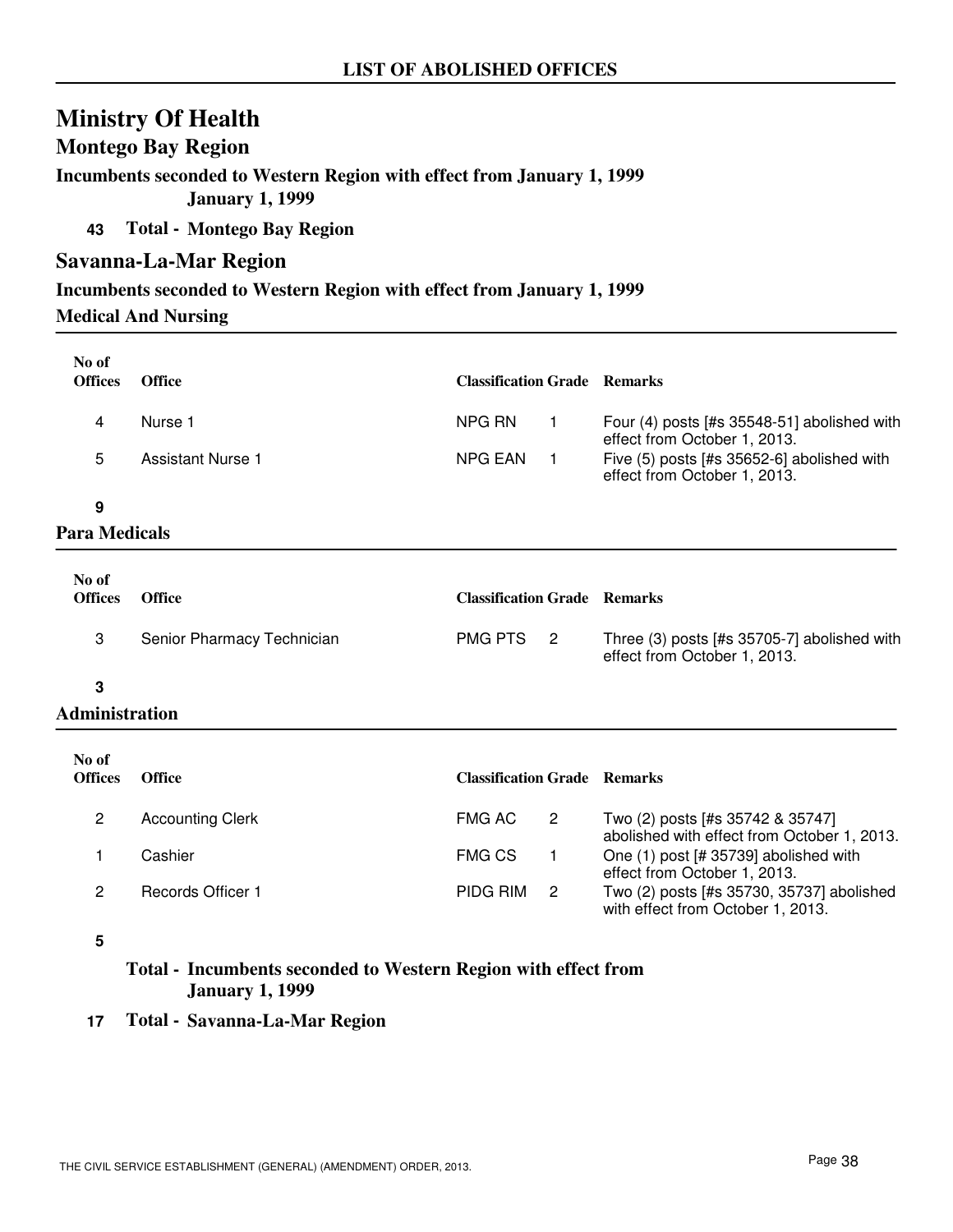# **Ministry Of Health Mandeville Region**

### **Incumbents seconded to Southern Region with effect from January 1, 1999**

**Medical And Nursing**

| No of<br><b>Offices</b> | <b>Office</b>     | <b>Classification Grade Remarks</b> |                                                                              |
|-------------------------|-------------------|-------------------------------------|------------------------------------------------------------------------------|
|                         | Resident          | MDG MO<br>2                         | One (1) post [# 35945] abolished with<br>effect from October 1, 2013.        |
| 2                       | Junior Resident   | MDG MO                              | Two (2) posts [#s 35948-9] abolished with<br>effect from October 1, 2013.    |
| 2                       | Nurse 1           | NPG RN                              | Two $(2)$ posts [#s 36010-11] abolished with<br>effect from October 1, 2013. |
| 0                       | Assistant Nurse 1 | NPG EAN                             | Two $(2)$ posts [#s 36123-4] abolished with<br>effect from October 1, 2013.  |

**7**

### **Para-Medicals**

| No of<br><b>Offices</b> | <b>Office</b>               | <b>Classification Grade Remarks</b> |                |                                                                       |
|-------------------------|-----------------------------|-------------------------------------|----------------|-----------------------------------------------------------------------|
|                         | <b>Medical Technologist</b> | <b>PMG MDT</b>                      |                | One (1) post [# 62929] abolished with<br>effect from October 1, 2013. |
|                         | Pharmacist                  | <b>PMG PHS</b>                      | $\overline{4}$ | One (1) post [# 36148] abolished with<br>effect from October 1, 2013. |
|                         | Senior Medical Technologist | <b>PST PP</b>                       | 2              | One (1) post [# 36164] abolished with<br>effect from October 1, 2013. |
|                         | Senior Pharmacy Technician  | <b>PMG PTS</b>                      | 2              | One (1) [# 36168] abolished with effect<br>from October 1, 2013.      |
|                         | Dark Room Technician        | TSS HS                              | 3              | One (1) post [# 36178] abolished with<br>effect from October 1, 2013. |

**5**

### **Total - Incumbents seconded to Southern Region with effect from January 1, 1999**

# **Black River Hospital (Posts Formerly Listed Under Mandeville Region)**

### **Medical and Nursing**

| No of<br><b>Offices</b> | <b>Office</b>     | <b>Classification Grade Remarks</b> |                                                                         |
|-------------------------|-------------------|-------------------------------------|-------------------------------------------------------------------------|
|                         | Nurse 1           | NPG RN                              | One $(1)$ post [# 35534] abolished with<br>effect from October 1, 2013. |
|                         | Assistant Nurse 1 | NPG EAN                             | One (1) post [# 35630] abolished with<br>effect from October 1, 2013.   |

**2**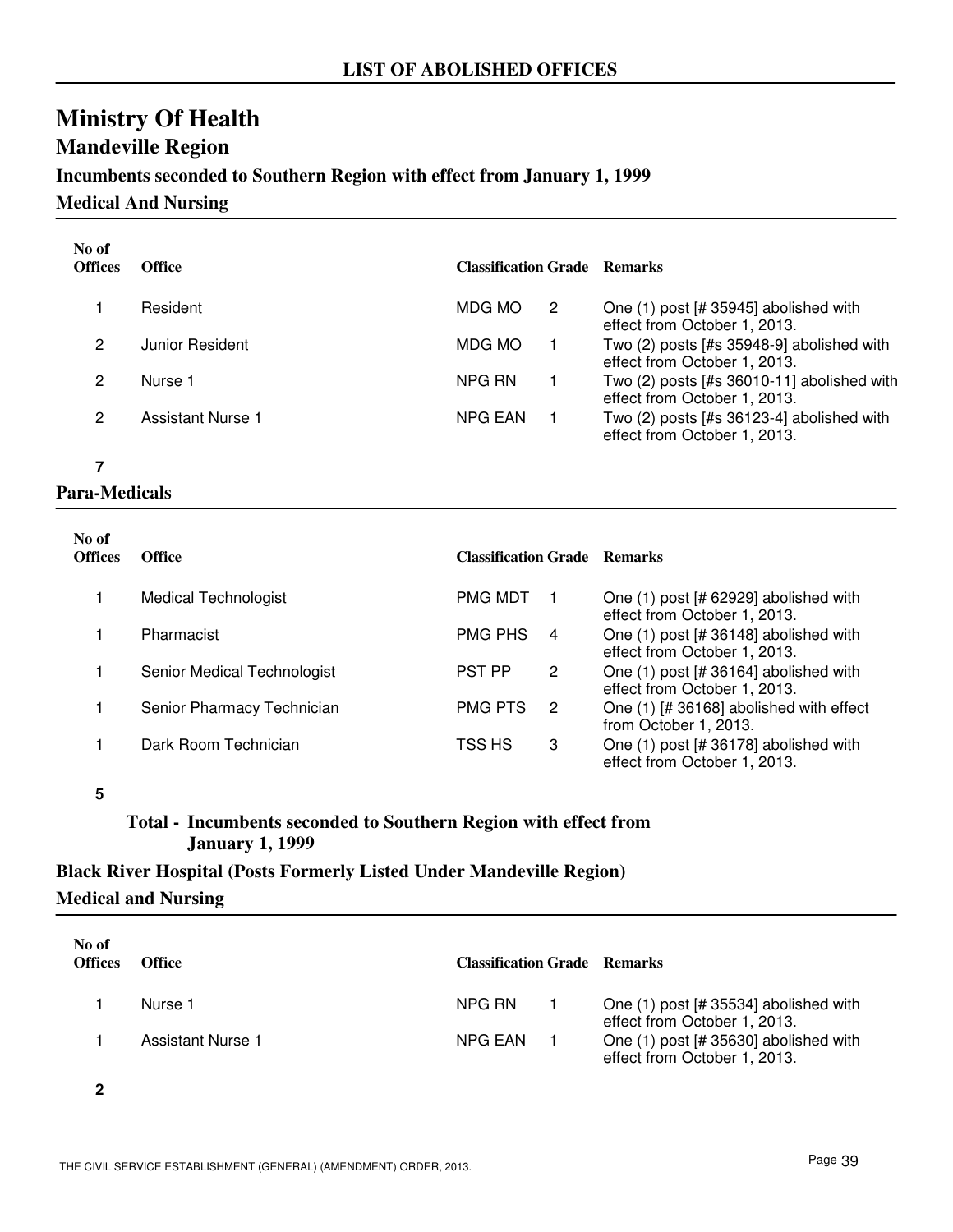# **Ministry Of Health Mandeville Region**

### **Black River Hospital (Posts Formerly Listed Under Mandeville Region)**

**Para-Medical**

| No of<br><b>Offices</b> | <b>Office</b>        | <b>Classification Grade Remarks</b> |                |                                                                       |
|-------------------------|----------------------|-------------------------------------|----------------|-----------------------------------------------------------------------|
| 1                       | Medical Technologist | <b>PMG MDT</b>                      |                | Post [# 62950] abolished with effect from<br>October 1, 2013.         |
| 1                       | Pharmacy Technician  | <b>PMG PTS</b>                      | $\blacksquare$ | One (1) post [# 35710] abolished with<br>effect from October 1, 2013. |
| $\mathbf{2}$            |                      |                                     |                |                                                                       |
| Administration          |                      |                                     |                |                                                                       |
| No of<br><b>Offices</b> | <b>Office</b>        | <b>Classification Grade Remarks</b> |                |                                                                       |
|                         | Secretary 2          | OPS SS                              | $\overline{2}$ | One (1) post [# 35724] abolished with<br>effect from October 1, 2013. |
|                         | Artisan 4            | LMO TS                              | 5              | One (1) post [# 27509] abolished with<br>effect from Octboer 1, 2013. |

**2**

### **6 Total - Black River Hospital (Posts Formerly Listed Under Mandeville Region)**

### **Lionel Town Hospital (Posts Formerly Listed Under Mandeville Region)**

**Medical and Nursing**

| No of<br><b>Offices</b> | <b>Office</b>     | <b>Classification Grade Remarks</b> |                                                                           |
|-------------------------|-------------------|-------------------------------------|---------------------------------------------------------------------------|
|                         | Nurse 1           | NPG RN                              | One $(1)$ post [# 36476] abolished with<br>effect from October 1, 2013.   |
|                         | Assistant Nurse 1 | NPG EAN                             | Two (2) posts [#s 36612-3] abolished with<br>effect from October 1, 2013. |

### **3**

### **Para-Medical**

| No of<br><b>Offices</b> | <b>Office</b>     | <b>Classification Grade Remarks</b> |                                                                               |
|-------------------------|-------------------|-------------------------------------|-------------------------------------------------------------------------------|
|                         | Assistant Nurse 1 | NPG EAN                             | Two $(2)$ posts $[#s 36111-2]$ abolished with<br>effect from October 1, 2013. |

**2**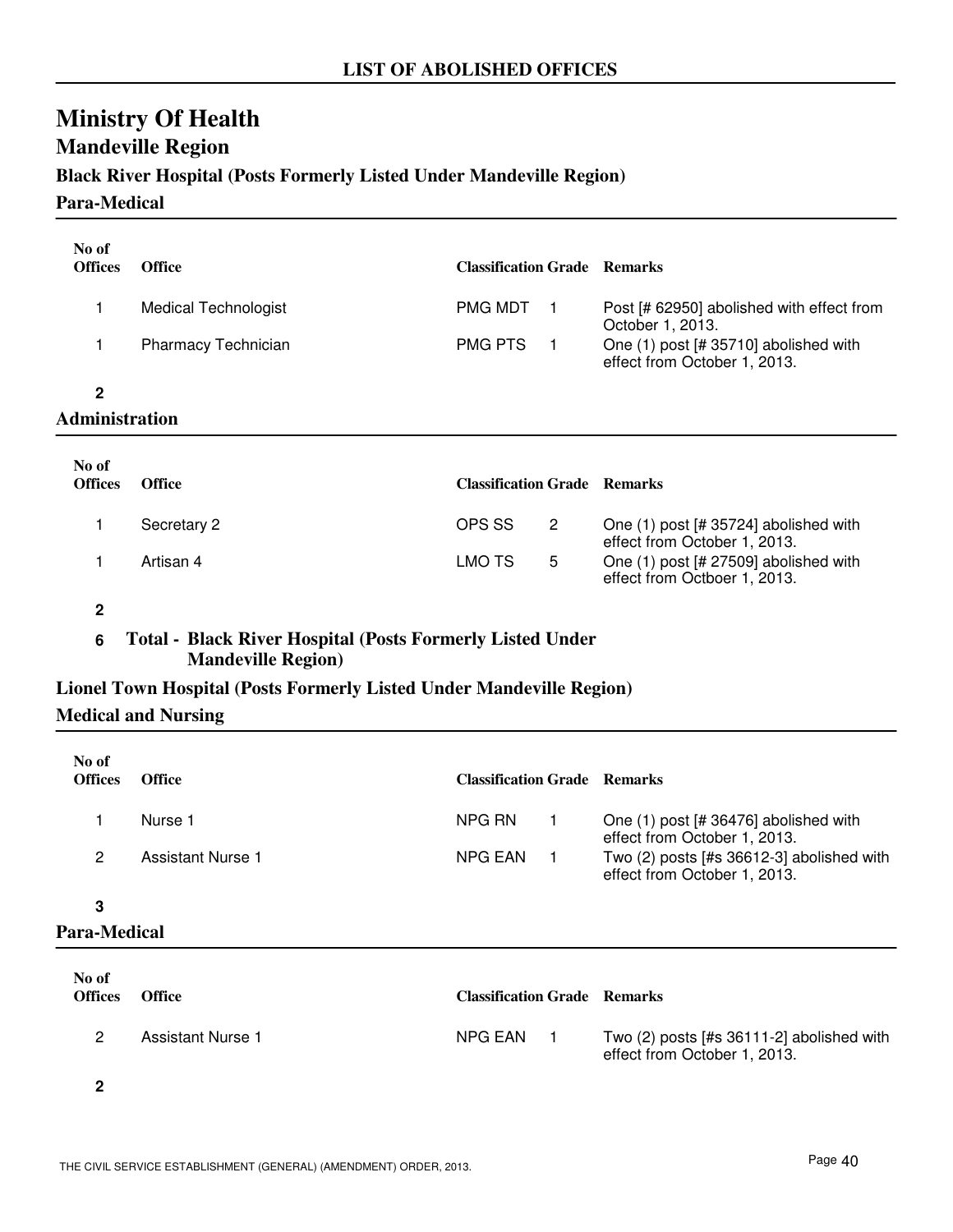# **Ministry Of Health Mandeville Region**

### **Lionel Town Hospital (Posts Formerly Listed Under Mandeville Region)**

#### **Administration**

| No of<br><b>Offices</b> | <b>Office</b>            | <b>Classification Grade Remarks</b> |                                                                       |
|-------------------------|--------------------------|-------------------------------------|-----------------------------------------------------------------------|
|                         | Chief Executive Oficer 1 | GMG PMA 5                           | One (1) post [# 36689] abolished with<br>effect from October 1, 2013. |
|                         |                          |                                     |                                                                       |
| <b>Support Services</b> |                          |                                     |                                                                       |
|                         |                          |                                     |                                                                       |

| No of<br><b>Offices</b> | <b>Office</b>      | <b>Classification Grade Remarks</b> |   |                                                                             |
|-------------------------|--------------------|-------------------------------------|---|-----------------------------------------------------------------------------|
|                         | Records Clerk      | <b>PIDG RIM</b>                     |   | One (1) post [# 36214] abolished with<br>effect from October 1, 2013.       |
| 2                       | Attendant          | LMO TS                              |   | Two (2) posts [#s 36321-2] abolished with<br>effect from October 1, 2013.   |
| 2                       | Hospital Attendant | LMO TS                              |   | Two $(2)$ posts [#s 36250-1] abolished with<br>effect from October 1, 2013. |
|                         | Artisan            | LMO TS                              | 2 | One (1) post [# 27618] abolished with<br>effect from October 1, 2013.       |

#### **6**

**12 Total - Lionel Town Hospital (Posts Formerly Listed Under Mandeville Region)**

**30 Total - Mandeville Region**

### **Spanish Town Region**

# **Incumbents seconded to South East Region with effect from January 1, 1999**

### **Medical And Nursing**

| No of<br><b>Offices</b> | Office                      | <b>Classification Grade Remarks</b> |   |                                                                                   |
|-------------------------|-----------------------------|-------------------------------------|---|-----------------------------------------------------------------------------------|
| 2                       | Junior Resident             | MDG MO                              |   | Two (2) posts [#s 36379-80] abolished with<br>effect from October 1, 2013.        |
| 2                       | <b>Specialist Nurse</b>     | NPG RN                              | 2 | Two (2) posts [#s 36443-4] abolished with<br>effect from October 1, 2013.         |
| 5                       | Nurse 1                     | NPG RN                              |   | Five (5) posts [#s 36437, 36485-8]<br>abolished with effect from October 1, 2013. |
| 2                       | <b>Registered Midwife 1</b> | NPG MW                              |   | Two $(2)$ posts [#s 36670-1] abolished with<br>effect from October 1, 2013.       |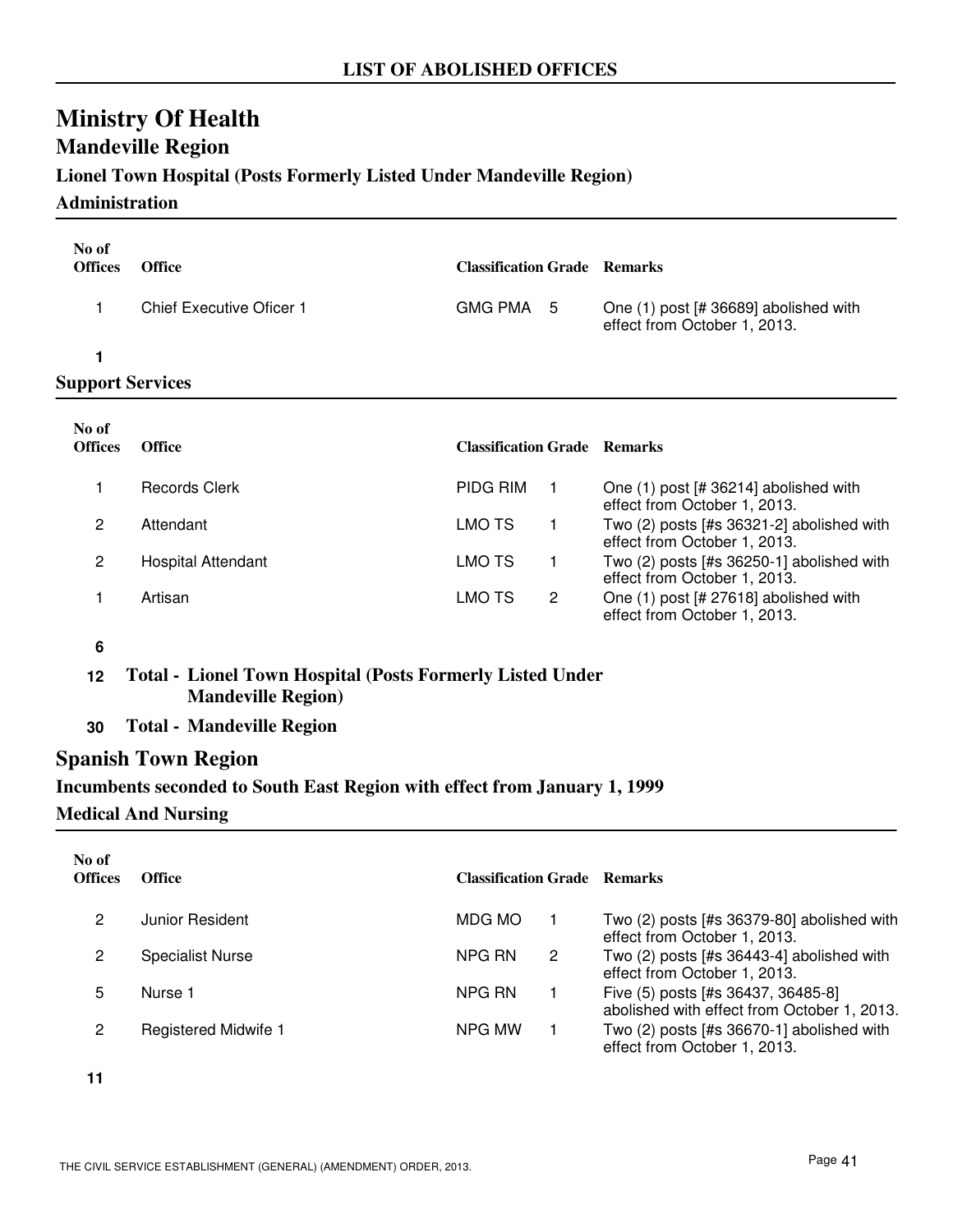# **Spanish Town Region**

### **Incumbents seconded to South East Region with effect from January 1, 1999**

#### **Administration**

| No of<br><b>Offices</b> | <b>Office</b>                                                                               | <b>Classification Grade Remarks</b> |                |                                                                                 |
|-------------------------|---------------------------------------------------------------------------------------------|-------------------------------------|----------------|---------------------------------------------------------------------------------|
| $\overline{c}$          | <b>Accounting Clerk 2</b>                                                                   | <b>FMG AC</b>                       | $\overline{c}$ | Two (2) posts [#s 36727 & 36730]<br>abolished with effect from October 1, 2013. |
| 1                       | <b>Health Record Technician</b>                                                             | PIDG HR                             | 2              | Two $(2)$ post [# 36718] abolished with<br>effect from October 1, 20213.        |
| 3                       |                                                                                             |                                     |                |                                                                                 |
| <b>Para Medicals</b>    |                                                                                             |                                     |                |                                                                                 |
| No of<br><b>Offices</b> | <b>Office</b>                                                                               | <b>Classification Grade Remarks</b> |                |                                                                                 |
| 1                       | Senior Pharmacy Technician                                                                  | <b>PMG PTS</b>                      | $\mathbf{2}$   | One (1) post [# 36778] abolished with<br>effect from October 1, 2013.           |
| 1                       |                                                                                             |                                     |                |                                                                                 |
|                         | Total - Incumbents seconded to South East Region with effect from<br><b>January 1, 1999</b> |                                     |                |                                                                                 |
| 15                      | <b>Total - Spanish Town Region</b>                                                          |                                     |                |                                                                                 |
|                         | <b>May Pen Hospital</b>                                                                     |                                     |                |                                                                                 |
|                         | Incumbents seconded to Southern Region with effect from January 1, 1999                     |                                     |                |                                                                                 |
|                         | <b>Medical And Nursing</b>                                                                  |                                     |                |                                                                                 |
| No of                   |                                                                                             |                                     |                |                                                                                 |
| <b>Offices</b>          | <b>Office</b>                                                                               | <b>Classification Grade Remarks</b> |                |                                                                                 |
| 1                       | Junior Resident                                                                             | <b>MDG MO</b>                       | $\mathbf{1}$   | One (1) post [# 50270] abolished with<br>effect from October 1, 2013.           |
| 1                       | Midwife                                                                                     |                                     |                | One (1) post [# 36973] abolished with<br>effect from October 1, 2013.           |
| $\overline{c}$          | <b>Assistant Nurse 1</b>                                                                    | <b>NPG EAN</b>                      | $\mathbf{1}$   | Two (2) posts [#s 36977-8] abolished with<br>effect from October 1, 2013.       |
| 4                       |                                                                                             |                                     |                |                                                                                 |
| <b>Administration</b>   |                                                                                             |                                     |                |                                                                                 |
|                         |                                                                                             |                                     |                |                                                                                 |

| No of<br><b>Offices</b> | <b>Office</b>              | <b>Classification Grade Remarks</b> |                                                                       |
|-------------------------|----------------------------|-------------------------------------|-----------------------------------------------------------------------|
|                         | <b>Health Record Clerk</b> | PIDG HR                             | One (1) post [# 36998] abolished with<br>effect from October 1, 2013. |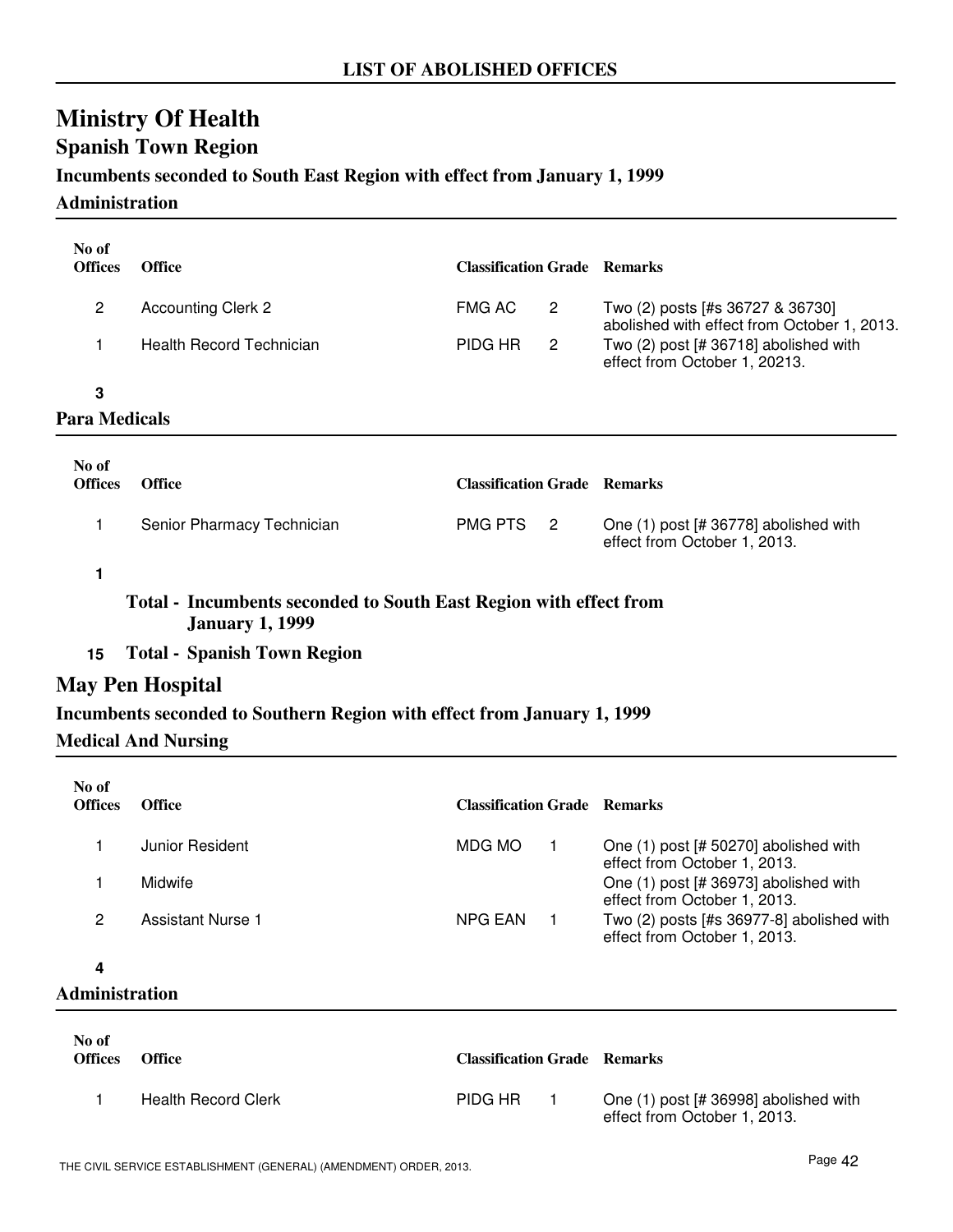### **May Pen Hospital**

### **Incumbents seconded to Southern Region with effect from January 1, 1999**

### **Administration**

| No of<br><b>Offices</b>   | <b>Office</b>             | <b>Classification Grade Remarks</b> |                                                                          |
|---------------------------|---------------------------|-------------------------------------|--------------------------------------------------------------------------|
|                           | Artisan 4                 | 5<br>LMO TS                         | One $(1)$ post [# 27508] abolished with<br>effect from October 1, 20123. |
| 2<br><b>Para Medicals</b> |                           |                                     |                                                                          |
| No of<br><b>Offices</b>   | <b>Office</b>             | <b>Classification Grade Remarks</b> |                                                                          |
|                           | Pharmacist                | <b>PMG PHS</b><br>1.                | One $(1)$ post [# 37005] abolished with<br>effect from October 1, 2013.  |
|                           | Diagnostic Radiographer 1 | <b>PMG RS</b><br>1                  | One (1) post [# 36161] abolished with<br>effect from October 1, 2013     |

| No of<br>Offices | <b>Office</b>               | <b>Classification Grade Remarks</b> |   |                                                                       |
|------------------|-----------------------------|-------------------------------------|---|-----------------------------------------------------------------------|
|                  | Pharmacist                  | <b>PMG PHS</b>                      |   | One (1) post [# 37005] abolished with<br>effect from October 1, 2013. |
|                  | Diagnostic Radiographer 1   | <b>PMG RS</b>                       |   | One (1) post [# 36161] abolished with<br>effect from October 1, 2013. |
|                  | Senior Pharmacy Technician  | <b>PMG PTS</b>                      | 2 | One (1) post [# 37008] abolished with<br>effect from October 1, 2013. |
|                  | <b>Medical Technologist</b> | <b>PMG MDT</b>                      |   | One (1) post [# 62925] abolished with<br>effect from October 1, 2013. |

### **4**

### **Total - Incumbents seconded to Southern Region with effect from January 1, 1999**

**10 Total - May Pen Hospital**

### **Family Services Division**

### **Child Welfare**

| No of<br><b>Offices</b> | Office                    | <b>Classification Grade</b> |                       | <b>Remarks</b>                                                                                               |
|-------------------------|---------------------------|-----------------------------|-----------------------|--------------------------------------------------------------------------------------------------------------|
|                         | <b>Accounting Clerk 1</b> | FMG AC                      |                       | One (1) post [# 26451] abolished with<br>effect from October 1, 2013.                                        |
|                         | <b>Senior Secretary</b>   | OPS SS                      | 3                     | One (1) post [# 37800] abolished with<br>effect from October 1, 2013.                                        |
| 3                       | Secretary 1               | OPS SS                      |                       | Three (3) posts [#'s 37805 & 37813 - 14]<br>abolished with effect from October 1, 2013.                      |
| 9                       | Secretary 2               | OPS SS                      | $\mathbf{2}^{\prime}$ | Nine (9) posts [#'s 37801, 37803 - 04,<br>37806 - 10 & 37812] abolished with effect<br>from October 1, 2013. |

**14**

### **14 Total - Family Services Division**